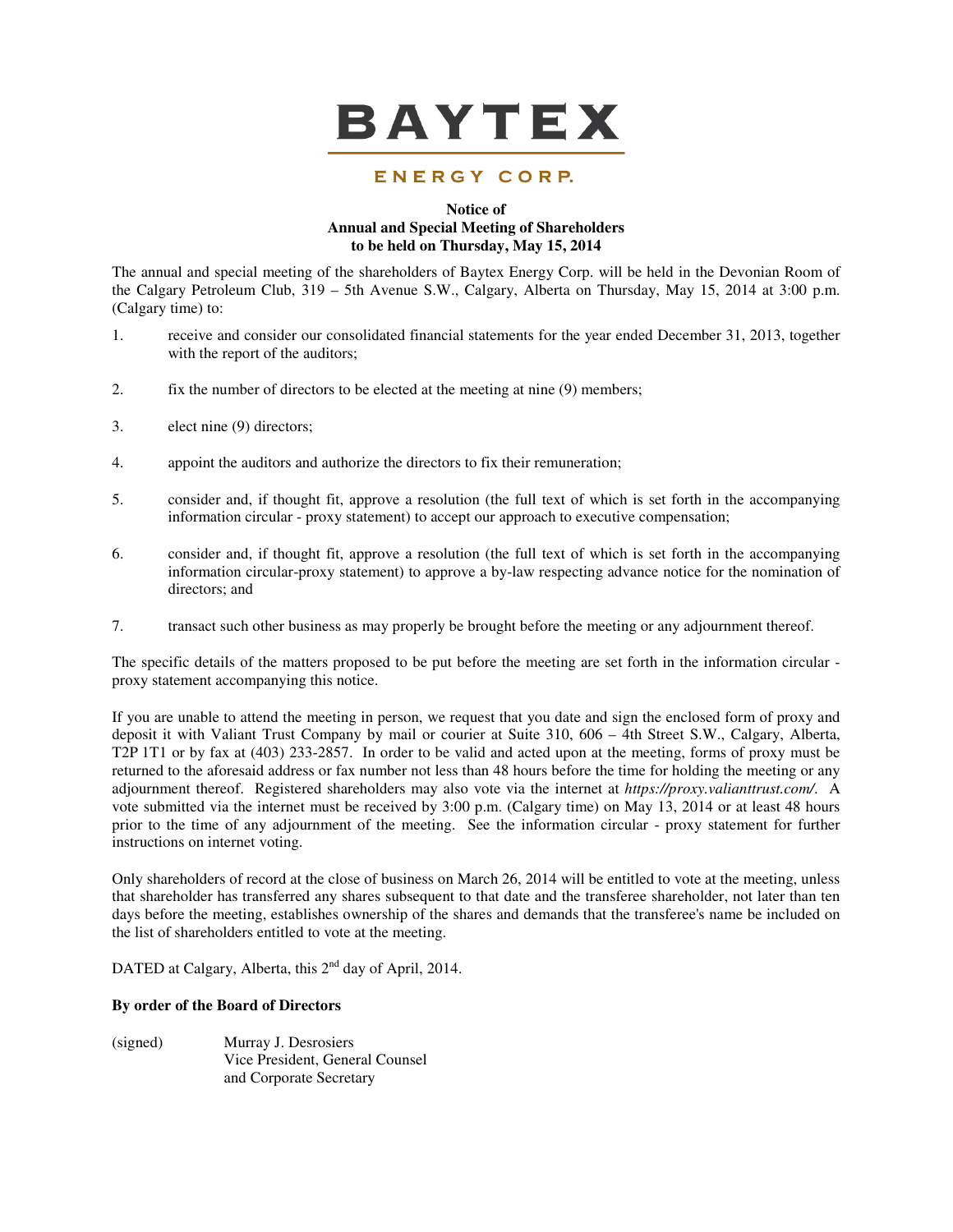# **TABLE OF CONTENTS**

Board of Directors - Mandate and Terms of Reference Schedule "A"

Schedule "B" Advance Notice By-law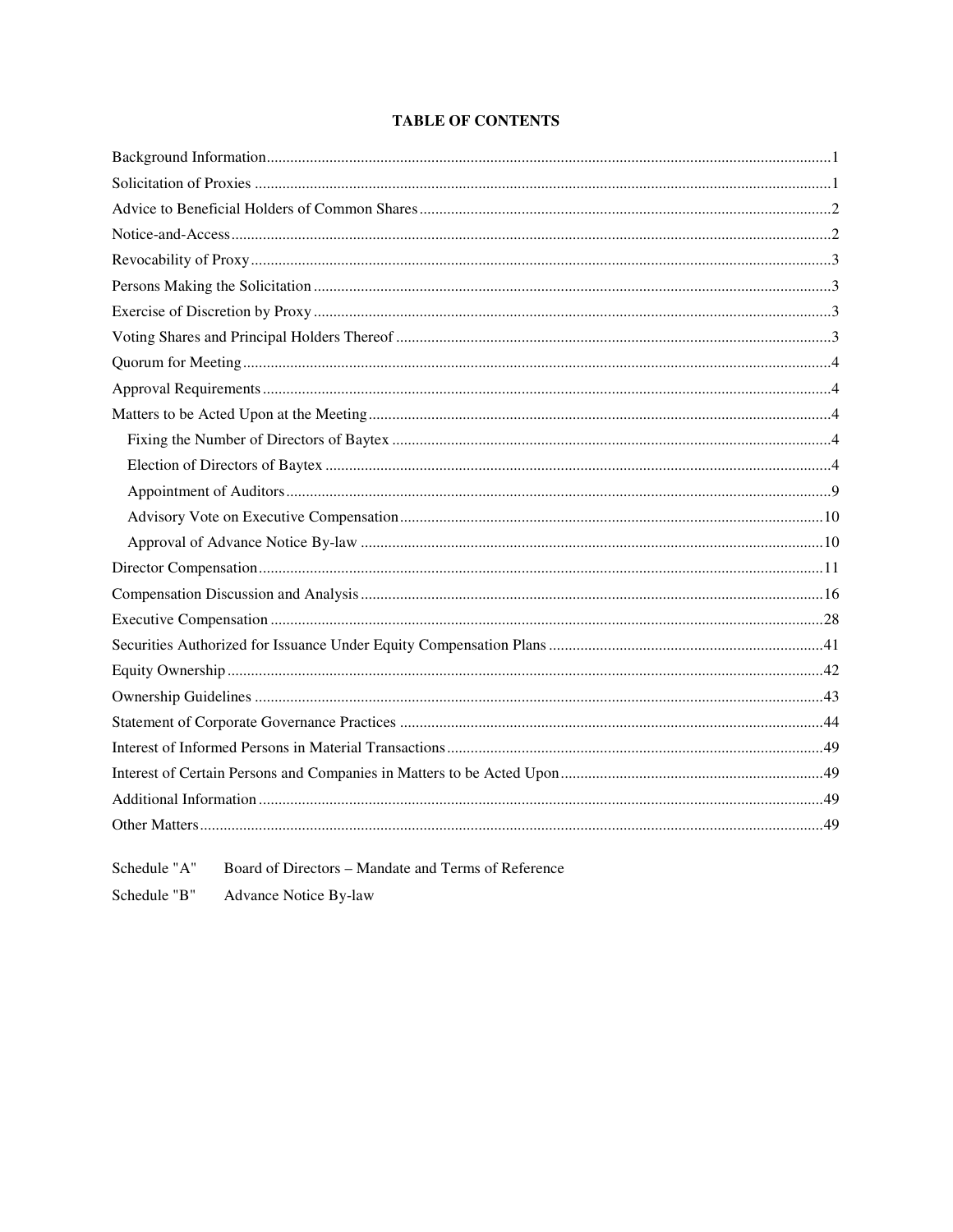# **BAYTEX ENERGY CORP.**

# **Information Circular - Proxy Statement for the Annual and Special Meeting to be held on May 15, 2014**

# **BACKGROUND INFORMATION**

At year-end 2010, Baytex Energy Trust (the "**Trust**") completed a plan of arrangement under Section 193 of the *Business Corporations Act* (Alberta) pursuant to which it converted its legal structure from an income trust to a corporation (the "**Corporate Conversion**"). Pursuant to the Corporate Conversion: (i) on December 31, 2010, holders of trust units of the Trust exchanged their trust units for our common shares on a one-for-one basis; and (ii) on January 1, 2011, the Trust was dissolved and terminated, with the result that we became the successor to the Trust. We operate under the name "Baytex Energy Corp." and, together with our subsidiaries, own, directly or indirectly, the same assets owned by the Trust and its subsidiaries immediately prior to the Corporate Conversion. In this information circular - proxy statement, references to "**Baytex**", "**we**", "**us**" and "**our**" refer to Baytex Energy Corp.

Pursuant to the Corporate Conversion, the issued and outstanding trust units of the Trust were ultimately exchanged for our common shares on a one-for-one basis. In addition, as part of the Corporate Conversion, all outstanding rights to acquire trust units (the "**Trust Incentive Rights**") granted under the Trust Unit Rights Incentive Plan of the Trust (the "**Trust Incentive Plan**") were exchanged for equivalent rights to acquire our common shares (the "**Share Incentive Rights**"). The Share Incentive Rights are subject to the terms of our Common Share Rights Incentive Plan (the "**Share Incentive Plan**"), which is substantially similar to the Trust Incentive Plan. For a description of the Share Incentive Plan, see "Executive Compensation – Common Share Rights Incentive Plan".

In connection with the Corporate Conversion, on January 1, 2011 we adopted a new form of long-term incentive plan to replace the Share Incentive Plan as our primary long-term incentive program. As a result, no new Share Incentive Rights will be granted under the Share Incentive Plan but it will remain in place until such time as all outstanding Share Incentive Rights have been exercised, cancelled or expired. For a description of our new longterm incentive plan, see "Executive Compensation – Share Award Incentive Plan".

In this information circular - proxy statement, references to (i) our common shares for periods prior to January 1, 2011 are deemed to be references to the trust units of the Trust, (ii) our Share Incentive Plan for periods prior to January 1, 2011 is deemed to be a reference to the Trust Incentive Plan, (iii) our Share Incentive Rights for periods prior to January 1, 2011 are deemed to be references to Trust Incentive Rights, (iv) our Board for periods prior to January 1, 2011 is deemed to be a reference to the board of directors of Baytex Energy Ltd. ("**Baytex Energy**"), the former administrator of the Trust, and (v) dividends on common shares for periods prior to January 1, 2011 are deemed to be references to distributions on trust units of the Trust.

#### **SOLICITATION OF PROXIES**

This information circular - proxy statement is furnished in connection with the solicitation of proxies for use at the annual and special meeting of the shareholders of Baytex Energy Corp. to be held at 3:00 p.m. (Calgary time) on **Thursday, May 15, 2014** in the Devonian Room of the Calgary Petroleum Club, 319 – 5th Avenue S.W., Calgary, Alberta and at any adjournment thereof.

Forms of proxy must be deposited with Valiant Trust Company (by mail or courier at Suite 310, 606 – 4th Street S.W., Calgary, Alberta, T2P 1T1 or by fax at (403) 233-2857) not less than 48 hours before the time for holding the meeting or any adjournment thereof. Registered shareholders may also vote via the internet at *https://proxy.valianttrust.com/*. Shareholders will be prompted to enter the control number which is located on the form of proxy. A vote submitted via the internet must be received by 3:00 p.m. (Calgary time) on May 13, 2014 or at least 48 hours prior to the time of any adjournment of the meeting. The website may also be used to appoint a proxy holder to attend and vote at the meeting on the shareholder's behalf and to convey a shareholder's voting instructions.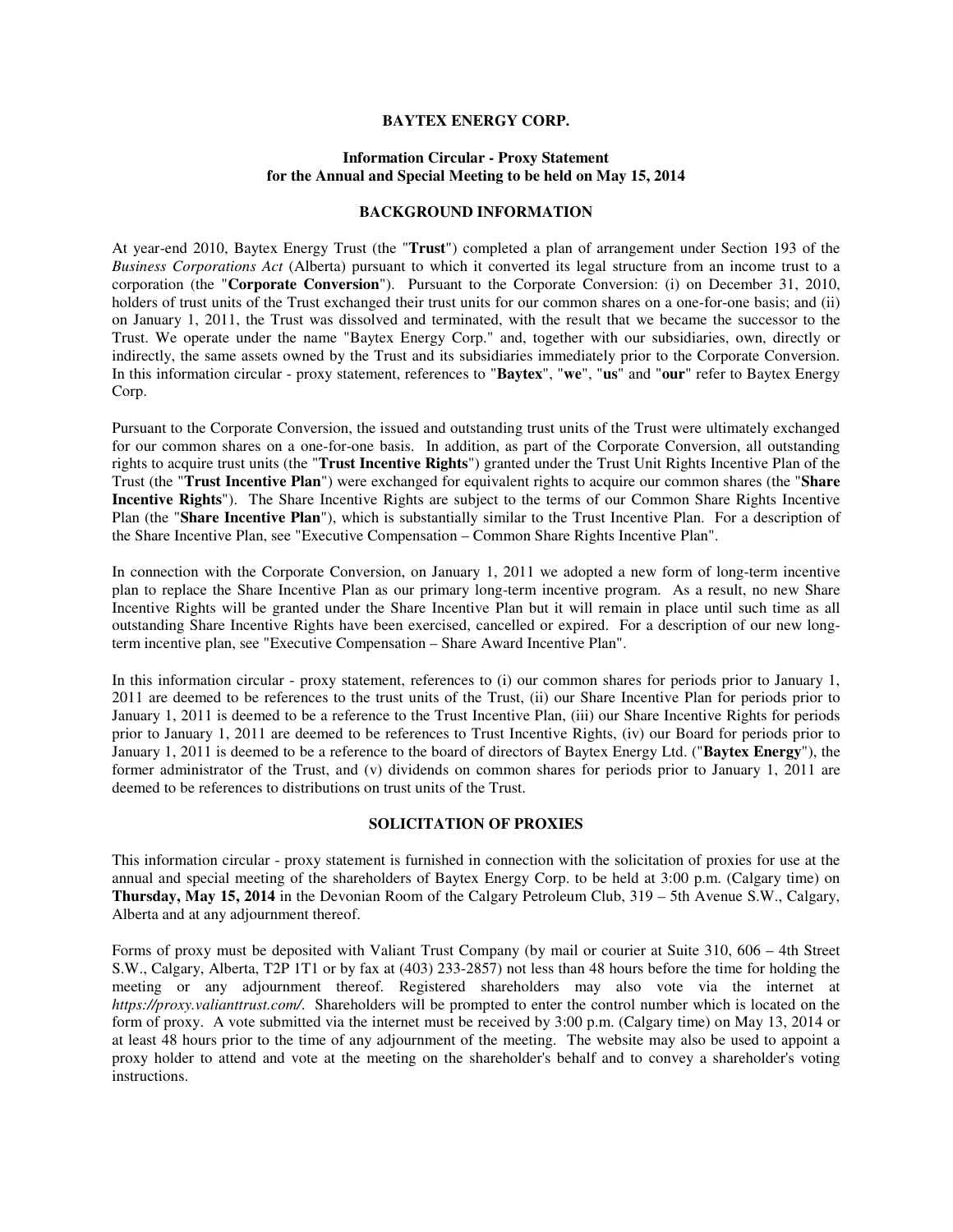Only shareholders of record at the close of business on March 26, 2014 will be entitled to vote at the meeting, unless that shareholder has transferred any shares subsequent to that date and the transferee shareholder, not later than ten days before the meeting, establishes ownership of the shares and demands that the transferee's name be included on the list of shareholders entitled to vote at the meeting.

The instrument appointing a proxy must be in writing and must be executed by you or your attorney authorized in writing or, if you are a corporation, under your corporate seal or by a duly authorized officer or attorney of the corporation.

**The persons named in the enclosed form of proxy are our officers. As a shareholder you have the right to appoint a person, who need not be a shareholder, to represent you at the meeting. To exercise this right you should insert the name of the desired representative in the blank space provided on the form of proxy and strike out the other names or submit another appropriate proxy.** 

# **ADVICE TO BENEFICIAL HOLDERS OF COMMON SHARES**

The information set forth in this section is of significant importance to you if you do not hold your common shares in your own name. Only proxies deposited by shareholders whose names appear on our records as the registered holders of common shares can be recognized and acted upon at the meeting. If common shares are listed in your account statement provided by your broker, then in almost all cases those common shares will not be registered in your name on our records. Such common shares will likely be registered under the name of your broker or an agent of that broker. In Canada, the vast majority of such shares are registered under the name of CDS & Co., the registration name for CDS Clearing and Depository Services Inc., which acts as nominee for many Canadian brokerage firms. Common shares held by your broker or their nominee can only be voted upon your instructions. Without specific instructions, your broker or their nominee is prohibited from voting your shares.

Applicable regulatory policy requires your broker to seek voting instructions from you in advance of the meeting. Every broker has its own mailing procedures and provides its own return instructions, which you should carefully follow in order to ensure that your shares are voted at the meeting. Often, the form of proxy supplied by your broker is identical to the form of proxy provided to registered shareholders. However, its purpose is limited to instructing the registered shareholder how to vote on your behalf. The majority of brokers now delegate responsibility for obtaining instructions from clients to a mailing/tabulating agent who mails a scannable voting instruction form in lieu of the form of proxy. You are asked to complete and return the voting instruction form to them by mail or facsimile. Alternatively, you can use their website or call their toll-free telephone number to instruct them how to vote your shares. They then tabulate the results of all instructions received and provide appropriate instructions respecting the voting of shares to be represented at the meeting. **If you receive a voting instruction form from a mailing/tabulating agent, it cannot be used as a proxy to vote shares directly at the meeting as it must be returned to the mailing/tabulating agent well in advance of the meeting in order to have the shares voted.**

#### **NOTICE-AND-ACCESS**

We have elected to use the "notice-and-access" provisions under National Instrument 54-101 *Communications with Beneficial Owners of Securities of a Reporting Issuer* (the "**Notice-and-Access Provisions**") for the meeting in respect of mailings to beneficial holders of our common shares (i.e., a shareholder who holds their shares in the name of a broker or an agent) but not in respect of mailings to registered holders of our common shares (i.e., a shareholder whose name appears on our records as a holder of common shares). The Notice-and-Access Provisions are a set of rules developed by the Canadian Securities Administrators that reduce the volume of materials which are mailed to shareholders by allowing a reporting issuer to post an information circular in respect of a meeting of its shareholders and related materials online.

We have also elected to use procedures known as 'stratification' in relation to our use of the Notice-and-Access Provisions. Stratification occurs when a reporting issuer using the Notice-and-Access Provisions provides a paper copy of an information circular and, if applicable, a paper copy of financial statements and related management's discussion and analysis ("**Financial Information**"), to some shareholders together with a notice of a meeting of its shareholders. In relation to the meeting, registered holders of our common shares will receive a paper copy of the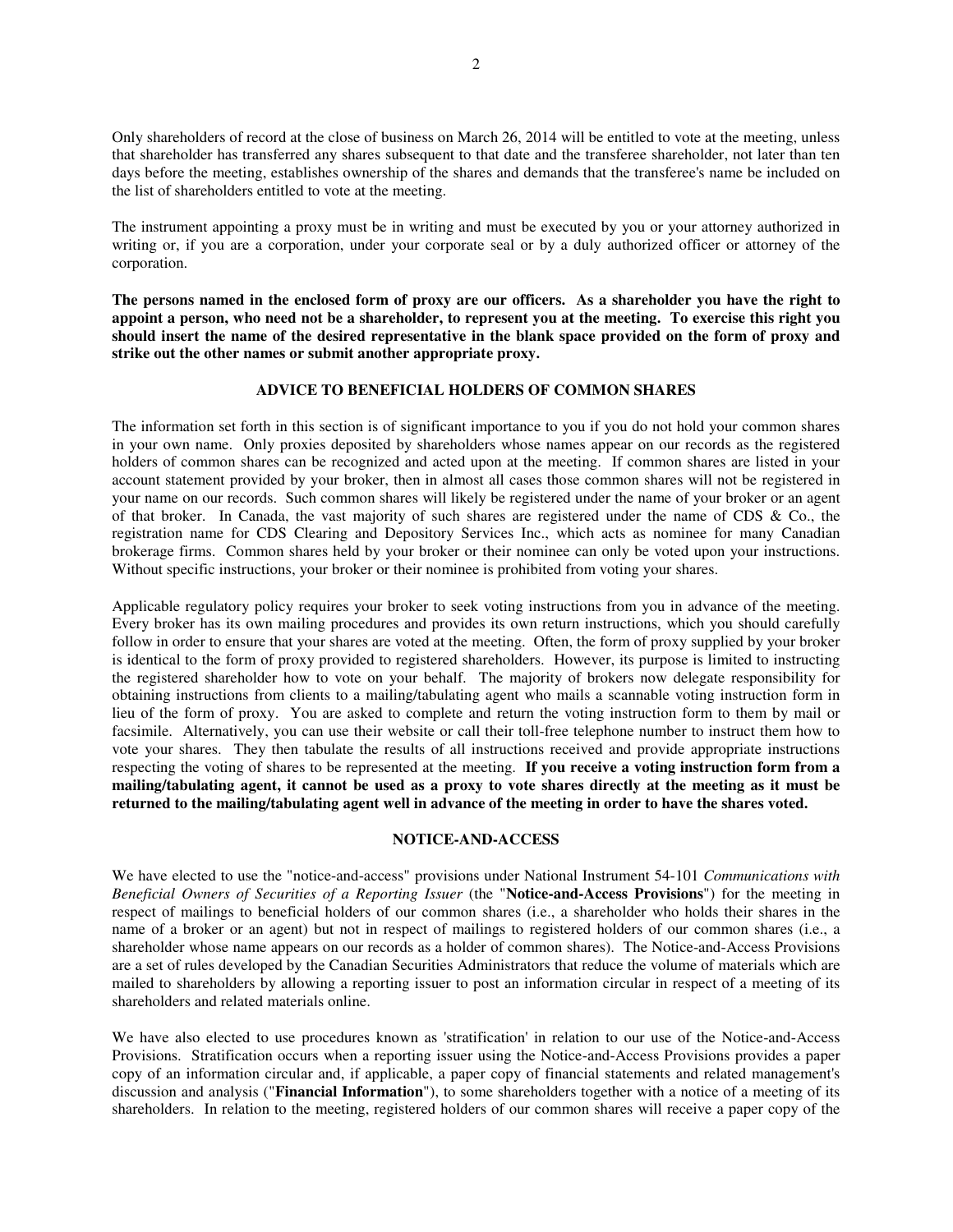notice of the meeting, this information circular – proxy statement and a form of proxy whereas beneficial holders of our common shares will receive a notice containing information prescribed by the Notice-and-Access Provisions and a voting instruction form. In addition, a paper copy of the notice of meeting, this information circular – proxy statement, and a voting direction will be mailed to those shareholders who do not hold their common shares in their own name but who have previously requested to receive paper copies of these materials. Furthermore, a paper copy of the Financial Information in respect of our most recently completed financial year was mailed to those registered and beneficial holders of our common shares who previously requested to receive such information.

We will be delivering proxy-related materials to non-objecting beneficial owners of our common shares directly with the assistance of Broadridge Investor Communications Solutions. We intend to pay for intermediaries to deliver proxy-related materials to objecting beneficial owners of our common shares.

# **REVOCABILITY OF PROXY**

You may revoke your proxy at any time prior to a vote. If you or the person you give your proxy attends personally at the meeting, you or such person may revoke the proxy and vote in person. In addition to revocation in any other manner permitted by law, a proxy may be revoked by an instrument in writing executed by you or your attorney authorized in writing or, if you are a corporation, under your corporate seal or by a duly authorized officer or attorney of the corporation. To be effective the instrument in writing must be deposited either at our head office at any time up to and including the last business day before the day of the meeting, or any adjournment thereof, at which the proxy is to be used, or with the chairman of the meeting on the day of the meeting, or any adjournment thereof.

# **PERSONS MAKING THE SOLICITATION**

**This solicitation is made on behalf of our management.** We will bear the costs incurred in the preparation and mailing of the form of proxy, notice of annual and special meeting and this information circular - proxy statement. In addition to mailing forms of proxy, proxies may be solicited by personal interviews, or by other means of communication, by our directors, officers and employees who will not be remunerated therefor.

# **EXERCISE OF DISCRETION BY PROXY**

The common shares represented by proxy in favour of management nominees will be voted on any poll at the meeting. Where you specify a choice with respect to any matter to be acted upon, the shares will be voted on any poll in accordance with the specification so made. **If you do not provide instructions, your shares will be voted in favour of the matters to be acted upon as set out herein. The persons appointed under the form of proxy which we have furnished are conferred with discretionary authority with respect to amendments or variations of those matters specified in the form of proxy and notice of annual and special meeting and with respect to any other matters which may properly be brought before the meeting or any adjournment thereof. At the time of printing this information circular - proxy statement, we know of no such amendment, variation or other matter.**

# **VOTING SHARES AND PRINCIPAL HOLDERS THEREOF**

We are authorized to issue an unlimited number of common shares without nominal or par value. As at March 26, 2014, there were 126,414,430 common shares issued and outstanding. As a holder of common shares you are entitled to one vote for each share you own.

When any common share is held jointly by several persons, any one of them may vote at the meeting in person or by proxy in respect of such share, but if more than one of them are present at the meeting in person or by proxy, and such joint owners of the proxy so present disagree as to any vote to be cast, the joint owner present or represented whose name appears in the register of shareholders maintained by Valiant Trust Company is entitled to cast such vote.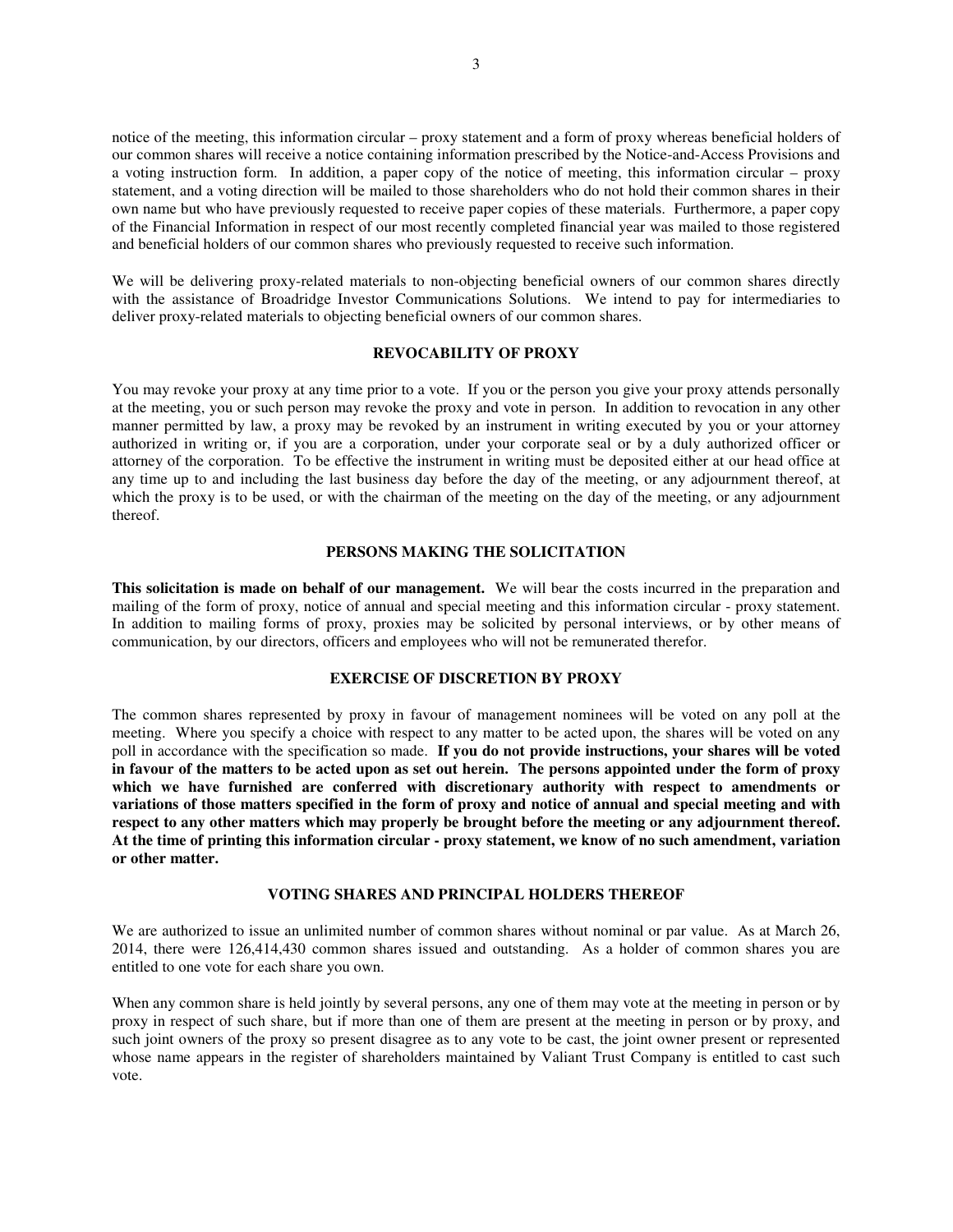As at March 3, 2014, our directors and officers, as a group, beneficially owned, or controlled or directed, directly or indirectly, 1,730,093 common shares, representing approximately 1.4% of the issued and outstanding common shares (and the votes entitled to be cast at the meeting). To the knowledge of our directors and officers, as at March 26, 2014, no person or company, beneficially owned, or controlled or directed, directly or indirectly, common shares entitled to more than 10% of the votes which may be cast at the meeting.

On February 24, 2014, we issued 38,433,000 subscription receipts ("**Subscription Receipts**") at a price of \$38.90 per Subscription Receipt for aggregate gross proceeds of approximately \$1.5 billion, which have been placed in escrow. Each Subscription Receipt entitles the holder thereof to receive, on closing of the acquisition of Aurora Oil & Gas Limited, one common share. Holders of Subscription Receipts are not entitled to vote at the meeting.

# **QUORUM FOR MEETING**

At the meeting, a quorum shall consist of two or more persons either present in person or represented by proxy and representing in the aggregate not less than twenty-five percent (25%) of the outstanding common shares. If a quorum is not present at the opening of the meeting, the shareholders present may adjourn the meeting to a fixed time and place but may not transact any other business.

# **APPROVAL REQUIREMENTS**

All of the matters to be considered at the meeting are ordinary resolutions requiring approval by more than fifty percent (50%) of the votes cast in respect of the resolution by or on behalf of shareholders present.

# **MATTERS TO BE ACTED UPON AT THE MEETING**

# **Fixing the Number of Directors of Baytex**

The articles of Baytex provide for a minimum of three directors and a maximum of twelve directors. The by-laws of Baytex provide that the number of directors shall be fixed from time to time by the shareholders. There are currently nine directors on our board of directors (the "**Board**"). At the meeting, it is proposed that the number of directors of Baytex to be elected to hold office until the next annual meeting or until their successors are elected or appointed be set at nine (9). Unless otherwise directed, it is the intention of management to vote proxies in favour of setting the number of directors to be elected at nine (9).

### **Election of Directors of Baytex**

The nine (9) nominees proposed for election as directors of Baytex are as follows:

| James L. Bowzer     |
|---------------------|
| John A. Brussa      |
| Raymond T. Chan     |
| <b>Edward Chwyl</b> |
| Naveen Dargan       |

R.E.T. (Rusty) Goepel Gregory K. Melchin Mary Ellen Peters Dale O. Shwed

In the event that a vacancy among such nominees occurs because of death or for any reason prior to the meeting, the proxy shall not be voted with respect to such vacancy.

Voting for the election of directors will be conducted on an individual, and not slate, basis. **Management of Baytex recommends that shareholders vote FOR the election of each of these nominees. The persons named in the enclosed form of proxy intend to vote FOR the election of each of these nominees unless the shareholder specifies authority to do so is withheld.** 

The Board has adopted a policy stipulating that if the votes in favour of the election of a director nominee at a shareholders' meeting represent less than a majority of the common shares voted and withheld, the nominee will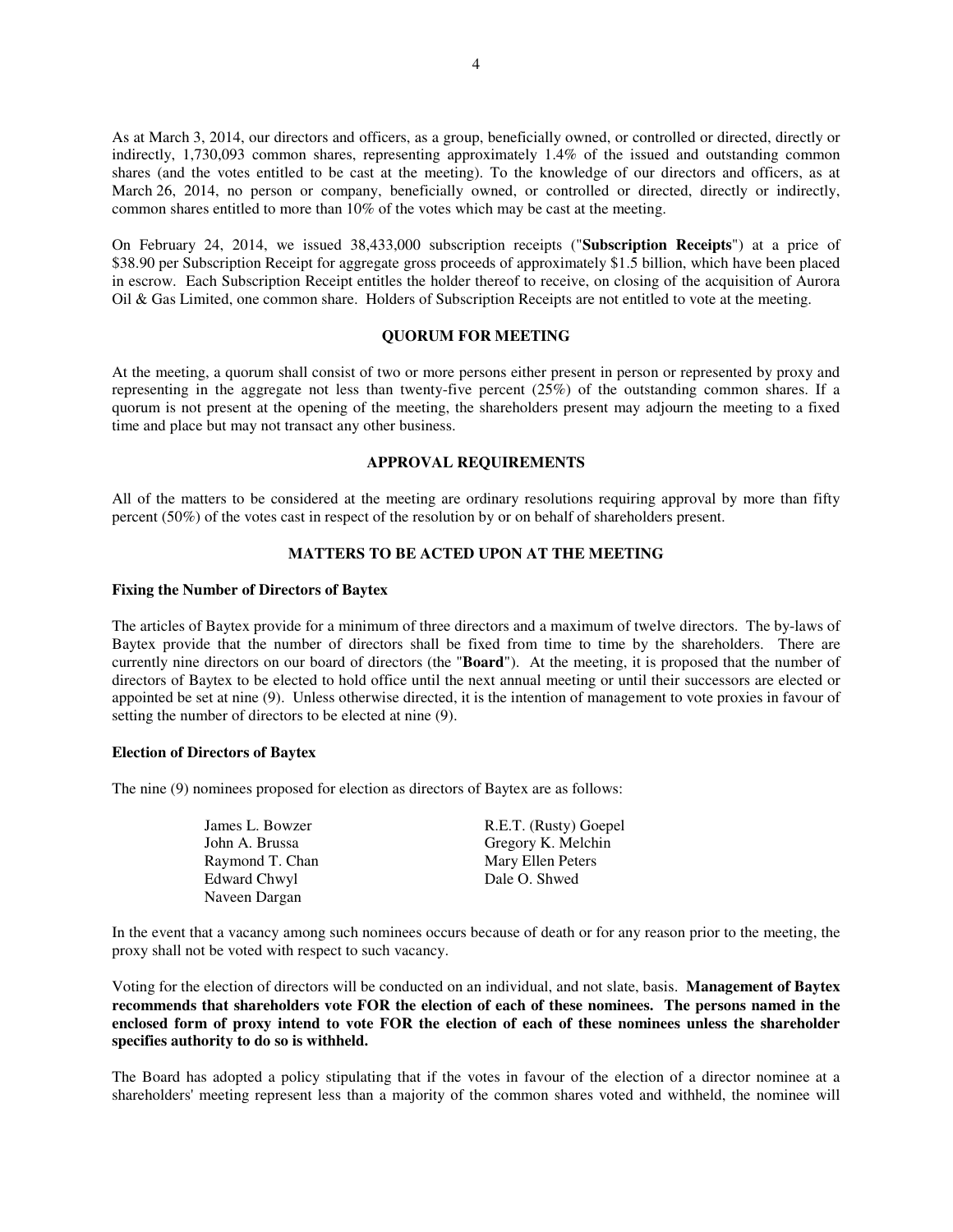submit his or her resignation promptly after the meeting for the Board's consideration. In determining whether the resignation should be accepted, the Board will consider all factors that it deems relevant, including, without limitation, whether acceptance of the resignation is in the best interests of Baytex and any extraordinary circumstances relating to the director nominee, the composition of the Board or the voting results. The Board's decision to accept or reject the resignation will be announced by way of press release within 90 days of the date of the shareholders' meeting. The policy does not apply in circumstances involving contested director elections.

For each person proposed to be nominated for election as a director of Baytex, the following table sets forth their name, age (at December 31, 2013), place of residence, committee memberships, the year in which they became a director, the votes for and withheld for their election at the last annual meeting of shareholders and a brief biography. This information is based partly on our records and partly on information received by us from the nominees.

|                                                                                                            |     | <b>Voting Results from the last Annual Meeting</b> |                                                       |                          |                                                                          |                 |                                                                                                                                                                                                                                                                                                                                                                                                                                                                                                                                                                                                                                                                                                                                                                                                                                                                                                                               |  |
|------------------------------------------------------------------------------------------------------------|-----|----------------------------------------------------|-------------------------------------------------------|--------------------------|--------------------------------------------------------------------------|-----------------|-------------------------------------------------------------------------------------------------------------------------------------------------------------------------------------------------------------------------------------------------------------------------------------------------------------------------------------------------------------------------------------------------------------------------------------------------------------------------------------------------------------------------------------------------------------------------------------------------------------------------------------------------------------------------------------------------------------------------------------------------------------------------------------------------------------------------------------------------------------------------------------------------------------------------------|--|
|                                                                                                            |     | <b>Director</b>                                    | <b>Votes For</b>                                      |                          | <b>Votes Withheld</b>                                                    |                 |                                                                                                                                                                                                                                                                                                                                                                                                                                                                                                                                                                                                                                                                                                                                                                                                                                                                                                                               |  |
| <b>Nominee for Election as Director</b>                                                                    | Age | Since <sup>(1)</sup>                               | #                                                     | $\overline{\mathcal{C}}$ | #                                                                        | $\mathcal{G}_0$ |                                                                                                                                                                                                                                                                                                                                                                                                                                                                                                                                                                                                                                                                                                                                                                                                                                                                                                                               |  |
| James L. Bowzer<br>Calgary, AB                                                                             | 53  | 2012                                               | 51,589,536                                            | 89.4%                    | 6,086,850                                                                | 10.6%           |                                                                                                                                                                                                                                                                                                                                                                                                                                                                                                                                                                                                                                                                                                                                                                                                                                                                                                                               |  |
|                                                                                                            |     |                                                    |                                                       |                          | Board of Governors of the Canadian Association of Petroleum Producers.   |                 | Mr. Bowzer was appointed President, Chief Executive Officer and a director of Baytex on<br>September 4, 2012. Prior to joining Baytex, Mr. Bowzer worked for Marathon Oil Corporation for<br>30 years in various positions, including Vice President, North American Production Operations and<br>Regional Vice President, International Production. Mr. Bowzer holds a Bachelor of Science degree in<br>Petroleum Engineering from the University of Wyoming and completed the Advanced Management<br>Program at the Graduate School of Business at Indiana University. He is currently a member of the                                                                                                                                                                                                                                                                                                                      |  |
| John A. Brussa<br>Calgary, AB                                                                              | 56  | 1997                                               | 39,898,289                                            | 69.2%                    | 17,778,097                                                               | 30.8%           |                                                                                                                                                                                                                                                                                                                                                                                                                                                                                                                                                                                                                                                                                                                                                                                                                                                                                                                               |  |
| Member of:<br>- Reserves Committee<br>- Nominating and Governance<br>Committee                             |     |                                                    |                                                       |                          | companies. Mr. Brussa is a past governor of the Canadian Tax Foundation. |                 | Mr. Brussa holds a Bachelor of Arts, History and Economics degree and a Bachelor of Laws degree.<br>He is the Vice Chairman of Burnet, Duckworth & Palmer LLP, a Calgary-based energy law firm<br>where he focuses on tax law. He is also a director of a number of energy and energy-related                                                                                                                                                                                                                                                                                                                                                                                                                                                                                                                                                                                                                                 |  |
| Raymond T. Chan<br>Calgary, AB                                                                             | 58  | 1998                                               | 48,028,066                                            | 83.3%                    | 9,647,420                                                                | 16.7%           |                                                                                                                                                                                                                                                                                                                                                                                                                                                                                                                                                                                                                                                                                                                                                                                                                                                                                                                               |  |
|                                                                                                            |     |                                                    | degree and is a chartered accountant.                 |                          |                                                                          |                 | Mr. Chan was appointed Executive Chairman of Baytex on December 31, 2010 and has held the same<br>position with Baytex Energy since January 1, 2009. He served as the Interim Chief Executive Officer<br>of Baytex from May to September 2012. He originally joined Baytex Energy in October 1998 and has<br>held the following positions: Senior Vice President and Chief Financial Officer (October 1998 to<br>August 2003); President and Chief Executive Officer (September 2003 to November 2007); and Chief<br>Executive Officer (November 2007 to December 2008). Mr. Chan has been a director of Baytex<br>Energy since October 1998. Mr. Chan has held senior executive positions in the Canadian oil and gas<br>industry since 1982, including chief financial officer titles at Tarragon Oil and Gas Limited, American<br>Eagle Petroleums Ltd. and Gane Energy Corporation. Mr. Chan holds a Bachelor of Commerce |  |
| <b>Edward Chwyl</b><br>Victoria, BC                                                                        | 70  | 2003                                               | 51,828,571                                            | 89.9%                    | 5,846,915                                                                | 10.1%           |                                                                                                                                                                                                                                                                                                                                                                                                                                                                                                                                                                                                                                                                                                                                                                                                                                                                                                                               |  |
| Member of:<br>- Reserves Committee<br>- Compensation Committee<br>- Nominating and Governance<br>Committee |     |                                                    | oil and gas industry in Canada and the United States. |                          |                                                                          |                 | Mr. Chwyl was appointed Lead Independent Director of Baytex on January 11, 2011 and has held the<br>same position with Baytex Energy since February 17, 2009. From September 2003 to December<br>2008, Mr. Chwyl was the Chairman of the Board of Directors of Baytex Energy. Mr. Chwyl holds a<br>Bachelor of Science degree in Chemical Engineering and a Master of Science degree in Petroleum<br>Engineering. He is a retired businessman with over 35 years of experience in the oil and gas industry<br>in North America, most notably as President and Chief Executive Officer of Tarragon Oil and Gas<br>Limited from 1989 to 1998. Prior thereto, he held various technical and executive positions within the                                                                                                                                                                                                       |  |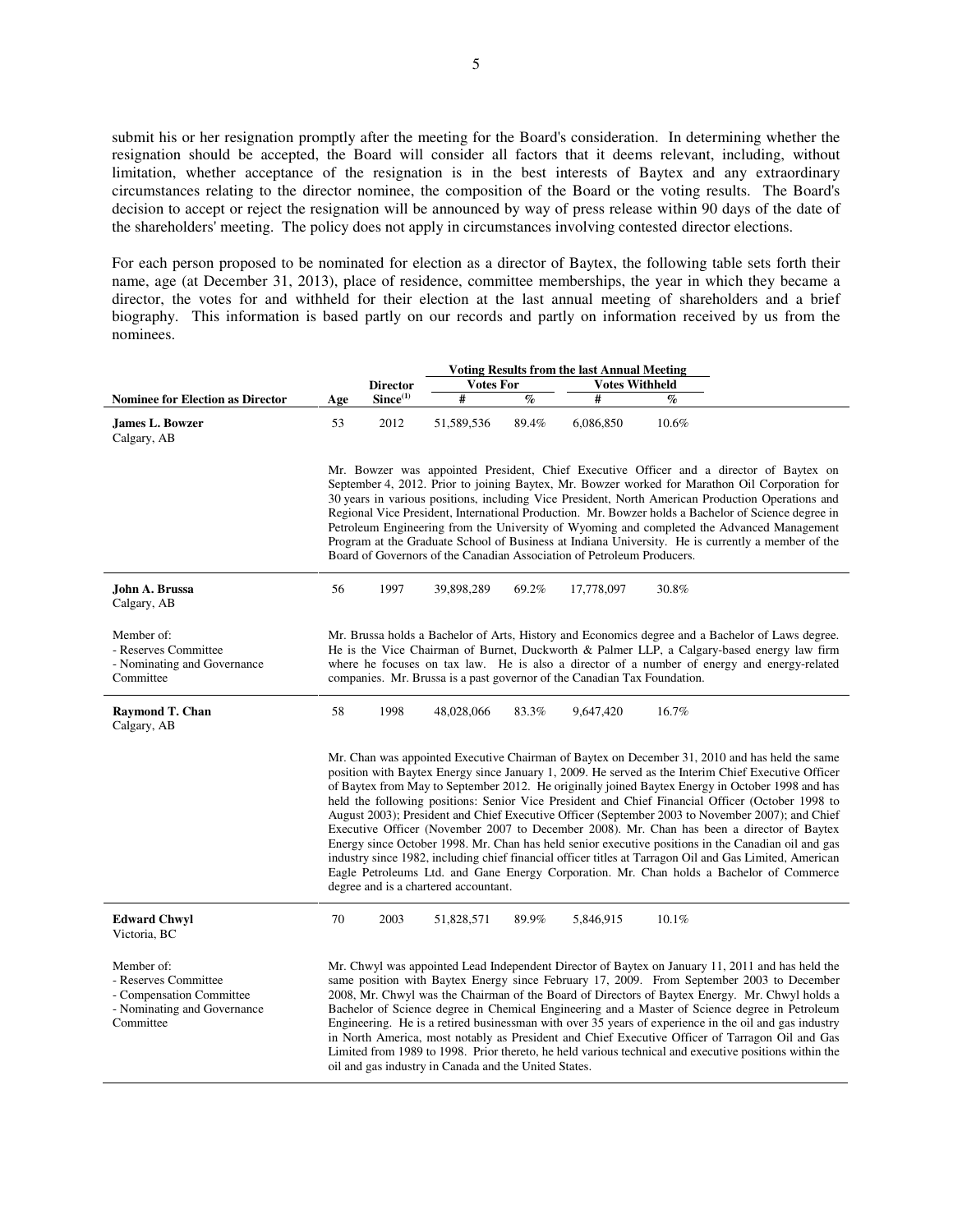|                                                             | <b>Voting Results from the last Annual Meeting</b>                                                                                                                                                                                                                                                                                                                                                                                           |                             |                                      |       |                                                                                       |       |                                                                                                                                                                                                                                                                                                                                                                                                                                                                                                                                                                                                                                                                                                                                                                                                        |  |  |
|-------------------------------------------------------------|----------------------------------------------------------------------------------------------------------------------------------------------------------------------------------------------------------------------------------------------------------------------------------------------------------------------------------------------------------------------------------------------------------------------------------------------|-----------------------------|--------------------------------------|-------|---------------------------------------------------------------------------------------|-------|--------------------------------------------------------------------------------------------------------------------------------------------------------------------------------------------------------------------------------------------------------------------------------------------------------------------------------------------------------------------------------------------------------------------------------------------------------------------------------------------------------------------------------------------------------------------------------------------------------------------------------------------------------------------------------------------------------------------------------------------------------------------------------------------------------|--|--|
|                                                             |                                                                                                                                                                                                                                                                                                                                                                                                                                              | <b>Director</b>             | <b>Votes For</b>                     |       | <b>Votes Withheld</b>                                                                 |       |                                                                                                                                                                                                                                                                                                                                                                                                                                                                                                                                                                                                                                                                                                                                                                                                        |  |  |
| <b>Nominee for Election as Director</b>                     | Age                                                                                                                                                                                                                                                                                                                                                                                                                                          | Since <sup>(1)</sup>        | #                                    | $\%$  | #                                                                                     | $\%$  |                                                                                                                                                                                                                                                                                                                                                                                                                                                                                                                                                                                                                                                                                                                                                                                                        |  |  |
| Naveen Dargan<br>Calgary, AB                                | 56                                                                                                                                                                                                                                                                                                                                                                                                                                           | 2003                        | 51,819,473                           | 89.9% | 5,856,913                                                                             | 10.1% |                                                                                                                                                                                                                                                                                                                                                                                                                                                                                                                                                                                                                                                                                                                                                                                                        |  |  |
| Member of:<br>- Audit Committee<br>- Compensation Committee | Mr. Dargan holds a Bachelor of Arts (Honours) degree in Mathematics and Economics, a Master of<br>Business Administration degree and a Chartered Business Valuator designation. He has been an<br>independent businessman since June 2003. Prior thereto, he worked for over 20 years in the<br>investment banking business, finishing his career as Senior Managing Director and Head of Energy<br>Investment Banking at Raymond James Ltd. |                             |                                      |       |                                                                                       |       |                                                                                                                                                                                                                                                                                                                                                                                                                                                                                                                                                                                                                                                                                                                                                                                                        |  |  |
| R.E.T. (Rusty) Goepel<br>Vancouver, BC                      | 71                                                                                                                                                                                                                                                                                                                                                                                                                                           | 2005                        | 57,411,510                           | 99.5% | 264,876                                                                               | 0.5%  |                                                                                                                                                                                                                                                                                                                                                                                                                                                                                                                                                                                                                                                                                                                                                                                                        |  |  |
| Member of:<br>- Nominating and Governance<br>Committee      |                                                                                                                                                                                                                                                                                                                                                                                                                                              |                             |                                      |       | Diamond Jubilee Medals for service to the community, financial industry and business. |       | Mr. Goepel holds a Bachelor of Commerce (Honours) degree. He is currently Senior Vice President<br>for Raymond James Ltd. He commenced his career in investment banking in 1968 and was President<br>and co-founder of Goepel Shields & Partners, which later became Goepel McDermid Ltd. and was<br>acquired by Raymond James Ltd. in 2001. He is past Chairman of the Vancouver 2010 Winter<br>Olympics and The Business Council of British Columbia. He is a recipient of the Queen's Gold and                                                                                                                                                                                                                                                                                                      |  |  |
| <b>Gregory K. Melchin</b><br>Calgary, AB                    | 60                                                                                                                                                                                                                                                                                                                                                                                                                                           | 2008                        | 57,414,295                           | 99.5% | 262,091                                                                               | 0.5%  |                                                                                                                                                                                                                                                                                                                                                                                                                                                                                                                                                                                                                                                                                                                                                                                                        |  |  |
| Member of:<br>- Audit Committee                             |                                                                                                                                                                                                                                                                                                                                                                                                                                              | Calgary business community. |                                      |       |                                                                                       |       | Mr. Melchin holds a Bachelor of Science degree (major in accounting) and a Fellow Chartered<br>Accountant designation from the Institute of Chartered Accountants of Alberta. He has also<br>completed the Directors Education Program with the Institute of Corporate Directors. He is currently<br>the Chairperson of the Board of Directors of ENMAX Corporation, a municipally-owned utility. Mr.<br>Melchin was a member of the Legislative Assembly of Alberta from March 1997 to March 2008.<br>Among his various assignments with the Government of Alberta, he was Minister of Energy, Minister<br>of Seniors and Community Supports and Minister of Revenue. Prior to being elected to the<br>Legislative Assembly of Alberta, he served in various management positions for 20 years in the |  |  |
| <b>Mary Ellen Peters</b><br>Highland, MI                    | 57                                                                                                                                                                                                                                                                                                                                                                                                                                           | 2013                        | n/a                                  | n/a   | n/a                                                                                   | n/a   |                                                                                                                                                                                                                                                                                                                                                                                                                                                                                                                                                                                                                                                                                                                                                                                                        |  |  |
| Member of:<br>- Audit Committee<br>- Compensation Committee |                                                                                                                                                                                                                                                                                                                                                                                                                                              | positions with Marathon.    |                                      |       |                                                                                       |       | Ms. Peters holds a Bachelor of Science degree (major in finance) and a Master of Business<br>Administration degree. She has also completed executive management programs at Penn State<br>University and Indiana University and the Oxford Energy Seminar. She is a retired businesswoman<br>with over 30 years of experience in the petroleum industry, most notably as Senior Vice President,<br>Transportation and Logistics (2009-2010) and Senior Vice President, Marketing (1998-2009) at<br>Marathon Petroleum Company LP. Prior thereto, she held various technical and management                                                                                                                                                                                                             |  |  |
| Dale O. Shwed<br>Calgary, AB                                | 55                                                                                                                                                                                                                                                                                                                                                                                                                                           | 1993                        | 50,014,976                           | 86.7% | 7,661,410                                                                             | 13.3% |                                                                                                                                                                                                                                                                                                                                                                                                                                                                                                                                                                                                                                                                                                                                                                                                        |  |  |
| Member of:<br>- Reserves Committee                          |                                                                                                                                                                                                                                                                                                                                                                                                                                              |                             | in the oil and gas industry in 1980. |       |                                                                                       |       | Mr. Shwed holds a Bachelor of Science degree specializing in Geology. He has been President and<br>Chief Executive Officer of Crew Energy Inc. since September 2003. Prior thereto, he was President<br>and Chief Executive Officer of Baytex Energy from 1993 to August 2003. He commenced his career                                                                                                                                                                                                                                                                                                                                                                                                                                                                                                 |  |  |

Note:

(1) Each of the nominees became a director of Baytex Energy Corp. on December 31, 2010, other than Mr. Bowzer who became a director on September 4, 2012 and Ms. Peters who became a director on July 1, 2013. The date referenced in the table is the year in which each nominee became a director of our wholly-owned subsidiary, Baytex Energy Ltd. (or its predecessor).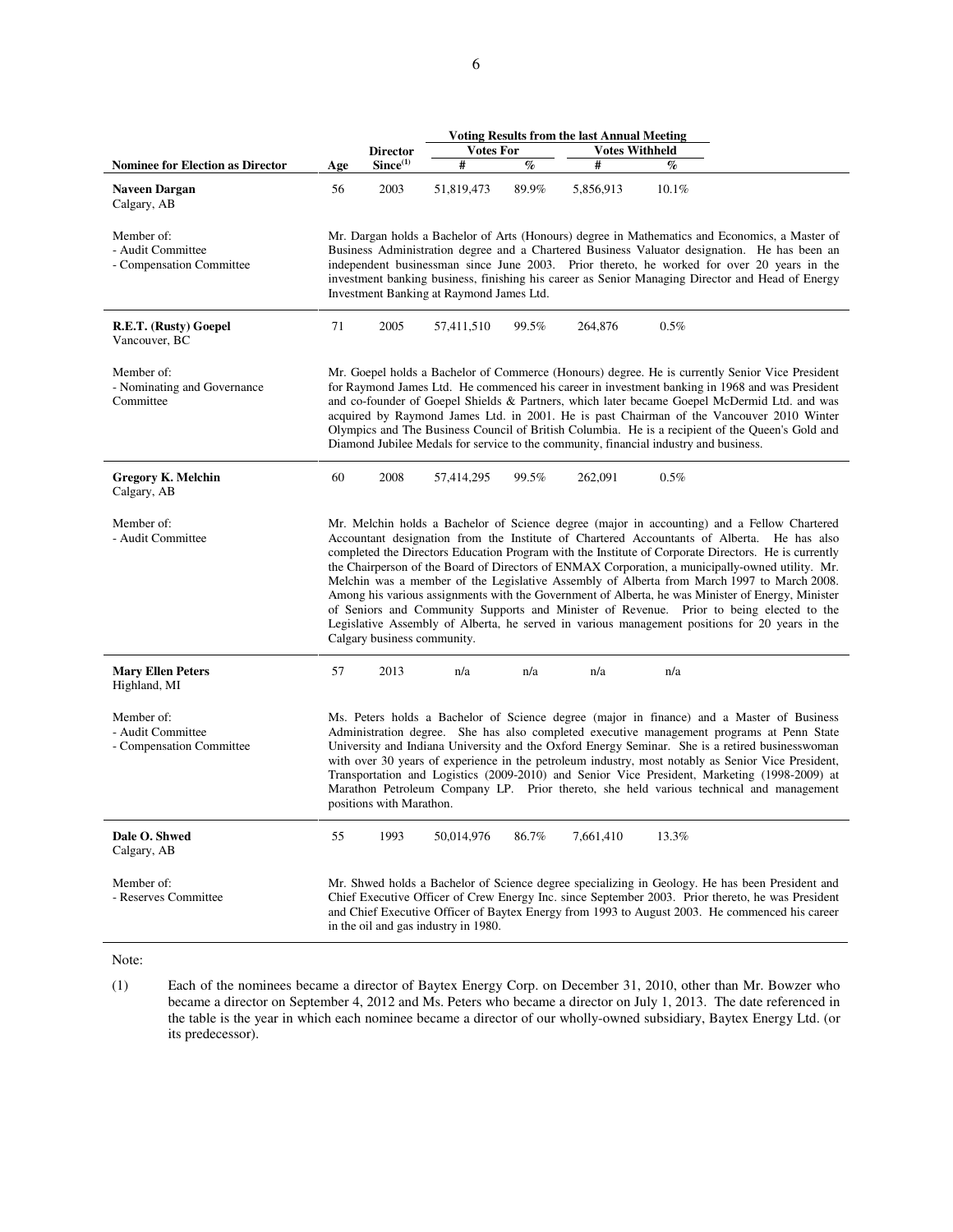# *Director Equity Ownership*

The following table summarizes the common shares and other securities beneficially owned, controlled or directed (directly or indirectly) by the individual members of the Board as of March 3, 2014 based on information provided by such individuals.

|                       |                    | Common Shares <sup>(1)</sup> | <b>Performance</b><br>Awards $^{(2)}$ |                                             | Restricted Awards <sup>(2)</sup> |                             | <b>Share Incentive</b><br>$\mathbf{RightS}^{(3)}$ | <b>Total</b>             |                        |
|-----------------------|--------------------|------------------------------|---------------------------------------|---------------------------------------------|----------------------------------|-----------------------------|---------------------------------------------------|--------------------------|------------------------|
| <b>Name</b>           | Amount<br>$^{(#)}$ | Value<br>$(\$)$              | Amount<br>$^{(#)}$                    | <b>Value</b><br>$\left( \mathsf{S} \right)$ | Amount<br>$^{(#)}$               | <b>Value</b><br><b>(\$)</b> | Amount<br>(# )                                    | Value<br>$($ \$)         | <b>Value</b><br>$(\$)$ |
| James L. Bowzer       | 34,349             | 1,429,949                    | 82,667                                | 3,441,427                                   | 20,667                           | 860,367                     | ٠                                                 | $\overline{\phantom{a}}$ | 5,731,743              |
| John A. Brussa        | 362,547            | 15,092,832                   | 3,302                                 | 137,462                                     | 876                              | 36,468                      | 8,000                                             | 194.800                  | 15,461,562             |
| Raymond T. Chan       | 619,142            | 25,774,881                   | 43,668                                | 1,817,899                                   | 11,336                           | 471,918                     | 75,000                                            | 1,826,250                | 29,890,948             |
| <b>Edward Chwyl</b>   | 58,207             | 2,423,157                    | 3,302                                 | 137,462                                     | 876                              | 36,468                      | 8,000                                             | 194.800                  | 2,791,888              |
| Naveen Dargan         | 147,021            | 6,120,484                    | 3,302                                 | 137,462                                     | 876                              | 36,468                      | 2.667                                             | 64,941                   | 6,359,356              |
| R.E.T. (Rusty) Goepel | 29,241             | 1,217,303                    | 3,302                                 | 137,462                                     | 876                              | 36,468                      | 8,000                                             | 194,800                  | 1,586,033              |
| Gregory K. Melchin    | 28,886             | 1,202,524                    | 3,302                                 | 137,462                                     | 876                              | 36,468                      | 8.000                                             | 194.800                  | 1,571,254              |
| Mary Ellen Peters     | 2,500              | 104,075                      | 1,056                                 | 43,961                                      | 264                              | 10,990                      | ٠                                                 | $\overline{\phantom{a}}$ | 159,027                |
| Dale O. Shwed         | 124,573            | 5,185,974                    | 3,302                                 | 137,462                                     | 876                              | 36,468                      | 8.000                                             | 194.800                  | 5,554,704              |

- (1) The amount and value of the common shares includes Subscription Receipts. The value of the common shares was calculated by multiplying the number of common shares by the closing price of the common shares on the Toronto Stock Exchange (the "**TSX**") on March 3, 2014 (\$41.63).
- (2) The value of the performance awards and the restricted awards was calculated by multiplying the number of awards by the closing price of the common shares on the TSX on March 3, 2014. For performance awards, a payout multiplier of 1x was assumed. The calculated value does not include the value of dividend equivalents that have accumulated on the awards.
- (3) The value of the Share Incentive Rights was calculated based on the difference between the closing price of the common shares on the TSX on March 3, 2014 and the exercise price of the Share Incentive Rights on March 3, 2014. For purposes of this calculation, the exercise price less dividends paid on the common shares subsequent to the grant date has been used.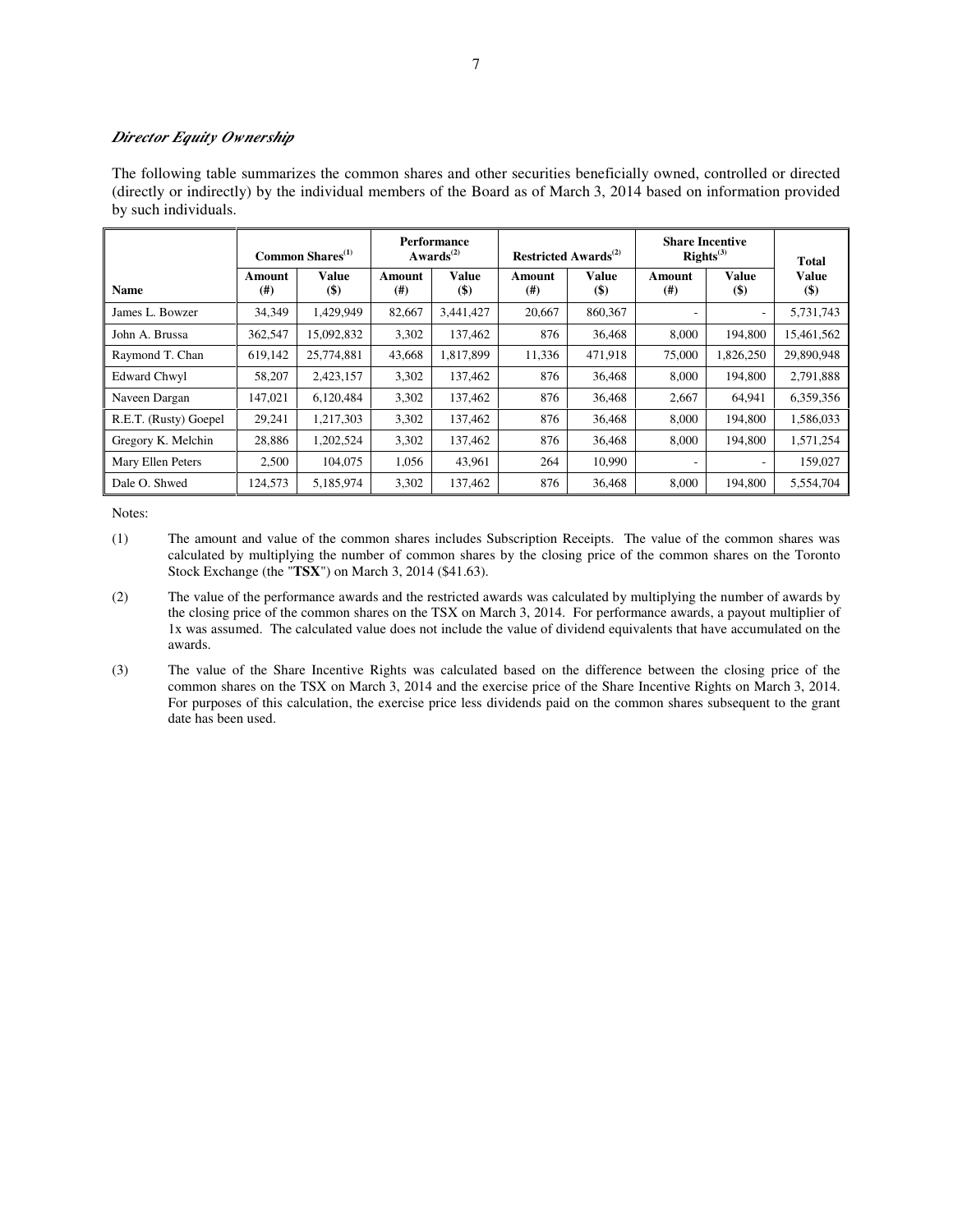# *Experience and Background of Directors*

The following table outlines the experience and background of, but not necessarily the technical expertise of, the individual members of the Board as of December 31, 2013 based on information provided by such individuals.

| <b>Director</b>       | $\mathbf{M}$ anagement $^{(1)}$<br>Enterprise | Development <sup>(2)</sup><br><b>Business</b> | Literacy $^{\scriptscriptstyle{(3)}}$<br>Financial | $Govername{name}^{(4)}$<br>Corporate | $\mathbf{M}$ anagement $^{(5)}$<br>Change | Operations <sup>(6)</sup> | $\mathbf{Mana} \mathbf{gement}^{(7)}$<br><b>HS&amp;E</b> | Experience <sup>(8)</sup><br>Financial | International<br>Experience $^{(9)}$ | ${\bf Resources}^{(10)}$<br>Human | Evaluation <sup>(11)</sup><br>Reserves | Evaluation $^{(12)}$<br>Risk |
|-----------------------|-----------------------------------------------|-----------------------------------------------|----------------------------------------------------|--------------------------------------|-------------------------------------------|---------------------------|----------------------------------------------------------|----------------------------------------|--------------------------------------|-----------------------------------|----------------------------------------|------------------------------|
| James L. Bowzer       | $\sqrt{ }$                                    | $\sqrt{}$                                     | $\sqrt{ }$                                         | $\sqrt{ }$                           | $\sqrt{ }$                                | $\sqrt{}$                 | $\sqrt{}$                                                | $\sqrt{}$                              | $\sqrt{ }$                           | $\sqrt{}$                         | $\sqrt{}$                              | $\sqrt{}$                    |
| John A. Brussa        |                                               | $\sqrt{}$                                     | $\sqrt{ }$                                         | $\sqrt{ }$                           |                                           |                           |                                                          |                                        |                                      |                                   |                                        | $\sqrt{}$                    |
| Raymond T. Chan       | $\sqrt{ }$                                    | $\sqrt{}$                                     | $\sqrt{}$                                          | $\sqrt{ }$                           | $\sqrt{ }$                                | $\sqrt{}$                 | $\sqrt{}$                                                | $\sqrt{}$                              |                                      | $\sqrt{}$                         | $\sqrt{}$                              | $\sqrt{}$                    |
| <b>Edward Chwyl</b>   | $\sqrt{}$                                     | $\sqrt{}$                                     | $\sqrt{}$                                          | $\sqrt{ }$                           |                                           | $\sqrt{}$                 |                                                          |                                        |                                      | $\sqrt{}$                         | $\sqrt{}$                              |                              |
| Naveen Dargan         | $\sqrt{ }$                                    | $\sqrt{}$                                     | $\sqrt{}$                                          | $\sqrt{ }$                           | $\sqrt{}$                                 |                           | $\sqrt{}$                                                | $\sqrt{}$                              |                                      | √                                 |                                        | $\sqrt{}$                    |
| R.E.T. (Rusty) Goepel | $\sqrt{ }$                                    | $\sqrt{}$                                     | $\sqrt{ }$                                         | $\sqrt{ }$                           | $\sqrt{ }$                                |                           |                                                          | $\sqrt{}$                              |                                      | $\sqrt{}$                         |                                        | $\sqrt{}$                    |
| Gregory K. Melchin    | $\sqrt{ }$                                    | $\sqrt{}$                                     | $\sqrt{ }$                                         | $\sqrt{ }$                           |                                           | $\sqrt{}$                 | $\sqrt{}$                                                | $\sqrt{}$                              |                                      | $\sqrt{}$                         |                                        | $\sqrt{}$                    |
| Mary Ellen Peters     | $\sqrt{ }$                                    | $\sqrt{}$                                     | $\sqrt{}$                                          | $\sqrt{ }$                           |                                           | $\sqrt{}$                 | $\sqrt{}$                                                |                                        |                                      | $\sqrt{}$                         |                                        | $\sqrt{}$                    |
| Dale O. Shwed         | $\sqrt{ }$                                    | $\sqrt{}$                                     | $\sqrt{ }$                                         | $\sqrt{ }$                           | $\sqrt{ }$                                | $\sqrt{}$                 | $\sqrt{}$                                                |                                        |                                      | $\sqrt{}$                         | $\sqrt{}$                              | $\sqrt{}$                    |
| <b>Total</b>          | 8                                             | 9                                             | $\boldsymbol{9}$                                   | $\boldsymbol{9}$                     | 5                                         | 6                         | 6                                                        | 5                                      | 1                                    | 8                                 | 4                                      | 8                            |

- (1) Enterprise Management senior executive experience leading an organization or major business line.
- (2) Business Development experience identifying value creation opportunities.
- (3) Financial Literacy ability to critically read and analyze financial statements.
- (4) Corporate Governance understanding of the requirements of good corporate governance usually gained through experience as a senior executive or a board member of a public organization.
- (5) Change Management experience leading a major organizational change or managing a significant merger or acquisition.
- (6) Operations experience with oil and gas operations.
- (7) HS&E Management understanding of the regulatory environment surrounding health, safety and environmental matters in the oil and gas industry.
- (8) Financial Experience experience in financial accounting and reporting and corporate finance.
- (9) International Experience experience in a multi-national organization providing understanding of the challenges faced in a different cultural, political or regulatory environment.
- (10) Human Resources management or executive experience with responsibility for human resources.
- (11) Reserves Evaluation experience with or executive responsibility for oil and gas reserves evaluation.
- (12) Risk Evaluation experience in evaluating and managing the variety of risks faced by an organization.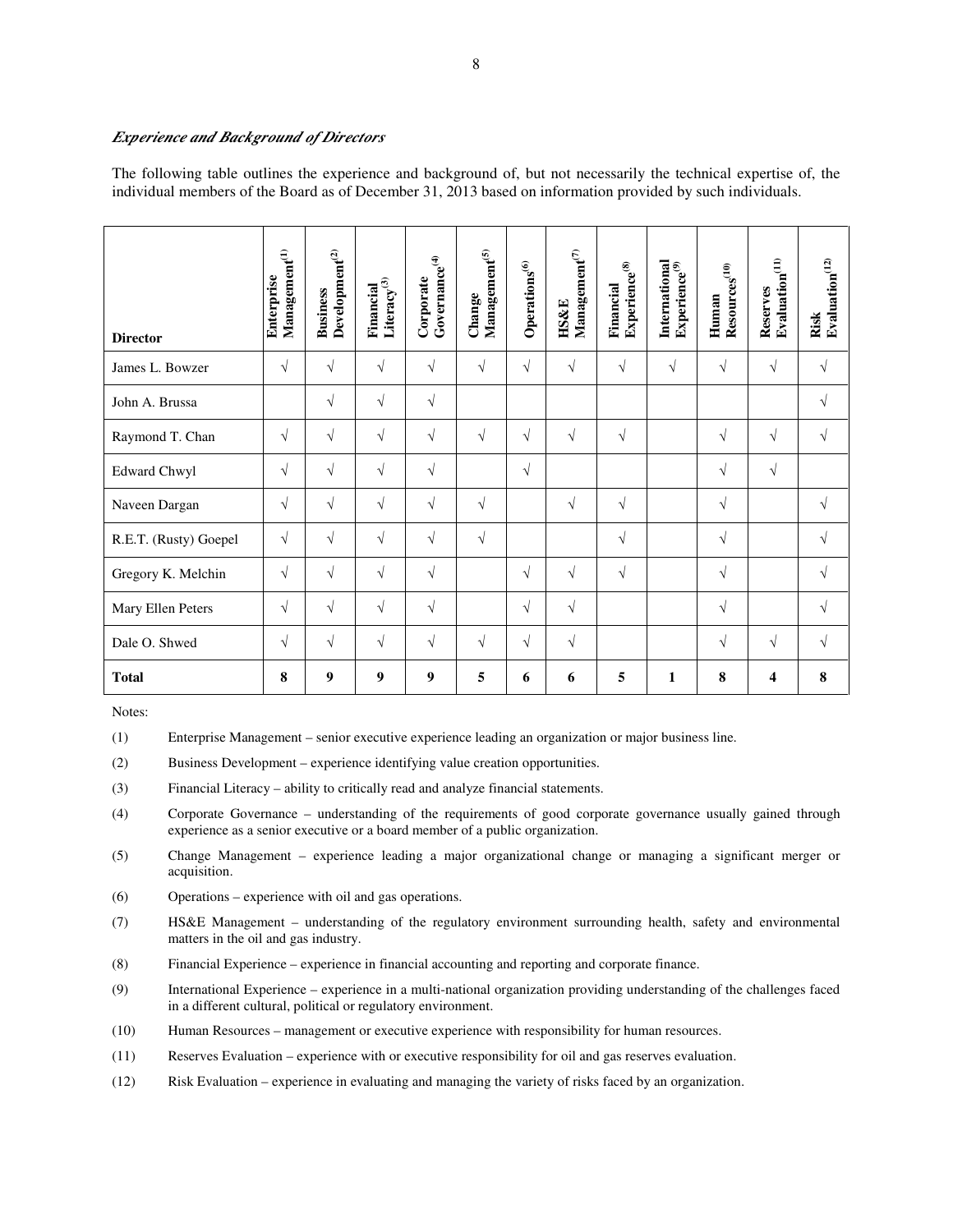#### *Additional Disclosure Relating to Proposed Directors*

To the knowledge of our directors and executive officers, none of our proposed directors is, as of the date hereof, or was within ten years before the date hereof, a director, chief executive officer or chief financial officer of any company (including us), that was subject to a cease trade order (including a management cease trade order), an order similar to a cease trade order or an order that denied the relevant company access to any exemption under securities legislation, in each case that was in effect for a period of more than 30 consecutive days (collectively, an "**Order**"), that was issued while that person was acting in the capacity as director, chief executive officer or chief financial officer or was subject to an Order that was issued after that person ceased to be a director, chief executive officer or chief financial officer and which resulted from an event that occurred while that person was acting in the capacity as director, chief executive officer or chief financial officer.

None of our proposed directors is, as of the date hereof, or has been within the ten years before the date hereof, a director or executive officer of any company (including us) that, while that person was acting in that capacity, or within a year of that person ceasing to act in that capacity, became bankrupt, made a proposal under any legislation relating to bankruptcy or insolvency or was subject to or instituted any proceedings, arrangement or compromise with creditors or had a receiver, receiver-manager or trustee appointed to hold its assets or has, within the ten years before the date hereof, become bankrupt, made a proposal under any legislation relating to bankruptcy or insolvency, or become subject to or instituted any proceedings, arrangement or compromise with creditors, or had a receiver, receiver-manager or trustee appointed to hold the assets of the director, executive officer or shareholder.

In addition, none of our proposed directors has been subject to any penalties or sanctions imposed by a court relating to securities legislation or by a securities regulatory authority or has entered into a settlement agreement with a securities regulatory authority, or any other penalties or sanctions imposed by a court or regulatory body that would likely be considered important to a reasonable investor in making investment decisions.

#### **Appointment of Auditors**

Management is soliciting proxies, in the accompanying form of proxy, in favour of the appointment of the firm of Deloitte LLP, Chartered Accountants, as our auditors, to hold office until the next annual meeting of shareholders and to authorize the directors to fix their remuneration. Deloitte LLP have acted as the auditors of Baytex/Baytex Energy Trust since September 2003.

The following table provides information about the fees billed to us and our subsidiaries for professional services rendered by Deloitte LLP during fiscal 2013 and 2012:

|                           |         | Aggregate fees billed (\$000s) |
|---------------------------|---------|--------------------------------|
|                           | 2013    | 2012                           |
| Audit Fees                | \$1,056 | \$1,031                        |
| <b>Audit-Related Fees</b> |         |                                |
| Tax Fees                  | 21      | 364                            |
| All Other Fees            |         |                                |
|                           | \$1,077 | \$1,395                        |

*Audit Fees*: Audit fees consist of fees for the audit of our annual financial statements or services that are normally provided in connection with statutory and regulatory filings or engagements. In addition to the fees for annual audits of financial statements and review of quarterly financial statements, services in this category for fiscal 2013 and 2012 also include amounts for audit work performed in relation to the requirements of Section 404 of the *Sarbanes-Oxley Act of 2002* relating to internal control over financial reporting and review of prospectuses related to debt issuances.

*Audit-Related Fees*: Audit-related fees consist of fees for assurance and related services that are reasonably related to the performance of the audit or review of our financial statements and are not reported as Audit Fees.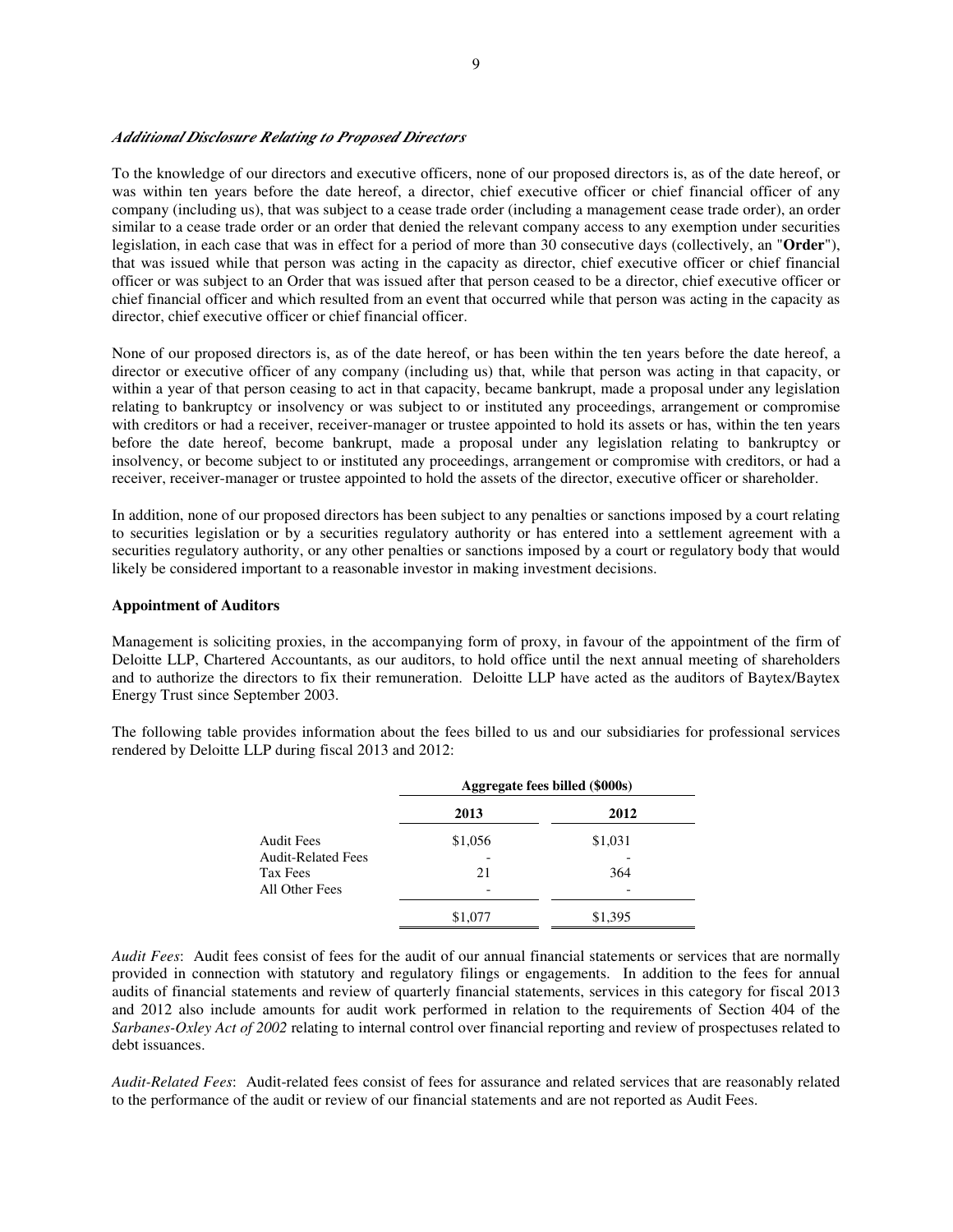*Tax Fees*: Tax fees included tax planning and various taxation matters.

# **Advisory Vote on Executive Compensation**

The underlying principle for executive compensation throughout Baytex is "pay-for-performance". We believe that this philosophy achieves the goal of attracting and retaining excellent employees and executive officers, while rewarding the demonstrated behaviours that reinforce our values and help us to deliver on our corporate objectives. A detailed discussion of our executive compensation program is provided in the "Compensation Discussion & Analysis" section of this information circular - proxy statement. After monitoring recent developments and emerging trends in the practice of holding advisory votes on executive compensation (commonly referred to as "**Say on Pay**"), the Board has determined to provide shareholders with a "Say on Pay" advisory vote at the meeting. This non-binding advisory vote on executive compensation will provide you as a shareholder with the opportunity to vote "For" or "Against" our approach to executive compensation through the following resolution:

"Resolved, on an advisory basis and not to diminish the role and responsibilities of the Board, that the shareholders accept the approach to executive compensation disclosed in the information circular - proxy statement of Baytex dated April 2, 2014."

As this is an advisory vote, the results will not be binding upon the Board. However, the Board will consider the outcome of the vote as part of its ongoing review of executive compensation. The Board believes that it is essential for the shareholders to be well informed of Baytex's approach to executive compensation and considers this advisory vote to be an important part of the ongoing process of engagement between the shareholders and the Board.

# **Approval of Advance Notice By-law**

# *Background*

The Board has approved the adoption by Baytex of By-law No. 2 relating to the provision of advance notice of nominations of directors of Baytex (the "**Advance Notice By-law**"). A summary of the main terms of the Advance Notice By-law is provided below. A complete copy of the Advance Notice By-law is attached as Schedule "B" hereto.

# *Purpose of the Advance Notice By-law*

The purpose of the Advance Notice By-law is to provide shareholders, the Board and management of Baytex with a clear framework for director nominations and to help ensure orderly business at Shareholder meetings by effectively preventing director nominations from the floor of a meeting without prior notice or appropriate disclosure. Among other things, the Advance Notice By-law fixes a deadline by which a nominating Shareholder must submit director nominations to Baytex prior to any annual or special meeting of shareholders. It also specifies the information that a nominating Shareholder must include in the notice to Baytex in order for any director nominee to be eligible for election at any annual or special meeting of shareholders.

# *Summary of the Terms of the Advance Notice By-law*

The Advance Notice By-law provides that advance notice must be given to Baytex in circumstances where nominations of persons for election to the Board are made by shareholders other than pursuant to: (a) a "proposal" made in accordance with Section 136 of the *Business Corporations Act* (Alberta); or (b) a requisition of a meeting made pursuant to Section 142 of the *Business Corporations Act* (Alberta).

The Advance Notice By-law fixes a deadline by which holders of record of common shares must submit director nominations to the Corporate Secretary of Baytex prior to any annual or special meeting of shareholders and outlines the specific information that a nominating Shareholder must include in the written notice to the Corporate Secretary of Baytex for an effective nomination to occur. No person nominated by a Shareholder will be eligible for election as a director of Baytex unless nominated in accordance with the provisions of the Advance Notice By-law.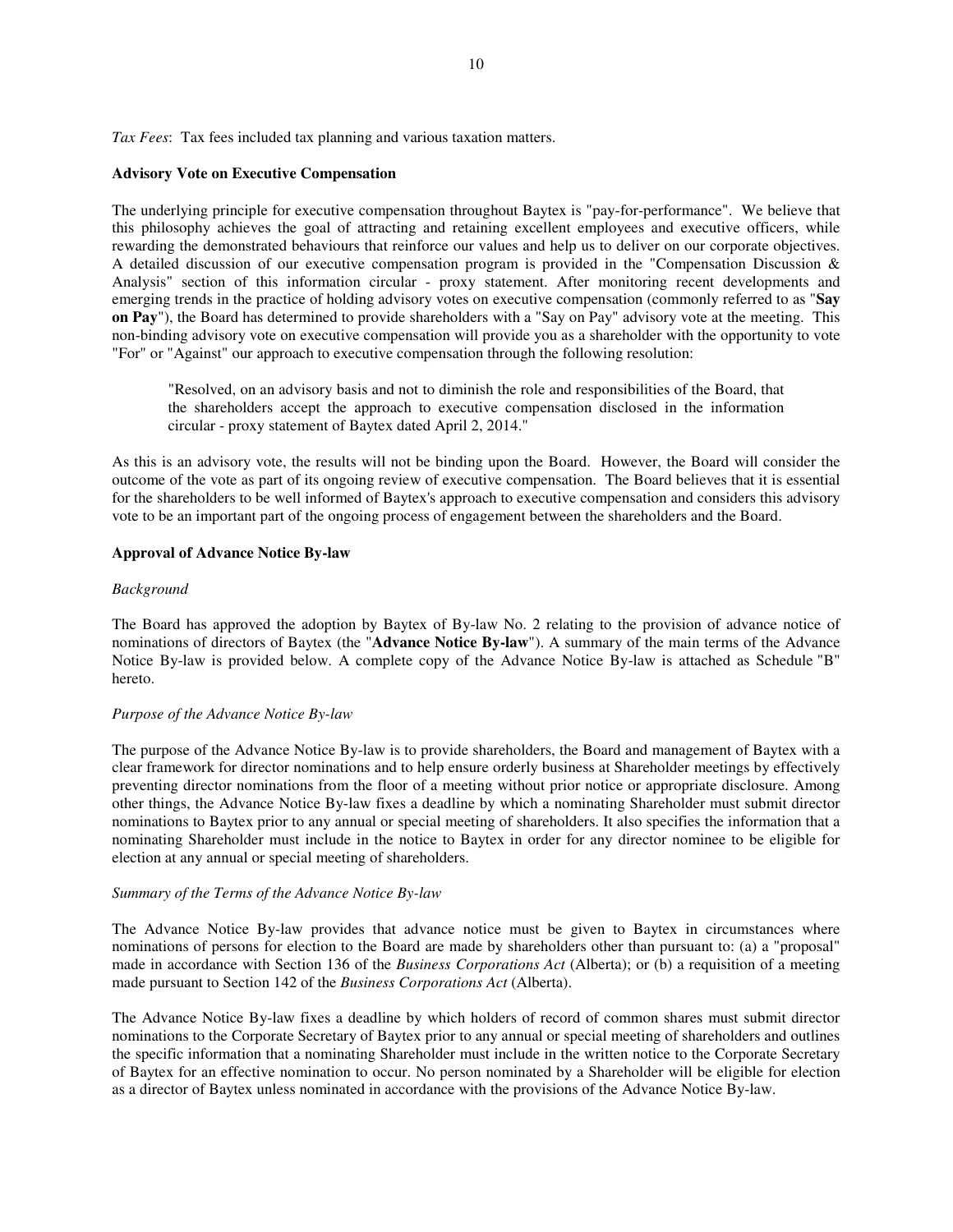In the case of an annual meeting of shareholders, notice to the Corporate Secretary of Baytex must be given not less than 30 days and not more than 65 days prior to the date of the annual meeting; provided, however, that in the event that the annual meeting is to be held on a date that is less than 50 days after the date on which the first public announcement of the date of the annual meeting was made, notice may be given not later than the close of business on the 10th day following such public announcement.

In the case of a special meeting of shareholders (which is not also an annual meeting), notice to the Corporate Secretary of Baytex must be given not later than the close of business on the 15th day following the day on which the first public announcement of the date of the special meeting was made. The Board may, in its sole discretion, waive any requirement of the Advance Notice By-law.

# *Confirmation and Approval of the Advance Notice By-law by Shareholders*

Baytex is seeking the confirmation and approval of the Advance Notice By-law by the shareholders at the meeting, as set forth more fully below. Although the adoption of the Advance Notice By-law was effective on approval by the Board, it is subject to Shareholder confirmation at the meeting. If the Advance Notice Bylaw is confirmed by shareholders at the meeting, it will continue in effect. If the Advance Notice By-law is rejected by the shareholders at the meeting, it will cease to be effective and no subsequent resolution of the Board to make, amend or repeal a bylaw of Baytex having substantially the same purpose or effect as the Advance Notice By-law shall be effective until confirmed or confirmed as amended by the shareholders.

At the meeting, the shareholders will be asked to consider and, if thought fit, pass the following ordinary resolution approving, ratifying and confirming the Advance Notice By-law:

# "**BE IT RESOLVED THAT**:

- 1. By-law No. 2 of Baytex, in the form attached to the information circular proxy statement of Baytex dated April 2, 2014, is hereby approved, ratified and confirmed as a by-law of Baytex; and
- 2. Any director or officer of Baytex be and is hereby authorized to do such things and to sign, execute and deliver all documents that such director and officer may, in their discretion, determine to be necessary in order to give full effect to the intent and purpose of this resolution."

In order for the foregoing resolution to be passed, it must be approved by a simple majority of the votes cast by shareholders who vote in person or by proxy at the meeting on such resolution. Unless otherwise directed, the persons named in the enclosed form of proxy, if named as proxy, intend to vote for approval of the foregoing resolution.

# **DIRECTOR COMPENSATION**

# **General**

Each of our directors is also a director of our wholly-owned subsidiary, Baytex Energy Ltd. Our directors are compensated by Baytex Energy Ltd. and not us.

The Compensation Committee of the Board (the "**Compensation Committee**") is responsible for the development and implementation of a compensation plan for the directors of Baytex Energy who are not also officers of Baytex Energy (the "**independent directors**"). Officers of Baytex Energy who are also directors are not paid any compensation for acting as a director.

The main objectives of Baytex Energy's directors' compensation plan are: (a) to attract and retain the services of the most qualified individuals; (b) to compensate the directors in a manner that is commensurate with the risks and responsibilities assumed in board and committee membership and at a level that approximates the median compensation paid to directors of an industry-specific peer group; and (c) to align the interests of directors with our shareholders. To meet and maintain these objectives, the Compensation Committee annually performs a review of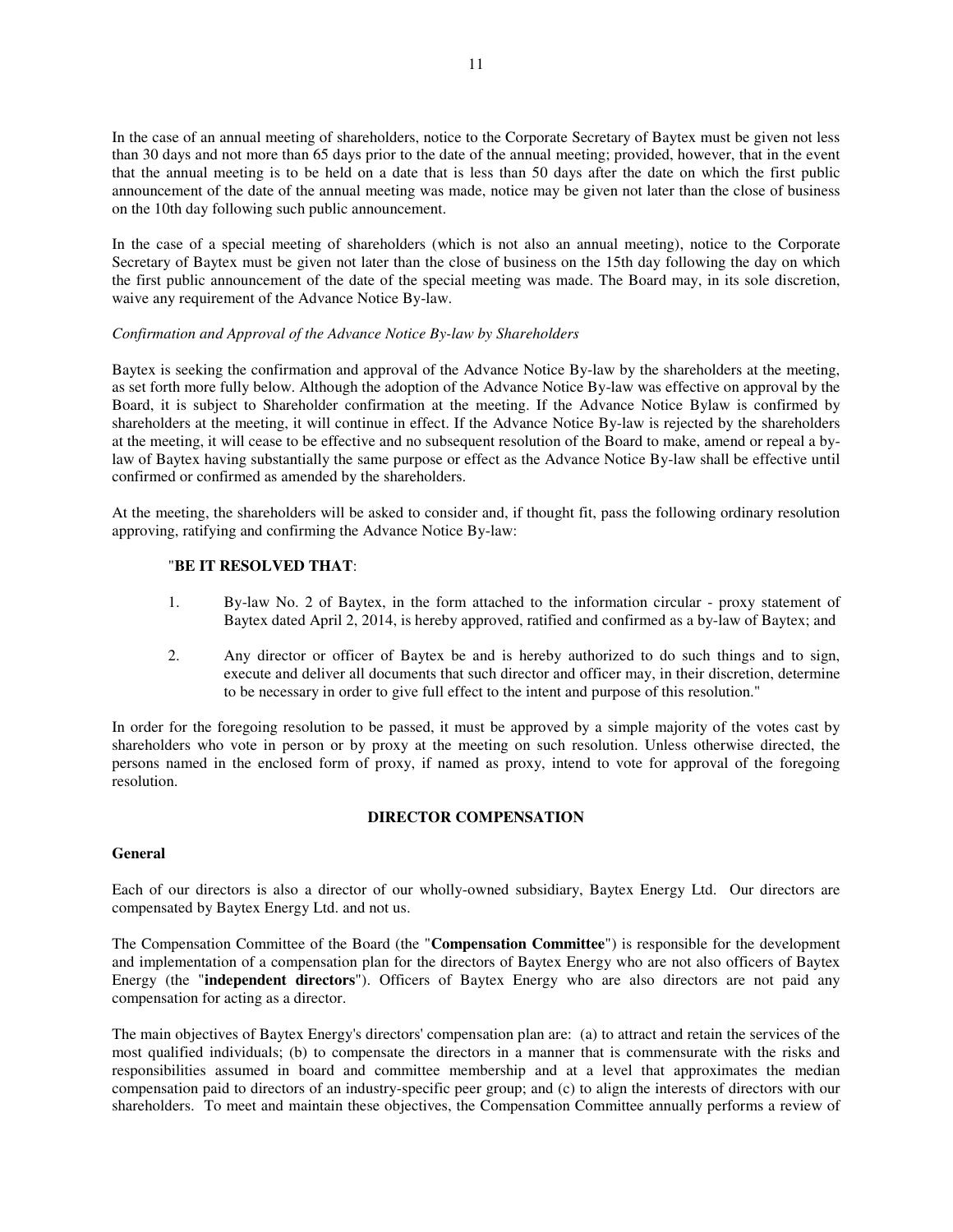the directors' compensation plan, which includes surveying the compensation paid to directors of an industryspecific peer group (see "Compensation Discussion and Analysis – Compensation Review Process – Competitive Factors" for a listing of the peer group members). The Compensation Committee recommends any changes to the compensation plan to the Board for consideration and, if deemed appropriate, approval.

At a meeting held on December 11, 2012, the Compensation Committee reviewed the directors' compensation plan and the results of the peer group survey. The Compensation Committee did not recommend (and the Board did not approve) any changes to the cash retainers and fees for 2013.

The following table sets forth the principal elements of the directors' compensation plan for the year ended December 31, 2013. In addition, independent directors were reimbursed for any expenses incurred to attend a board or committee meeting.

| <b>Compensation Element</b>                                                                            | Amount (\$)                       |
|--------------------------------------------------------------------------------------------------------|-----------------------------------|
| Board Retainer - Annual                                                                                | 40,000                            |
| Additional Lead Independent Director Retainer - Annual                                                 | 25,000                            |
| Additional Chair Retainers - Annual:<br>Audit<br>Compensation<br>Nominating and Governance<br>Reserves | 25,000<br>8,000<br>8,000<br>8,000 |
| Meeting Attendance Fee                                                                                 | 1.500                             |

The following table sets forth the cash retainers and fees that were paid to each of the independent directors during the year ended December 31, 2013. Directors' fees are paid on a quarterly basis.

| <b>Name</b>                | <b>Board</b><br><b>Retainer</b><br>$\left( \text{\$}\right)$ | Lead<br>Independent<br><b>Director</b><br><b>Retainer</b><br>$(\$)$ | Committee<br><b>Chair Retainer</b><br>$\left( \text{\$}\right)$ | Meeting<br><b>Attendance Fees</b><br>$(\$)$ | <b>Total Fees</b><br>Earned<br>\$) |
|----------------------------|--------------------------------------------------------------|---------------------------------------------------------------------|-----------------------------------------------------------------|---------------------------------------------|------------------------------------|
| John A. Brussa             | 40,000                                                       |                                                                     | 8,000                                                           | 10,500                                      | 58,500                             |
| <b>Edward Chwyl</b>        | 40,000                                                       | 25,000                                                              | 8,000                                                           | 10,500                                      | 83,500                             |
| Naveen Dargan              | 40,000                                                       |                                                                     | 25,000                                                          | 15,000                                      | 80,000                             |
| R.E.T. (Rusty) Goepel      | 40,000                                                       |                                                                     |                                                                 | 15,000                                      | 55,000                             |
| Gregory K. Melchin         | 40,000                                                       |                                                                     |                                                                 | 15,000                                      | 55,000                             |
| Mary Ellen Peters $^{(1)}$ | 20,000                                                       |                                                                     |                                                                 | 7.500                                       | 27,500                             |
| Dale O. Shwed              | 40,000                                                       |                                                                     | 8,000                                                           | 7.500                                       | 55,500                             |

Note:

(1) As Ms. Peters was appointed a director on July 1, 2013, she was paid a pro-rated retainer in 2013.

New for 2014: At a meeting held on December 12, 2013, the Compensation Committee reviewed the directors' compensation plan and the results of the peer group survey. As a result of this review, the Compensation Committee recommended that an annual retainer of \$10,000 be adopted for members of the Audit Committee (other than the Chair) effective January 1, 2014. This change was subsequently considered and approved by the Board at a meeting held on March 12, 2014.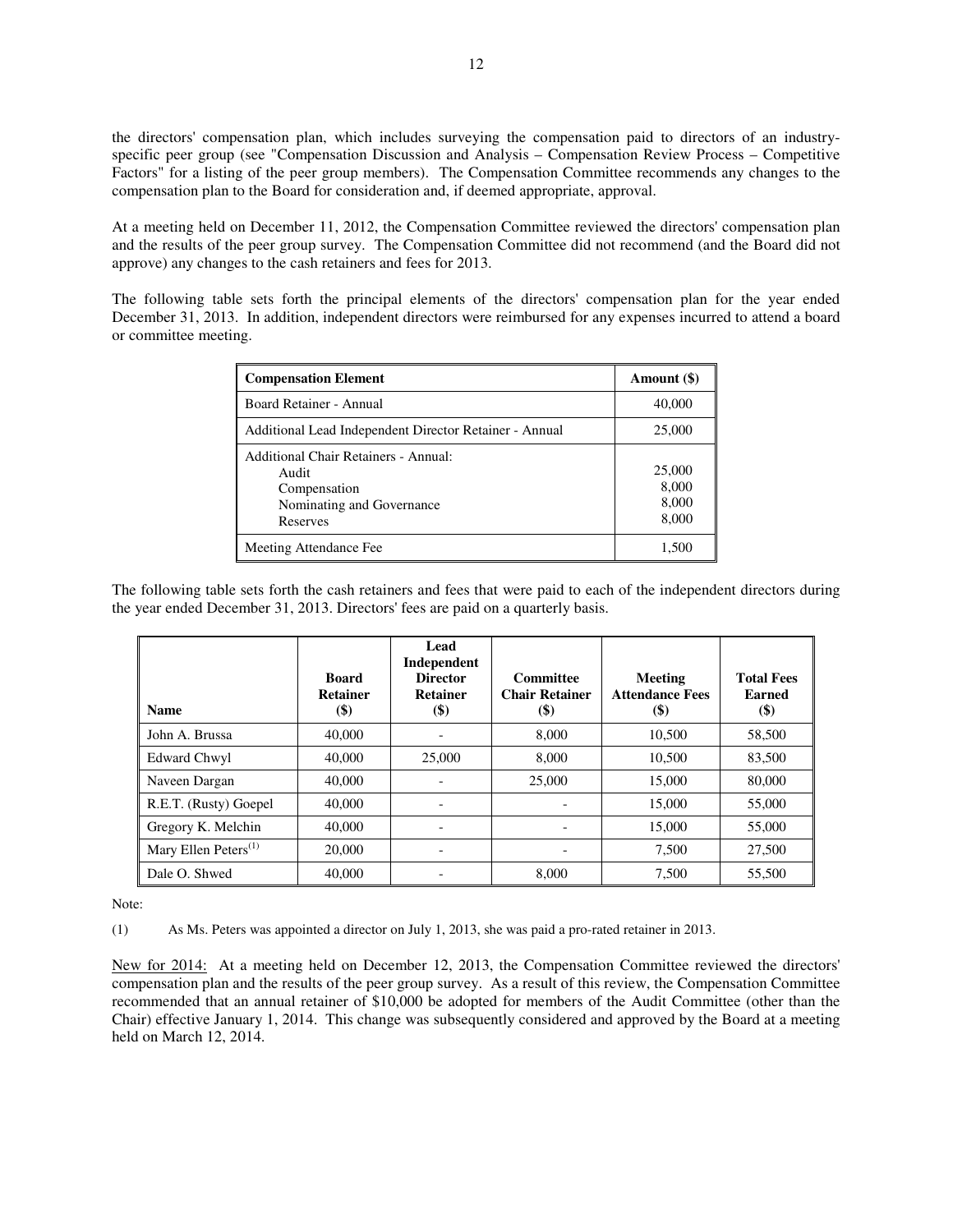#### **Long-Term Incentive Compensation**

Effective January 1, 2011, we adopted a full-value award plan pursuant to which restricted awards and performance awards may be granted to the directors, officers, employees and other service providers of Baytex and its subsidiaries. The Share Award Incentive Plan contains the following restrictions on director participation: (1) the number of common shares issuable pursuant to the Share Award Incentive Plan to independent directors, in aggregate, will be limited to a maximum of 0.25% of the issued and outstanding common shares; and (2) the value of all restricted awards and performance awards granted to any one independent director during a calendar year, as calculated on the date of grant, cannot exceed \$100,000. For further information, see "Executive Compensation – Share Award Incentive Plan".

On December 11, 2012, the Compensation Committee approved the award of 460 restricted awards and 1,800 performance awards to each independent director under the Share Award Incentive Plan. These awards were split into two equal amounts with 50% granted on January 18, 2013 and 50% granted on April 1, 2013. See "Executive Compensation – Share Award Incentive Plan – Grant Practice".

Prior to the adoption of the Share Award Incentive Plan, independent directors were eligible to be granted Trust Incentive Rights under the Trust Incentive Plan, provided that the aggregate number of Trust Incentive Rights granted to independent directors could not exceed 1% of the issued and outstanding trust units (plus the number of trust units that may be issued on the exchange of any outstanding exchangeable shares) and the value of Trust Incentive Rights granted to any one independent director during a calendar year could not exceed \$100,000.

Pursuant to the Corporate Conversion, all outstanding Trust Incentive Rights granted under the Trust Incentive Plan were exchanged for equivalent rights to acquire our common shares. The Share Incentive Rights are subject to the terms of our Share Incentive Plan, which is substantially similar to the Trust Incentive Plan. No new Share Incentive Rights will be granted under the Share Incentive Plan but it will remain in place until such time as all outstanding Share Incentive Rights have been exercised or expired.

The following table shows the number of common shares issuable to the independent directors pursuant to the Share Award Incentive Plan and the Share Incentive Plan as at December 31, 2013:

|                                                       | <b>Common Shares issuable</b><br>as at December 31, 2013 |                    |  |  |
|-------------------------------------------------------|----------------------------------------------------------|--------------------|--|--|
|                                                       | #                                                        | $\mathbb{Z}^{(1)}$ |  |  |
| Share Award Incentive Plan <sup>(2)</sup>             |                                                          |                    |  |  |
| Restricted Awards                                     | 5,520                                                    |                    |  |  |
| Performance Awards                                    | 20,868                                                   |                    |  |  |
| Subtotal                                              | 26,388                                                   | 0.021              |  |  |
| Share Incentive Plan<br><b>Share Incentive Rights</b> | 42,667                                                   | 0.034              |  |  |
| Total                                                 | 69.055                                                   |                    |  |  |

Notes:

(1) Represents the number of common shares issuable as a percentage of the issued and outstanding common shares as at December 31, 2013.

(2) The number of common shares issuable pursuant to the Share Award Incentive Plan does not include the dividend equivalents that will accumulate on the underlying grants and assumes a payout multiplier of 1x for the performance awards. If the payout multiplier was 2x, the total number of common shares would increase to 89,923, which represents 0.072% of the issued and outstanding common shares as at December 31, 2013.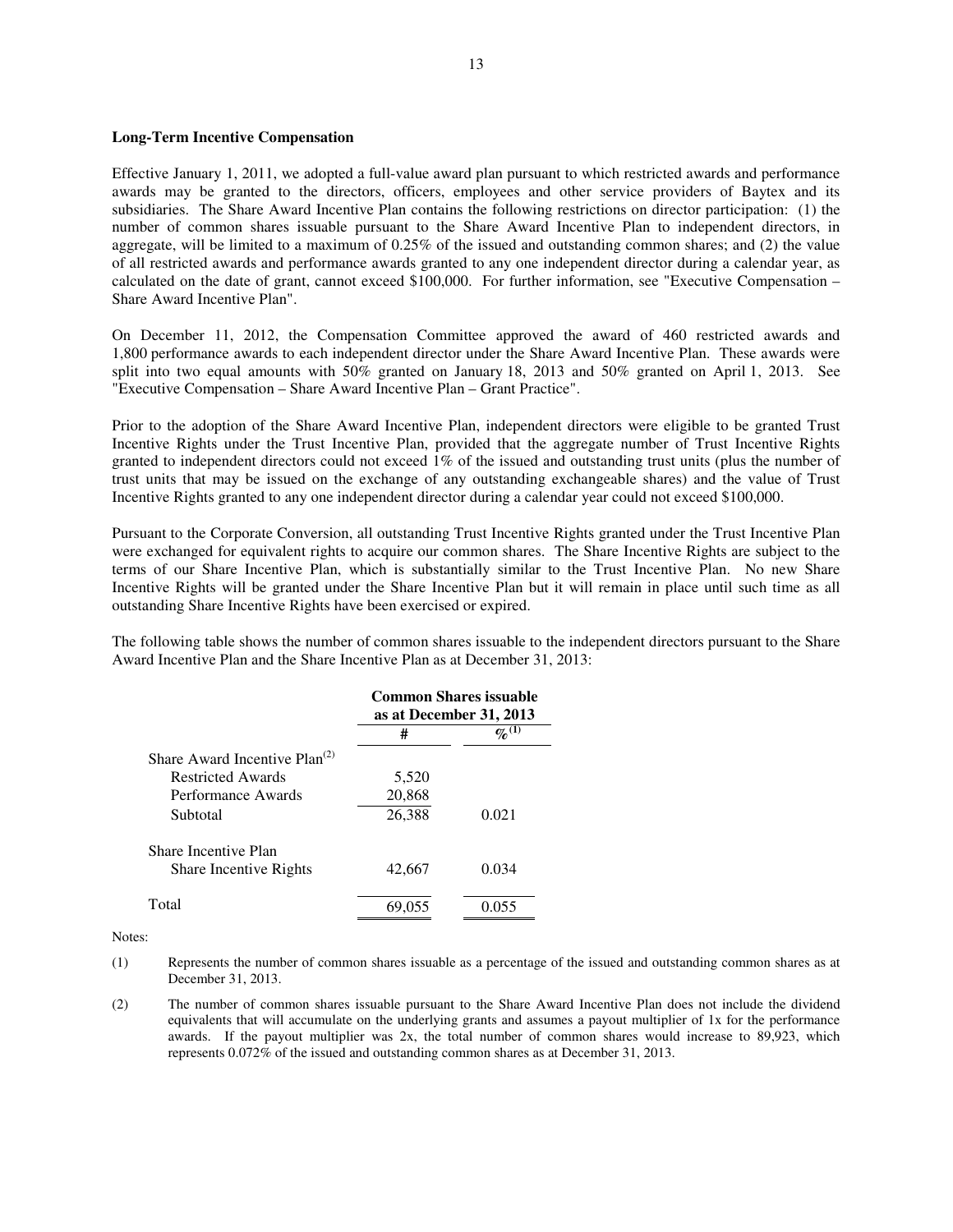For further information regarding the outstanding restricted awards, performance awards and Share Incentive Rights held by the independent directors, see "Outstanding Option-based and Share-based Awards" and "Incentive Plan Awards – Value Vested or Earned during the Year" below.

#### **Summary Compensation Table**

The following table sets forth the total compensation paid to the independent directors for the year ended December 31, 2013.

|                               | <b>Fees earned</b> | <b>Share-based</b><br>awards <sup>(1)</sup> | Option-<br>based<br>awards | Non-equity<br>incentive plan<br>compensation | <b>Pension</b><br>value  | All other<br>compensation | <b>Total</b> |
|-------------------------------|--------------------|---------------------------------------------|----------------------------|----------------------------------------------|--------------------------|---------------------------|--------------|
| <b>Name</b>                   | $($)$              | $($)$                                       | $($ \$                     | $($)$                                        | $($)$                    | $($)$                     | $($)$        |
| John A. Brussa <sup>(2)</sup> | 58,500             | 99,892                                      | $\overline{\phantom{a}}$   |                                              | ٠                        |                           | 158,392      |
| <b>Edward Chwyl</b>           | 83,500             | 99,892                                      | $\overline{\phantom{a}}$   | $\overline{\phantom{0}}$                     | $\overline{\phantom{a}}$ | ٠                         | 183,392      |
| Naveen Dargan                 | 80,000             | 99,892                                      | $\overline{\phantom{a}}$   | ٠                                            | $\overline{\phantom{a}}$ |                           | 179.892      |
| R.E.T. (Rusty) Goepel         | 55,000             | 99,892                                      | -                          | -                                            | ۰                        | $\overline{\phantom{a}}$  | 154,892      |
| Gregory K. Melchin            | 55,000             | 99,892                                      | $\overline{\phantom{a}}$   |                                              | $\overline{\phantom{a}}$ |                           | 154,892      |
| Mary Ellen Peters             | 27,500             | 50,807                                      | $\overline{\phantom{a}}$   |                                              | $\overline{\phantom{a}}$ |                           | 78,307       |
| Dale O. Shwed                 | 55,500             | 99,892                                      |                            |                                              | ٠                        |                           | 155,392      |

- (1) This column shows the total compensation value that was awarded as restricted awards and performance awards. The actual value realized pursuant to such restricted awards and performance awards may be greater or less than the indicated value. For additional information regarding the valuation methodology, see "Executive Compensation – Share Award Valuation" below.
- (2) Mr. Brussa is Vice Chairman of Burnet, Duckworth & Palmer LLP, a law firm which receives fees for the provision of legal services to Baytex. The Nominating and Governance Committee has reviewed and considered this relationship and determined that it does not interfere with the exercise of Mr. Brussa's independent judgement in his role as a member of the Board.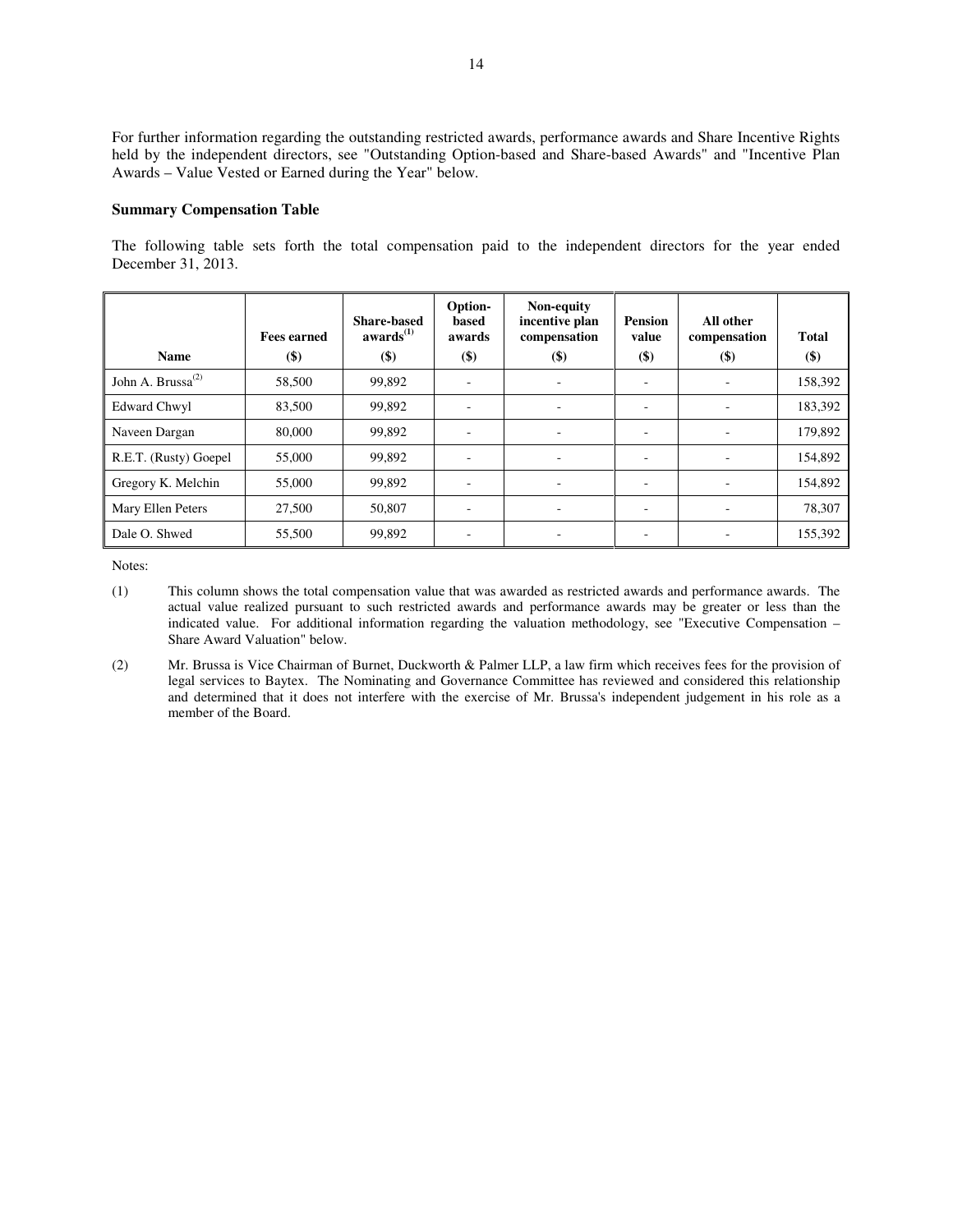# **Outstanding Option-based and Share-based Awards**

The following table sets forth for each independent director all option-based and share-based awards outstanding as at December 31, 2013.

|                       |                                                                        |                                         |                           | <b>Option-based Awards</b>   |                                                                          | <b>Share-based Awards</b>                                          |                                                                                     |                                                                               |  |
|-----------------------|------------------------------------------------------------------------|-----------------------------------------|---------------------------|------------------------------|--------------------------------------------------------------------------|--------------------------------------------------------------------|-------------------------------------------------------------------------------------|-------------------------------------------------------------------------------|--|
|                       |                                                                        | <b>Option exercise</b><br>$price^{(1)}$ |                           |                              |                                                                          | Number of                                                          | Market or                                                                           | Market or<br>payout value                                                     |  |
| <b>Name</b>           | Number of<br>securities<br>underlying<br>unexercised<br>options<br>(#) | At<br>Grant<br>Date<br>$($)$            | At<br>Year-<br>end<br>\$) | Option<br>expiration<br>date | Value of<br>unexercised<br>in-the-money<br>options <sup>(2)</sup><br>\$) | shares or<br>units of<br>shares that<br>have not<br>vested<br>(# ) | payout value<br>of share-<br>based awards<br>that have not<br>$vested^{(3)}$<br>\$) | of vested<br>share-based<br>awards not<br>paid out or<br>distributed<br>$($)$ |  |
| John A. Brussa        | 8.000                                                                  | 27.72                                   | 17.94                     | Dec. 11, 2014                | 189,600                                                                  | 876 RA<br>3,302 PA                                                 | 173,598                                                                             |                                                                               |  |
| <b>Edward Chwyl</b>   | 8,000                                                                  | 27.72                                   | 17.94                     | Dec. 11, 2014                | 189,600                                                                  | 876 RA<br>3,302 PA                                                 | 173,598                                                                             |                                                                               |  |
| Naveen Dargan         | 2,667                                                                  | 27.72                                   | 17.94                     | Dec. 11, 2014                | 63,208                                                                   | 876 RA<br>3,302 PA                                                 | 173,598                                                                             |                                                                               |  |
| R.E.T. (Rusty) Goepel | 8,000                                                                  | 27.72                                   | 17.94                     | Dec. 11, 2014                | 189,600                                                                  | 876 RA<br>3,302 PA                                                 | 173,598                                                                             |                                                                               |  |
| Gregory K. Melchin    | 8,000                                                                  | 27.72                                   | 17.94                     | Dec. 11, 2014                | 189,600                                                                  | 876 RA<br>3,302 PA                                                 | 173,598                                                                             |                                                                               |  |
| Mary Ellen Peters     |                                                                        |                                         |                           |                              |                                                                          | 264 RA<br>1,056 PA                                                 | 54.965                                                                              |                                                                               |  |
| Dale O. Shwed         | 8,000                                                                  | 27.72                                   | 17.94                     | Dec. 11, 2014                | 189,600                                                                  | 876 RA<br>3,302 PA                                                 | 173,598                                                                             |                                                                               |  |

- (1) Pursuant to our Share Incentive Plan, the exercise price of a Share Incentive Right granted to a service provider that is not subject to United States income tax may, at the election of the holder, be reduced to account for dividends paid on the common shares subsequent to the grant date, provided that certain performance benchmarks are achieved. See "Executive Compensation – Common Share Rights Incentive Plan – Exercise Price".
- (2) Calculated based on the difference between the closing price of the common shares on the TSX on December 31, 2013 (being \$41.64) and the exercise price of the Share Incentive Rights on December 31, 2013. For purposes of this calculation, the exercise price has been reduced to account for dividends paid on the common shares subsequent to the grant date.
- (3) Calculated by multiplying the number of restricted awards (RA) and performance awards (PA) by the closing price of the common shares on the TSX on December 31, 2013 (being \$41.64). For performance awards, a payout multiplier of 1x is assumed. The calculated value does not include the value of dividend equivalents that have accumulated on the underlying grants.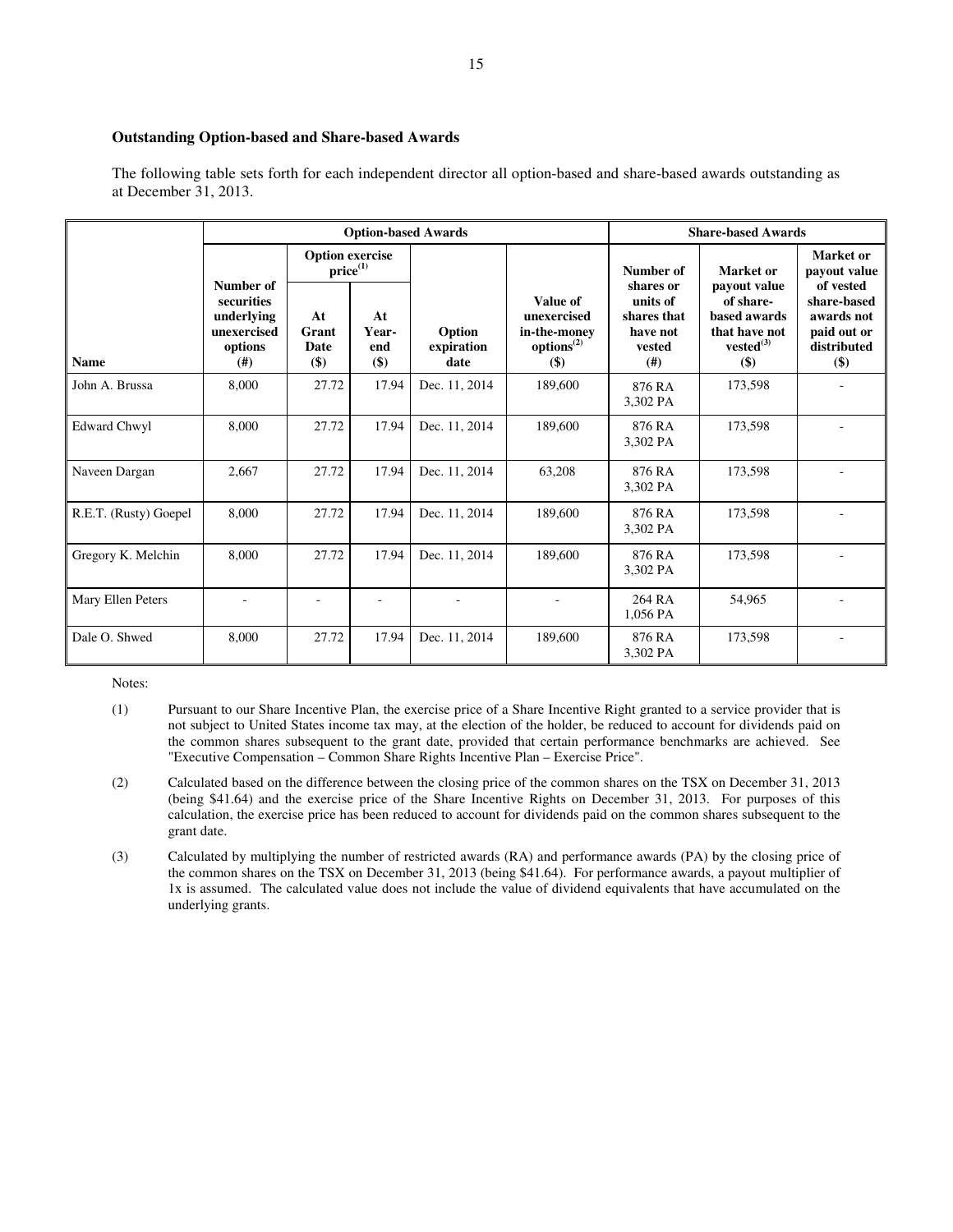# **Incentive Plan Awards – Value Vested or Earned during the Year**

The following table sets forth for each independent director the value of option-based and share-based awards which vested during the year ended December 31, 2013 and the value of non-equity incentive plan compensation earned during the year ended December 31, 2013.

| <b>Name</b>              | <b>Option-based Awards</b><br><b>Value vested</b><br>during the year<br>\$) | <b>Share-based Awards</b><br><b>Value vested</b><br>during the year <sup><math>(1)</math></sup><br>$(\$)$ | Non-equity incentive plan<br>compensation<br>Value earned during<br>the year<br>$(\$)$ |
|--------------------------|-----------------------------------------------------------------------------|-----------------------------------------------------------------------------------------------------------|----------------------------------------------------------------------------------------|
| John A. Brussa           |                                                                             | 110,595                                                                                                   |                                                                                        |
| <b>Edward Chwyl</b>      |                                                                             | 110,595                                                                                                   |                                                                                        |
| Naveen Dargan            |                                                                             | 110,595                                                                                                   |                                                                                        |
| R.E.T. (Rusty) Goepel    |                                                                             | 110,595                                                                                                   |                                                                                        |
| Gregory K. Melchin       |                                                                             | 110,595                                                                                                   |                                                                                        |
| <b>Mary Ellen Peters</b> |                                                                             |                                                                                                           |                                                                                        |
| Dale O. Shwed            |                                                                             | 110,595                                                                                                   |                                                                                        |

Note:

# **COMPENSATION DISCUSSION AND ANALYSIS**

The Compensation Committee is responsible for reviewing matters relating to human resource policies and compensation programs for Baytex and its affiliates. The Compensation Committee has established the following objectives for the compensation program: to award compensation that is commensurate with performance; to align the interests of management with the shareholders; and to attract and retain highly capable individuals.

The Compensation Committee has been delegated authority by the Board to establish the total compensation for all of the officers of Baytex Energy and its affiliates in the context of the general and administrative expense budget which is approved by the Board. The Compensation Committee meets at least annually with the Executive Chairman and the President and Chief Executive Officer to review other employees' salaries but direct approval of those salaries is provided by the Board annually through the approval of the general and administrative expense budget.

# **Compensation Governance**

The Compensation Committee is comprised of the following directors: Edward Chwyl (Chairman), Naveen Dargan and Mary Ellen Peters. The Nominating and Governance Committee has determined that each of these directors is independent. See "Statement of Corporate Governance Practices – Board of Directors".

All of the Compensation Committee members have direct experience in establishing and operating executive and corporate compensation programs. Mr. Chwyl is a retired businessman with over 35 years of experience in the oil and gas industry. His direct experience with executive compensation matters includes serving as the President and Chief Executive Officer of a publicly-traded intermediate oil and gas company for nine years and on the compensation committees of several other public oil and gas companies. Mr. Dargan is a retired businessman with over 20 years of experience in the investment banking business (primarily focussed on the energy sector). His direct

<sup>(1)</sup> Calculated by multiplying the number of common shares received upon the conversion of the performance awards and the restricted awards by the weighted average trading price of the common shares on the TSX for the five trading days preceding the issue date.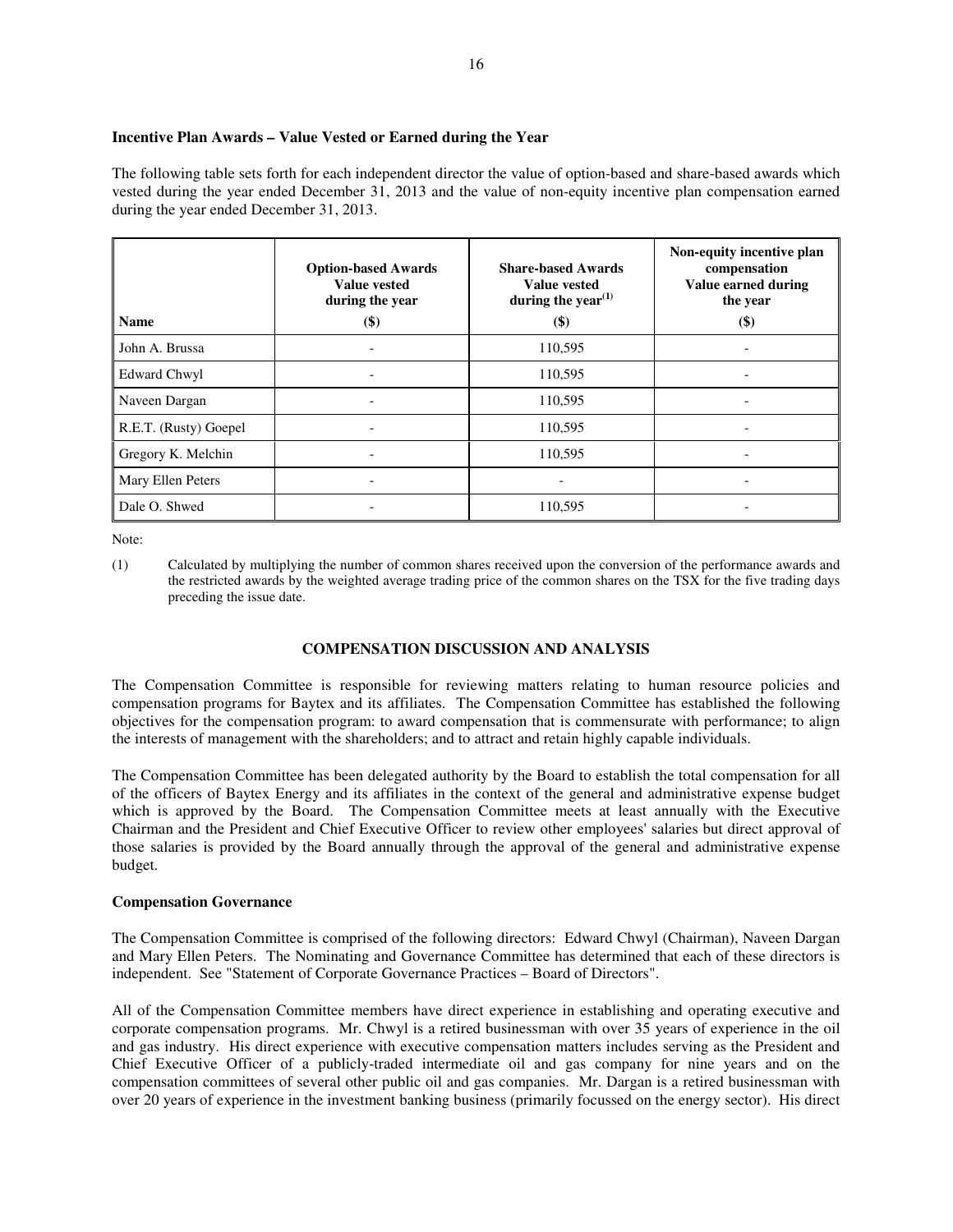experience with executive compensation matters includes dealing with compensation matters in the investment banking business and serving on the compensation committees of several other public companies. Ms. Peters is a retired businesswoman with over 30 years of experience in the petroleum industry, most notably as Senior Vice President, Transportation and Logistics (2009-2010) and Senior Vice President, Marketing (1998-2009) at Marathon Petroleum Company LP. As a senior officer with Marathon, she had responsibility for managing a large staff and their compensation levels. For further information, see each member's biography under "Matters to be Acted Upon at the Meeting – Election of Directors" above.

Other than participation in an annual energy industry compensation survey conducted by Mercer Human Resources Consulting (an independent compensation consultant), a compensation consultant or advisor has not, at any time during the year ended December 31, 2013, been retained to assist in determining compensation for any of our directors and officers.

Our Disclosure, Trading and Confidentiality Policy prohibits directors, officers, employees and individual consultants or contractors from purchasing financial instruments (e.g., prepaid variable forward contracts, equity swaps, collars or units of exchange funds) that are designed to hedge or offset a decrease in market value of equity securities granted as compensation or held, directly or indirectly, by such individuals.

# **Compensation Risks**

The upstream oil and gas business is very complex and highly competitive. It involves numerous known and unknown risks and uncertainties, many of which are beyond the control of management. In establishing compensation programs for Baytex and its affiliates, the Compensation Committee's objective is to design programs that reward performance relative to industry peers and align the interest of management with the shareholders. The Compensation Committee seeks to achieve this objective by:

- Aligning the compensation framework with our annual budget and operating plans and our long-term strategic plan so that corporate objectives are a key factor in assessing the performance of our executives and employees.
- Ensuring that a significant portion of annual (cash bonuses) and long-term (share awards) incentive compensation is tied to corporate performance and, therefore, is at risk (not guaranteed) and variable year-over-year.
- Awarding a significant portion of long-term incentive compensation in the form of performance awards which, through the payout multiplier, provide a direct link between corporate performance and the level of payout received. If threshold performance is not met, the payout multiplier will be 0x and no payouts will be made under the performance awards.
- Using a variety of measures to assess corporate performance, such as total shareholder return, profitability of investment, as measured by recycle ratio which is calculated by dividing the actual historic cash flow from producing the reserves by the cost of acquiring the reserves (commonly referred to as finding, development and acquisition costs), annual production and health, safety and environmental performance metrics.

# **Identification of Named Executive Officers**

We are required to disclose the compensation paid to our Chief Executive Officer, Chief Financial Officer and each of the three other most highly compensated executive officers whose total annual compensation was more than \$150,000 (each a "**Named Executive Officer**" and collectively, the "**Named Executive Officers**"). Each of our officers is also an officer of our wholly-owned subsidiary, Baytex Energy Ltd. Our officers are compensated by Baytex Energy Ltd. and not us.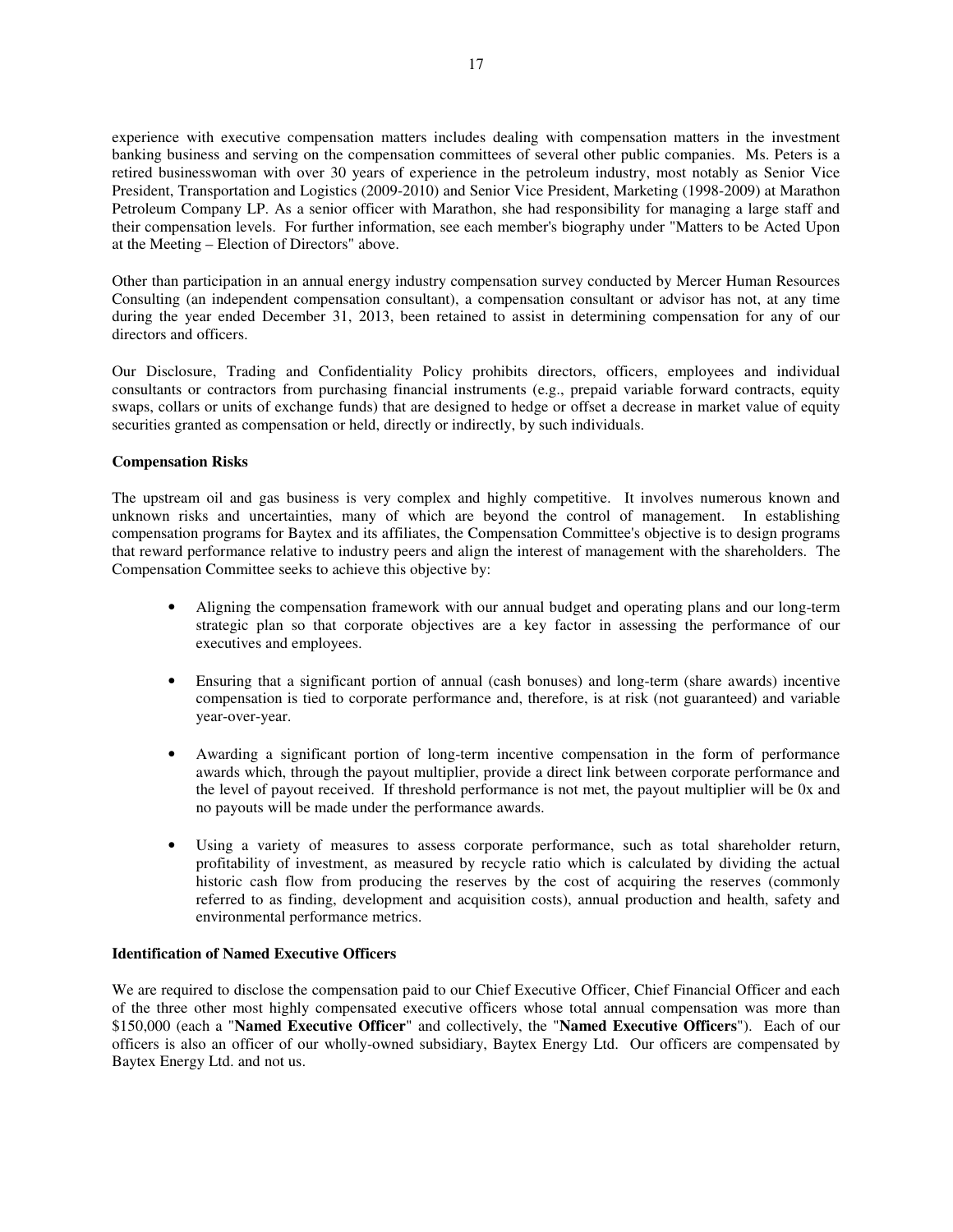For the year ended December 31, 2013, the Named Executive Officers were: Raymond T. Chan, Executive Chairman; James L. Bowzer, President and Chief Executive Officer; W. Derek Aylesworth, Chief Financial Officer; Marty L. Proctor, Chief Operating Officer; and Geoffrey J. Darcy, Vice President, Marketing.

#### **Compensation Review Process**

The Compensation Committee met in December 2013 to establish bonuses and long-term incentive plan awards for 2013 performance and base salaries for 2014. In establishing overall compensation levels, the Compensation Committee considered corporate and individual performance during the year ended December 31, 2013 and competitive factors in the local marketplace.

# *Performance*

In establishing overall compensation levels, the Compensation Committee first assesses performance at the corporate level. Measures commonly used by the Compensation Committee to assess corporate performance include total shareholder return, recycle ratio and annual production.

The Compensation Committee then assesses the individual performance of the Executive Chairman, the President and Chief Executive Officer and each of the other officers of Baytex Energy. The Executive Chairman assists the Compensation Committee with the performance assessment of the President and Chief Executive Officer. The President and Chief Executive Officer assists the Compensation Committee with the performance assessment of the other officers.

The following table presents the total shareholder return (assuming reinvestment of dividends) for us, the S&P/TSX Oil & Gas Exploration & Production Index, the S&P/TSX Composite Index and the S&P 500 Index for the periods indicated.

| Period                                                                  | <b>Baytex</b><br><b>Energy Corp.</b> | <b>S&amp;P/TSX Oil &amp; Gas</b><br><b>Exploration &amp;</b><br><b>Production Index</b> | <b>S&amp;P/TSX</b><br><b>Composite Index</b> | $S\&P 500$ Index |
|-------------------------------------------------------------------------|--------------------------------------|-----------------------------------------------------------------------------------------|----------------------------------------------|------------------|
| Year ended December 31, 2013                                            | $3.5\%$                              | 13.8%                                                                                   | 13.0%                                        | 32.4%            |
| Five-year period ended<br>December 31, 2013<br>(compound annual return) | 31.2%                                | 5.9%                                                                                    | $12.3\%$                                     | 17.9%            |

We achieved first quartile performance on a recycle ratio basis (for the one and three-year periods ended December 31, 2012) in a report prepared by Macquarie (an independent investment dealer) that analyzed the capital efficiency of 14 "high yield" exploration and production companies (which included Baytex and those companies listed in the table below under "Competitive Factors" (other than MEG Energy Corp. and Zargon Oil & Gas Ltd.)).

During the year ended December 31, 2013, we achieved average annual production in excess of the mid-point of our original full-year production guidance, generated the highest level of annual funds from operations in our history, completed one of the strongest cold horizontal multi-lateral drilling programs in our history at Peace River with new wells establishing average 30-day peak production rates of approximately 600 barrels per day and completed the disposition of low rate of return, non-core assets for \$42 million at attractive transaction metrics of approximately \$380,000 per flowing barrel.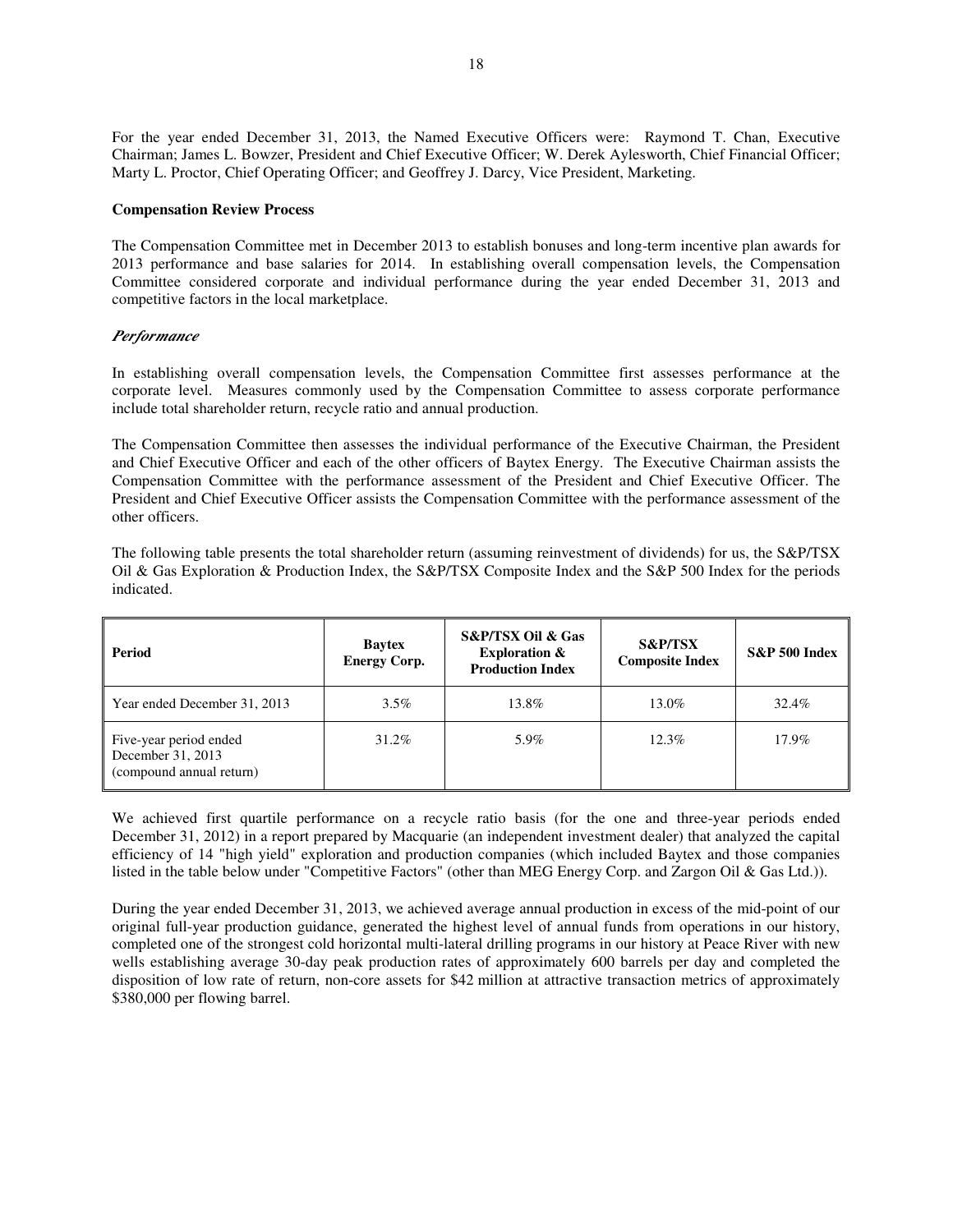# *Competitive Factors*

For Baytex to attract and retain qualified and experienced officers and employees, its overall compensation levels must be competitive with other participants in the Canadian oil and gas industry. To understand compensation practices in the marketplace, the President and Chief Executive Officer prepares, at the direction of the Compensation Committee, a comparative compensation analysis for our officers and employees on an annual basis.

As part of the comparative compensation analysis, the Compensation Committee is provided with (i) the results of an annual energy industry compensation survey conducted by Mercer Human Resources Consulting, an independent compensation consultant; and (ii) a summary (based on publicly available information) of the compensation paid to officers of an industry-specific peer group prepared by the President and Chief Executive Officer at the direction of the Compensation Committee. For 2013, the members of the peer group were:

| ARC Resources Ltd.                  | Lightstream Resources Ltd.            | Trilogy Energy Corp.    |
|-------------------------------------|---------------------------------------|-------------------------|
| <b>Bonavista Energy Corporation</b> | MEG Energy Corp.                      | Twin Butte Energy Ltd.  |
| Bonterra Energy Corp.               | Pengrowth Energy Corporation          | Vermilion Energy Inc.   |
| Crescent Point Energy Corp.         | Penn West Petroleum Ltd.              | Whitecap Resources Inc. |
| Enerplus Corporation                | Peyto Exploration & Development Corp. | Zargon Oil & Gas Ltd.   |

As a final check on the reasonableness of overall compensation at Baytex, the Compensation Committee compares our general and administrative costs per unit of production to the average for the members of the peer group listed above. The Compensation Committee's expectation is that our general and administrative costs per unit of production should approximate the average for the peer group. Based on publicly reported data for the nine month period ended September 30, 2013, our general and administrative costs per unit of production of \$2.13/boe were approximately 6.2% lower than the peer group average of \$2.27/boe.

# **Compensation Program Components**

Executive compensation at Baytex consists of essentially four components: (1) base salary; (2) bonuses; (3) long-term incentive compensation; and (4) other benefits. Each of these compensation components is summarized in the following sections.

# *Base Salaries*

Base salaries are an important component of the overall compensation package for officers as they are usually the largest portion of annual cash compensation. The Compensation Committee ensures that the base salaries for the President and Chief Executive Officer and the other officers are comparable to the amounts paid to similar officers of other participants in the Canadian oil and gas industry. As described above under "Competitive Factors", the level of salaries relative to the Canadian oil and gas industry is verified using independent and industry-specific compensation data.

The Compensation Committee met in December 2013 to establish base salaries for the officers for 2014. Factors considered by the Compensation Committee included corporate and individual performance and competitive factors in the local marketplace. Based on its assessment of these factors, the Compensation Committee determined that an increase in base salaries was warranted. The base salaries for our Named Executive Officers were increased effective January 1, 2014 by an average of 5.0% from 2013 levels.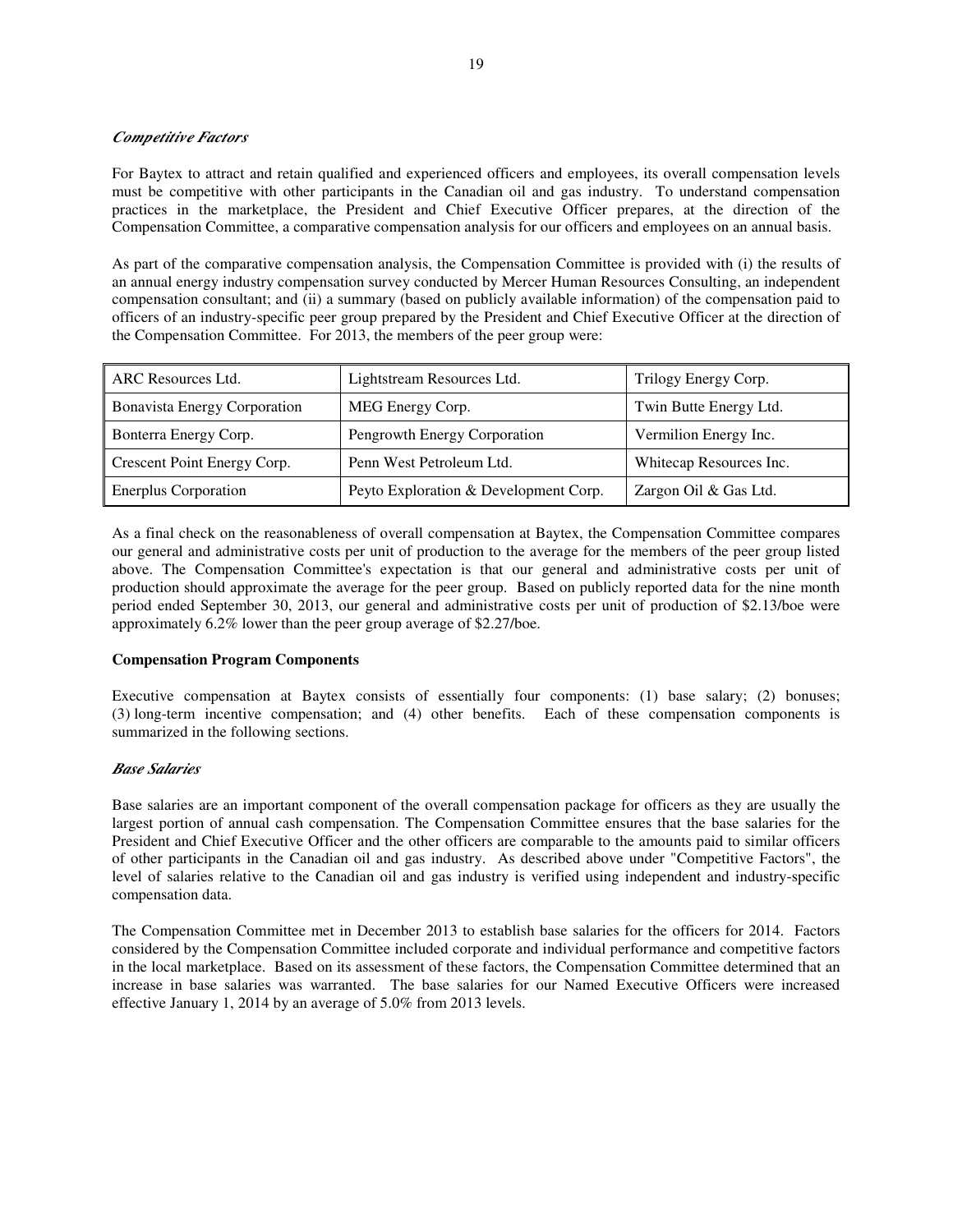#### *Bonuses*

An annual bonus may be paid based on the Compensation Committee's subjective assessment of Baytex's general performance and each officer's contribution to such performance. In a year where Baytex experiences significant growth resulting in a change to its peer group for comparison purposes, a bonus payment may be used to adjust the total cash compensation of the officers to reflect overall compensation levels at the new peer group. In the oil and gas industry, there is generally a direct relationship between corporate size and total cash compensation.

The Compensation Committee met in December 2013 to establish annual bonuses for the officers for performance during 2013. Factors considered by the Compensation Committee included attainment of 2013 corporate production targets, execution of 2013 capital expenditure program, first quartile performance on a recycle ratio basis, advancement of thermal recovery projects, management of risk exposures and crude oil marketing to maximize product sales netbacks, optimization of asset portfolio through strategic acquisitions and divestitures, enhancement of liquidity by increasing the amount and maximum term of our credit facilities, completion of strategic planning initiatives and long-term sector leading performance on a total shareholder return basis. Based on its assessment of these factors and competitive factors in the local marketplace, the Compensation Committee determined that the payment of an annual bonus was warranted. The annual bonuses paid to our Named Executive Officers for performance during 2013 averaged 91.3% of their 2013 base salaries (2012 – 103.0%).

#### *Long-Term Incentive Compensation*

Our Share Award Incentive Plan forms the basis of our long-term incentive compensation program. This plan is a full-value award plan pursuant to which restricted awards and performance awards may be granted to the directors, officers, employees and other service providers of Baytex and its subsidiaries. For further information, see "Executive Compensation – Share Award Incentive Plan".

Each restricted award entitles the holder to be issued the number of common shares designated in the restricted award with such common shares to be issued on dates determined by the Compensation Committee, provided that the Compensation Committee will not establish issue dates for a restricted award that would result in all of the common shares awarded pursuant to such restricted award being issued prior to the third anniversary of the grant date of such restricted award. The number of common shares to be issued on the applicable issue date for a restricted award is adjusted to account for the payment of dividends from the grant date to the applicable issue date.

Each performance award entitles the holder to be issued the number of common shares designated in the performance award multiplied by a payout multiplier, with such common shares to be issued on dates determined by the Compensation Committee, provided that the Compensation Committee will not establish issue dates for a performance award that would result in all of the common shares awarded pursuant to such performance award being issued prior to the third anniversary of the grant date of such performance award. The payout multiplier is dependent on the performance of Baytex relative to pre-defined corporate performance measures for a particular period and can be one of 0x (for fourth quartile ranking), 1x (for third quartile ranking), 1.5x (for second quartile ranking) and 2x (for first quartile ranking). For those performance awards where the issue date is the second or third anniversary of the grant date, the payout multiplier will be the arithmetic average of the payout multiplier for each of the two or three preceding fiscal years, respectively. The number of common shares to be issued on the applicable issue date for a performance award is adjusted to account for the payment of dividends from the grant date to the applicable issue date.

For share awards granted in 2011 and 2012, the Compensation Committee's practice was to split the restricted and performance awards into two equal amounts, with 50% to be granted on a date determined by the Compensation Committee and 50% to be deferred by approximately six months (with such grant being conditional on the grantee continuing to be a service provider at such time). The issue dates established by the Compensation Committee for these awards were one-third on each of the first, second and third anniversary dates of the date of grant. The Compensation Committee felt that structuring the awards in this manner increased the retention element of the Share Award Incentive Plan.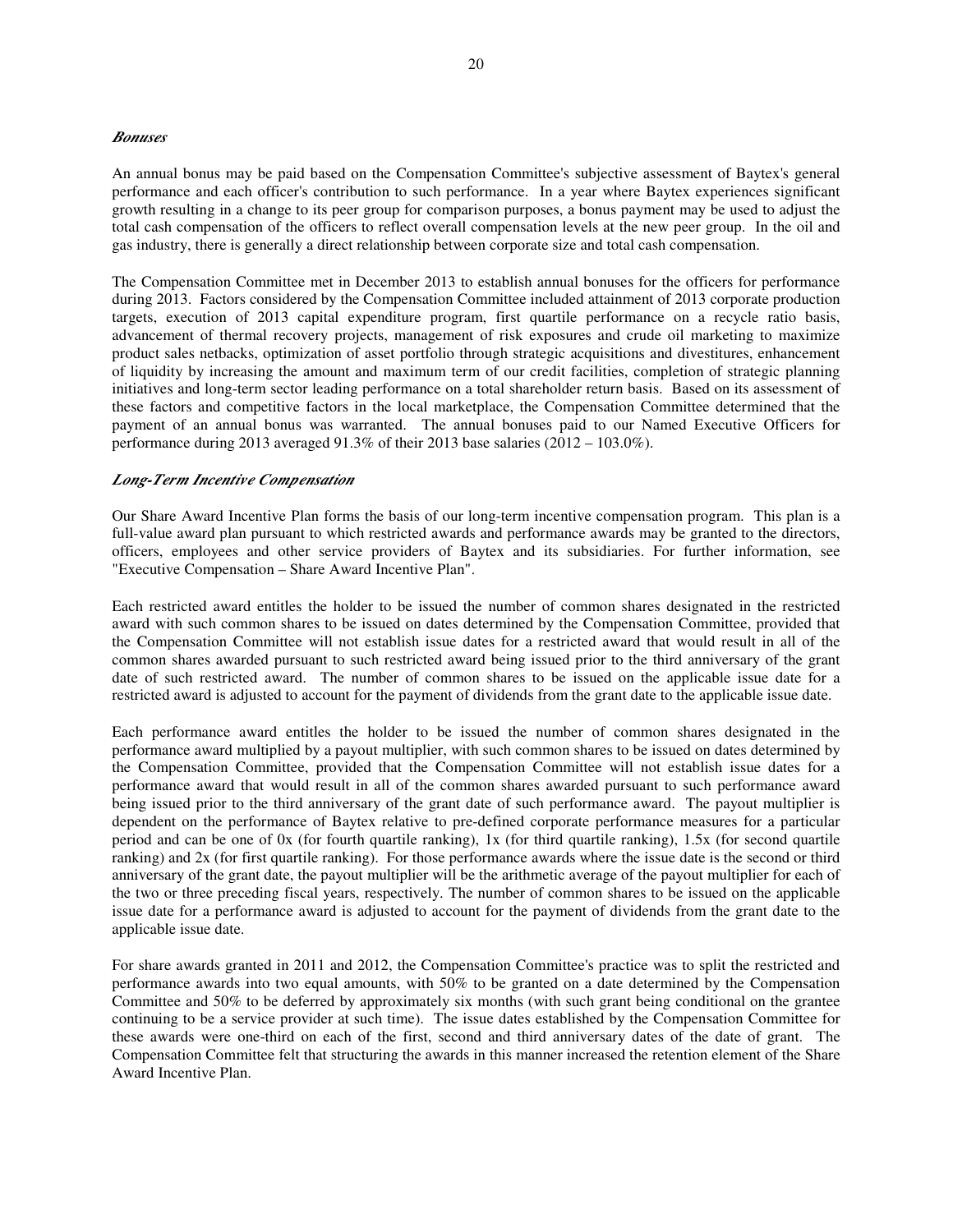On March 25, 2013, the Compensation Committee changed its grant practice to make a single grant with an issue date schedule that was structured in the same manner as share awards with a "split" grant date. This change simplified the administration of the plan by reducing the number of grants by 50% while still achieving the retention element of the prior "split" grant practice. As a result of this change, all share awards that had been approved for grant on a future date were granted on April 1, 2013 (with the same issue date schedule).

For any new share awards granted after March 25, 2013, the Compensation Committee's practice is to issue common shares pursuant to restricted and performance awards as to one-sixth on the first anniversary of the grant date and as to one-sixth every six months thereafter (with the last issuance to occur 42 months following the grant date).

The Compensation Committee is responsible for determining the allocation of the share awards between restricted and performance awards. The performance awards, through the payout multiplier, provide a direct link between corporate performance and the level of payout received. The Compensation Committee believes that the pay for performance orientation of the performance awards is aligned with shareholder interests. The portion of performance awards received relative to restricted awards increases with greater levels of responsibility. As a result, a significant portion of the share awards granted to the Named Executive Officers are in the form of performance awards (see "2013 Awards" and "2014 Awards" below).

# 2013 Awards

On December 11, 2012, the Compensation Committee approved the annual awards under the Share Award Incentive Plan. An aggregate of 383,024 restricted awards and 321,856 performance awards were approved for grant to eligible directors, officers, employees and other service providers of Baytex and its subsidiaries during 2013. The following table details the restricted and performance awards granted to each of the Named Executive Officers during 2013.

| <b>Name</b>                                 | Restricted Awards <sup>(1)</sup><br>$^{(\#)}$ | Performance Awards <sup>(1)</sup><br>(#) | <b>Performance Awards as</b><br>% of Total Award<br>$($ %) |
|---------------------------------------------|-----------------------------------------------|------------------------------------------|------------------------------------------------------------|
| Raymond T. Chan                             | 7.000                                         | 28,000                                   | 80                                                         |
| James L. Bowzer <sup><math>(2)</math></sup> | 4.000                                         | 16,000                                   | 80                                                         |
| W. Derek Aylesworth                         | 7.500                                         | 22,500                                   | 75                                                         |
| Marty L. Proctor                            | 7,500                                         | 22,500                                   | 75                                                         |
| Geoffrey J. Darcy                           | 6.300                                         | 11,700                                   | 65                                                         |

Notes:

- (1) Of these amounts, 50% was granted effective January 18, 2013 (with an issue date schedule of one-third on each of January 18, 2014, 2015 and 2016) and the remaining 50% was granted effective April 1, 2013 (with an issue date schedule of one-third on each of July 1, 2014, 2015 and 2016). The value of these grants is reported in the Summary Compensation Table.
- (2) Mr. Bowzer commenced employment with Baytex on September 1, 2012. In connection with his hiring, he was awarded 20,000 restricted awards and 80,000 performance awards, of which 50% was granted effective October 1, 2012 (with an issue date schedule of one-third on each of October 1, 2013, 2014 and 2015) and the remaining 50% was granted effective April 1, 2013 (with an issue date schedule of one-third on each of April 1, 2014, 2015 and 2016). The grant made on April 1, 2013 is not included in the table above, but is reported in the Summary Compensation Table.

On December 11, 2012, the Compensation Committee established the corporate performance measures listed in the table below (and the weighting of each measure) for purposes of calculating the 2013 payout multiplier, which is used to determine the number of common shares to be issued pursuant to performance awards with issue dates in 2014. The Compensation Committee met on December 12, 2013 to assess our performance relative to such corporate performance measures and to establish the 2013 payout multiplier. Listed below are the results of the assessment: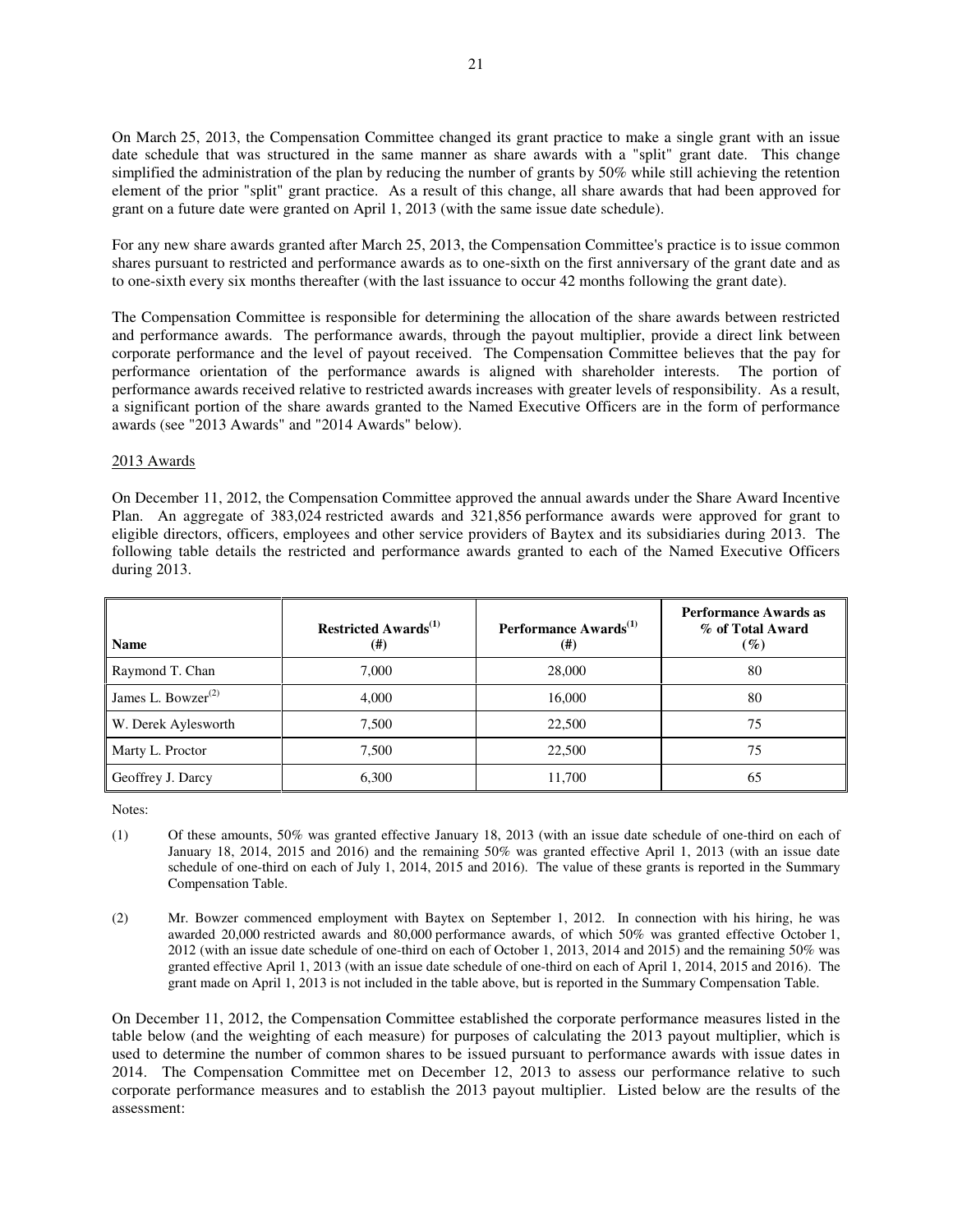| <b>Corporate Performance</b><br><b>Measure</b>                                                                               | <b>Results / Quartile Ranking</b>                                                                                                                                                                                            | <b>Multiplier</b>        | Weighting | Weighted<br><b>Multiplier</b> |
|------------------------------------------------------------------------------------------------------------------------------|------------------------------------------------------------------------------------------------------------------------------------------------------------------------------------------------------------------------------|--------------------------|-----------|-------------------------------|
| <b>Relative Total Shareholder</b><br>Return ("TSR") for one-year<br>period ended November 30, 2013                           | Baytex's TSR of 3.5% ranked 20 out of the<br>33 member companies of the S&P/TSX Oil<br>& Gas Exploration & Production Index for<br>this period resulting in a Third Quartile<br>ranking.                                     | 1.0                      | 14.3%     | 0.143                         |
| Relative TSR for three-year<br>period ended November 30, 2013                                                                | Baytex's TSR of 15% ranked 11 out of the<br>33 member companies of the S&P/TSX Oil<br>& Gas Exploration & Production Index for<br>this period resulting in a Second Quartile<br>ranking.                                     | 1.5                      | 14.3%     | 0.214                         |
| Relative TSR for five-year period<br>ended November 30, 2013                                                                 | Baytex's TSR of 253% ranked 9 out of the<br>33 member companies of the S&P/TSX Oil<br>& Gas Exploration & Production Index for<br>this period resulting in a First Quartile<br>ranking.                                      | 2.0                      | 14.3%     | 0.286                         |
| Relative Recycle Ratio for one-<br>year period ended December 31,<br>2012 (including future<br>development costs)            | Baytex ranked 2 out of the 14 companies<br>evaluated by Macquarie (an independent<br>investment dealer) in their 2012 Canadian<br>E&P Capital Efficiency Scorecard for this<br>period resulting in a First Quartile ranking. | 2.0                      | 14.3%     | 0.286                         |
| 2013 Production Volumes                                                                                                      | Actual 2013 production of 57,196 boe/d<br>resulted in a Second Quartile ranking.                                                                                                                                             | 1.5                      | 14.3%     | 0.214                         |
| Development and execution of<br>strategic plan                                                                               | The Compensation Committee evaluated<br>management's performance and assigned a<br>First Quartile ranking.                                                                                                                   | 2.0                      | 14.3%     | 0.286                         |
| Development of Health, Safety<br>and Environmental Management<br>system and continuous<br>improvement performance<br>metrics | The Compensation Committee evaluated<br>management's performance and assigned a<br>First Quartile ranking.                                                                                                                   | 2.0                      | 14.3%     | 0.286                         |
|                                                                                                                              | <b>Total</b>                                                                                                                                                                                                                 |                          |           | 1.715                         |
|                                                                                                                              |                                                                                                                                                                                                                              | <b>Payout Multiplier</b> |           | 1.5x                          |

The following table sets forth the payout multipliers applicable to performance awards that were previously granted. For those performance awards where the issue date is the second or third anniversary of the grant date, the payout multiplier is calculated as the arithmetic average of the payout multiplier for each of the two or three preceding fiscal years, respectively. For example, performance awards that were granted in 2012 with an issue date in 2014 have a payout multiplier of 1.75x, being the arithmetic average of the 2012 payout multiplier of 2x and the 2013 payout multiplier of 1.5x.

|                   | <b>Issue Year</b> |                          |       |                          |            |  |
|-------------------|-------------------|--------------------------|-------|--------------------------|------------|--|
| <b>Grant Year</b> | 2012              | 2013                     | 2014  | 2015                     | 2016       |  |
| 2011              | 2x                | 2x                       | 1.83x | $\overline{\phantom{0}}$ | -          |  |
| 2012              | -                 | 2x                       | 1.75x | <b>TBD</b>               | -          |  |
| 2013              | -                 | $\overline{\phantom{0}}$ | 1.5x  | <b>TBD</b>               | <b>TBD</b> |  |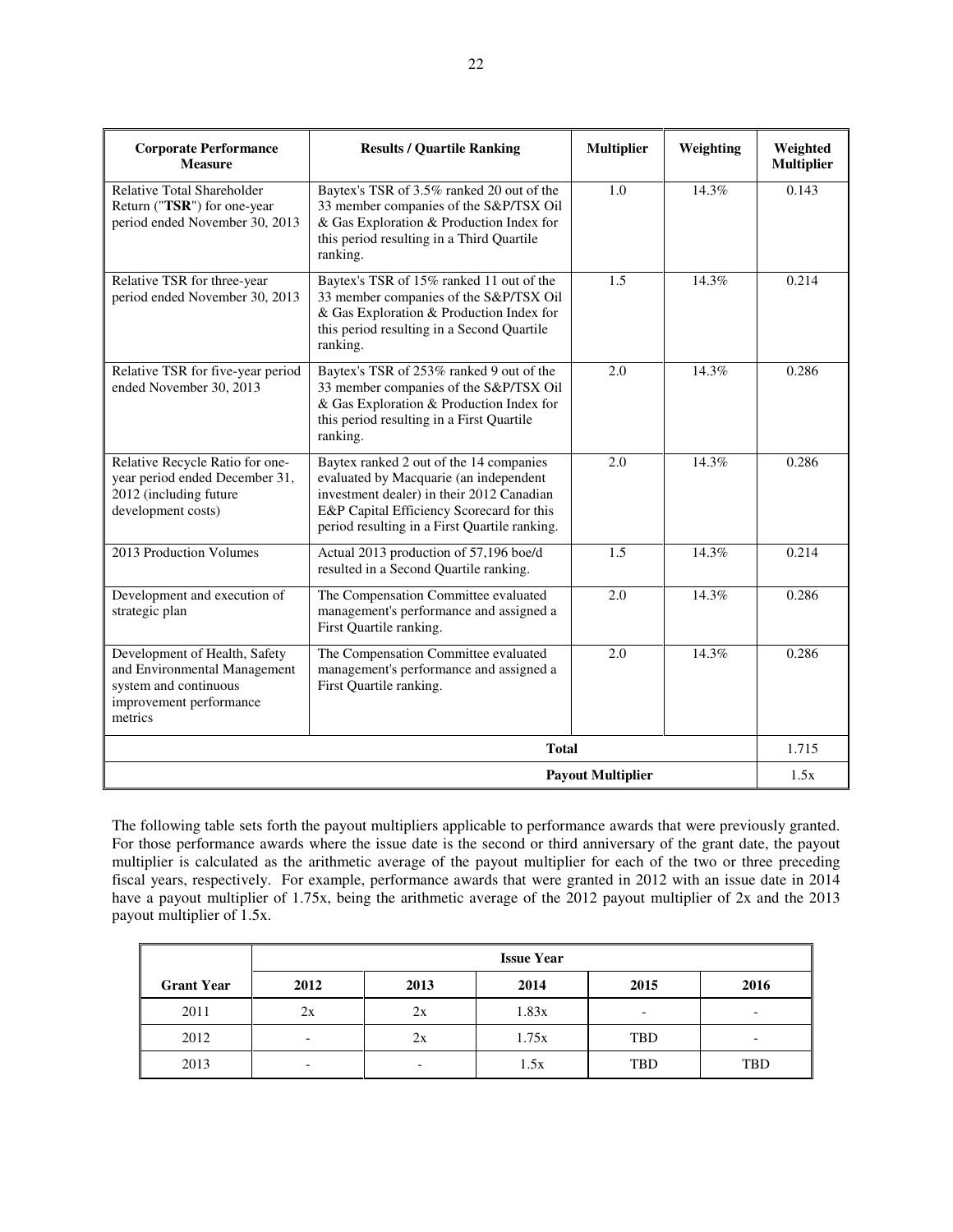# 2014 Awards

On December 12, 2013, the Compensation Committee approved the annual awards under the Share Award Incentive Plan. An aggregate of 410,304 restricted awards and 352,216 performance awards were approved for grant to eligible directors, officers, employees and other service providers of Baytex and its subsidiaries during 2014. Depending on each grantee's historical grant cycle, these awards were either granted on (i) January 18, 2014 (with an issue date schedule of one-sixth on each of January 18, 2015, July 1, 2015, January 18, 2016, July 1, 2016, January 18, 2017 and July 1, 2017) or (ii) July 1, 2014 (with an issue date schedule of one-sixth on each of July 1, 2015, January 18, 2016, July 1, 2016, January 18, 2017, July 1, 2017 and January 1, 2018).

The following table details the restricted and performance awards to be granted to each of the Named Executive Officers during 2014.

| <b>Name</b>         | <b>Restricted Awards</b> <sup>(1)</sup><br>$^{(#)}$ | Performance Awards <sup>(1)</sup><br>$(\#)$ | <b>Performance Awards as</b><br>% of Total Award<br>$(\%)$ |
|---------------------|-----------------------------------------------------|---------------------------------------------|------------------------------------------------------------|
| Raymond T. Chan     | 5.000                                               | 20,000                                      | 80                                                         |
| James L. Bowzer     | 12,000                                              | 48,000                                      | 80                                                         |
| W. Derek Aylesworth | 7.500                                               | 22,500                                      | 75                                                         |
| Marty L. Proctor    | 7.500                                               | 22,500                                      | 75                                                         |
| Geoffrey J. Darcy   | 4.200                                               | 7,800                                       | 65                                                         |

Note:

(1) Due to a special trading blackout affecting all of our insiders, the granting of these awards was deferred from January 18, 2014 to March 17, 2014. These grants have an issue date schedule of one-sixth on each of January 18, 2015, July 1, 2015, January 18, 2016, July 1, 2016, January 18, 2017 and July 1, 2017. These grants will be reported in the Summary Compensation Table next year.

The Compensation Committee established the following corporate performance measures for purposes of calculating the 2014 payout multiplier, which will be used to determine the number of common shares to be issued pursuant to performance awards with issue dates in 2015: (1) total shareholder return relative to the member companies in the S&P/TSX Oil & Gas Exploration & Production Index for the one, three and five year periods ended November 30, 2014 (weighting three-sevenths); (2) recycle ratio for the year ended December 31, 2013 relative to a custom peer group comprised of comparable dividend-paying companies in the S&P/TSX Oil & Gas Exploration & Production Index (weighting one-seventh); (3) attainment of corporate production targets during 2014 (weighting one-seventh); (4) development and execution of the strategic plan (weighting one-seventh); and (5) attainment of health, safety and environmental performance targets during 2014 (weighting one-seventh).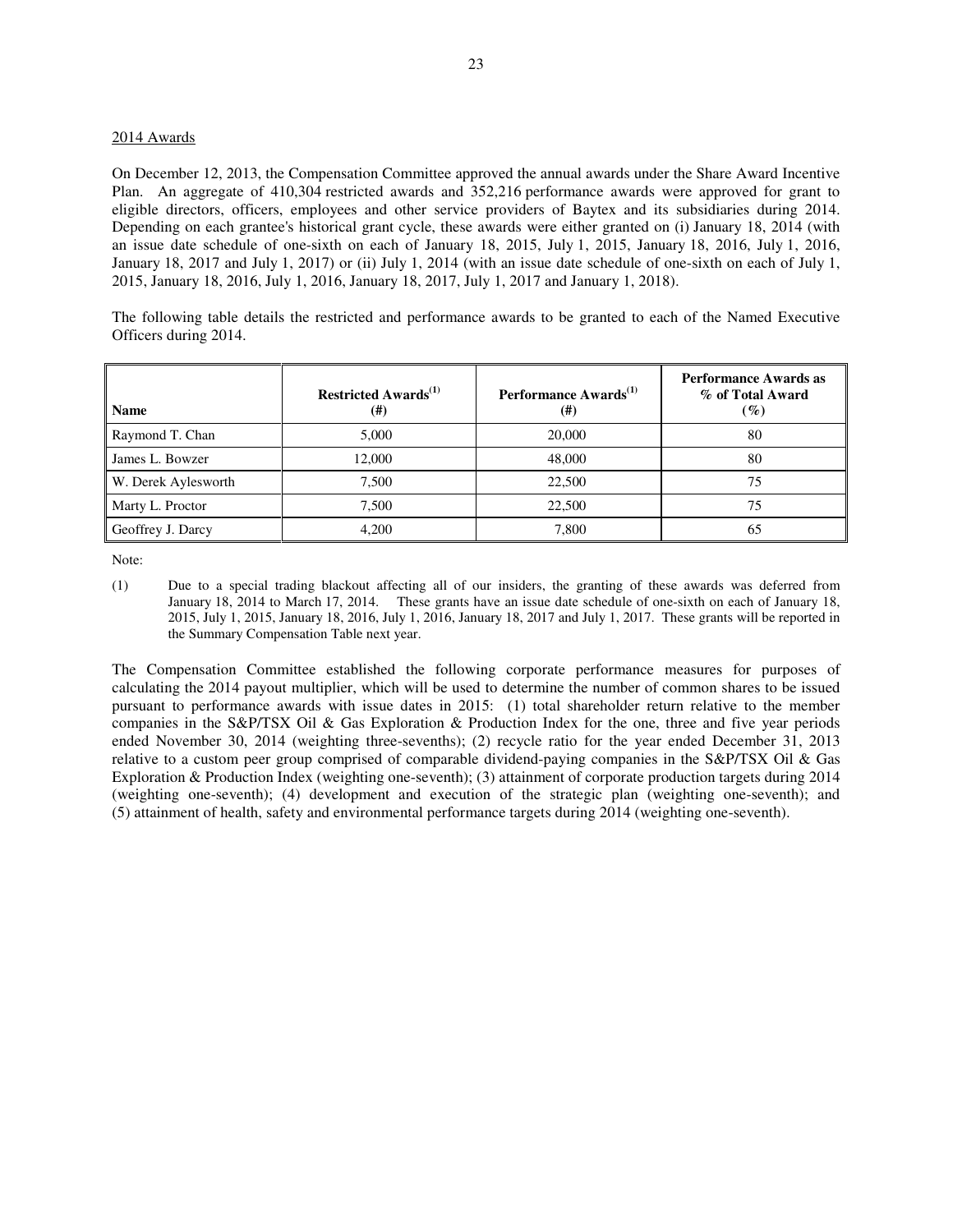#### Historical Grant Information

The following table shows the number of common shares issuable to all directors, officers, employees and other service providers of Baytex and its subsidiaries pursuant to the Share Award Incentive Plan and the Share Incentive Plan as at December 31, 2013.

|                                    | <b>Common Shares issuable</b><br>as at December 31, 2013 |                      |
|------------------------------------|----------------------------------------------------------|----------------------|
|                                    | #                                                        | $\mathbf{q_0}^{(1)}$ |
| Share Award Incentive $Plan^{(2)}$ |                                                          |                      |
| Restricted Awards                  | 723,000                                                  |                      |
| Performance Awards                 | 580,000                                                  |                      |
| Subtotal                           | 1,303,000                                                | 1.04                 |
| Share Incentive Plan               |                                                          |                      |
| <b>Share Incentive Rights</b>      | 717,000                                                  | 0.57                 |
| Total                              | 2.020.000                                                | 1.61                 |

Notes:

- (1) Represents the number of common shares issuable as a percentage of the issued and outstanding common shares as at December 31, 2013.
- (2) The number of common shares issuable pursuant to the Share Award Incentive Plan does not include the dividend equivalents that will accumulate on the underlying grants and assumes a payout multiplier of 1x for the performance awards. If the payout multiplier was 2x, the total number of common shares would increase to 2,600,000, which represents 2.07% of the issued and outstanding common shares as at December 31, 2013.

The following table summarizes the number of share awards granted during the periods noted below and the potential dilutive effect of such share awards.

| <b>Period</b> | <b>Share Awards Granted</b> |                    | <b>Weighted Average</b><br><b>Common Shares</b> | <b>Burn Rate</b> <sup>(1)</sup><br><b>Assuming a Payout Multiplier of:</b> |          |          |       |
|---------------|-----------------------------|--------------------|-------------------------------------------------|----------------------------------------------------------------------------|----------|----------|-------|
|               | <b>Restricted</b>           | <b>Performance</b> | Outstanding                                     | 0x                                                                         | 1x       | 1.5x     | 2x    |
| 2011          | 389,000                     | 243,000            | 115,960,000                                     | $0.34\%$                                                                   | $0.55\%$ | $0.65\%$ | 0.75% |
| 2012          | 370,000                     | 306,000            | 119,959,000                                     | 0.31%                                                                      | $0.56\%$ | $0.69\%$ | 0.82% |
| 2013          | 437,000                     | 374,000            | 123,749,000                                     | $0.35\%$                                                                   | $0.66\%$ | 0.81%    | 0.96% |

Note:

(1) The Burn Rate for a given period is calculated by dividing the number of share awards granted during such period by the weighted average number of common shares outstanding during such period. The number of common shares issuable pursuant to the Share Award Incentive Plan does not include the dividend equivalents that will accumulate on the underlying grants.

For further information regarding the outstanding restricted awards, performance awards and Share Incentive Rights held by the Named Executive Officers, see "Executive Compensation – Outstanding Option-based and Share-based Awards" and "Executive Compensation – Incentive Plan Awards – Value Vested or Earned during the Year" below.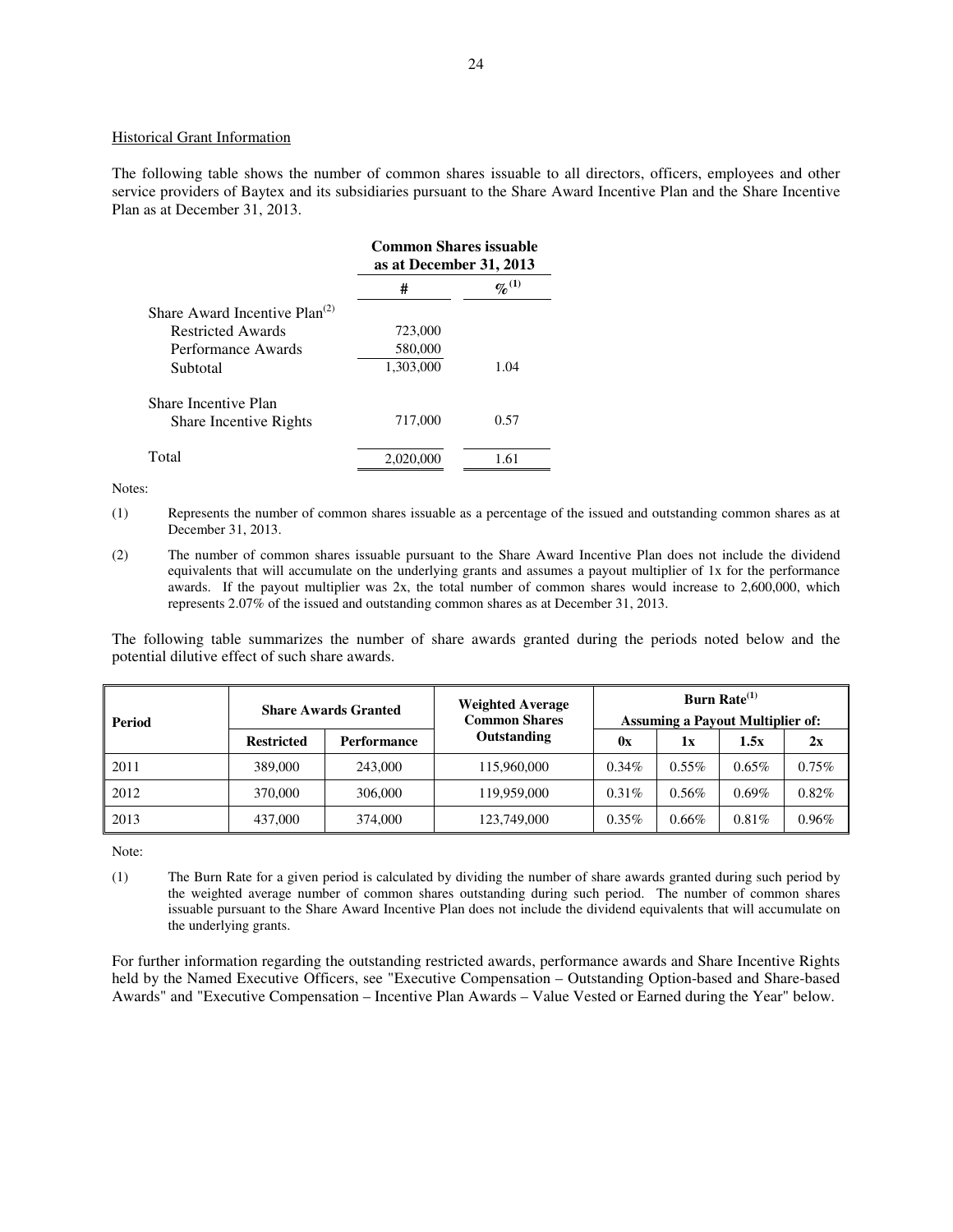# *Other Benefits*

The employment benefits provided to employees are generally typical of those provided by participants in the Canadian oil and gas industry and include life and disability insurance and extended health and dental coverage. Officers also receive parking and certain perquisites.

Baytex has established a savings plan to assist its employees in meeting their savings goals. Under this plan, employees contribute a percentage of their gross salary to the plan each pay period. Baytex matches each employee's contributions to a maximum of 10% of their gross salary. Baytex's contributions vest immediately in favour of the employee. The employee contributions are allocated by the employee to either an RRSP, a spousal RRSP or a tax-free savings account. Baytex's contributions are allocated by the employee to an RRSP, a spousal RRSP, a tax-free savings account, an investment account or a health spending account. Investment options under this plan include a suite of professionally managed investment funds and our common shares.

#### **Summary**

The Compensation Committee believes that long term shareholder value is enhanced by compensation based upon corporate performance achievements. Through the plans described above, a significant portion of the compensation for all employees, including officers, is based on corporate performance, as well as industry-competitive pay practices.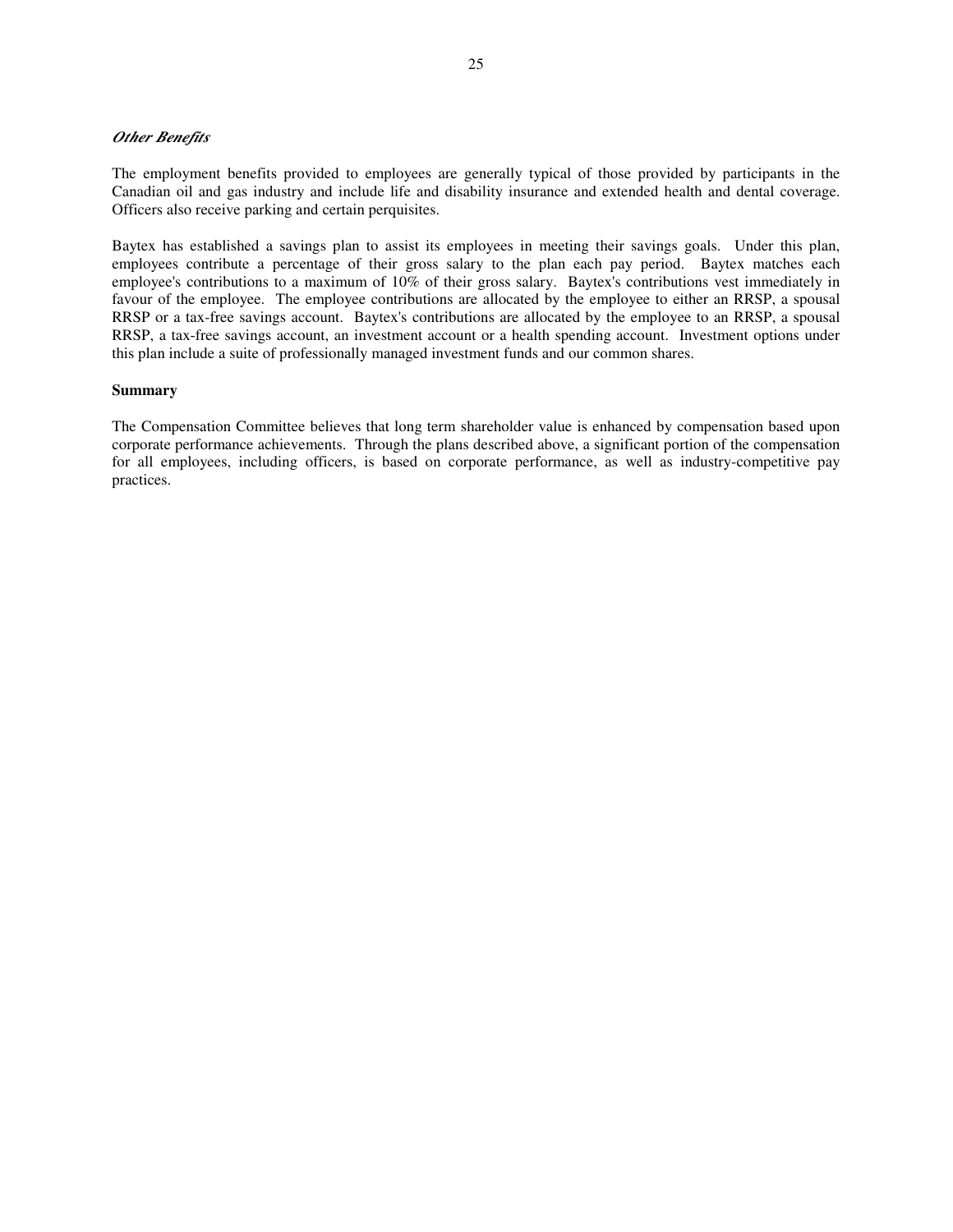#### **Performance Graph**

The following graph presents the five-year cumulative total return from an investment of \$100 in each of Baytex Energy Corp. (and its predecessor Baytex Energy Trust), the S&P/TSX Oil & Gas Exploration & Production Index, the S&P/TSX Composite Index and the S&P 500 Index on December 31, 2008, assuming reinvestment of dividends and distributions.



|                                                          | Dec. 31, 2008 | Dec. 31, 2009 | Dec. 31, 2010 | Dec. 31, 2011 | Dec. 31, 2012 | Dec. 31, 2013 |
|----------------------------------------------------------|---------------|---------------|---------------|---------------|---------------|---------------|
| Baytex Energy Trust /<br>Baytex Energy Corp.             | 100           | 221           | 368           | 472           | 375           | 388           |
| S&P/TSX Oil & Gas<br>Exploration $&$<br>Production Index | 100           | 142           | 161           | 132           | 117           | 133           |
| S&P/TSX Composite<br>Index                               | 100           | 137           | 162           | 148           | 158           | 179           |
| S&P 500 Index                                            | 100           | 126           | 146           | 149           | 172           | 228           |

The compensation received by the Named Executive Officers generally corresponds with fluctuations in our total return over the periods indicated on the above graph (other than 2010 when the Named Executive Officers were not granted any long-term incentive compensation as a result of the transition from the Share Incentive Plan to the Share Award Incentive Plan in connection with the Corporate Conversion at year-end 2010). Due to the inherent link between the value of our share awards and Share Incentive Rights and fluctuations in the market price of the common shares, the underlying value of long-term incentive awards naturally followed fluctuations in our total return.

The Compensation Committee met in December 2012 to approve 2013 base salaries for our Named Executive Officers. Base salaries for our Named Executive Officers increased by an average of 4.7% from 2012 levels (in 2012 increased by 5.8% from 2011 levels). The reduced level of base salary increases was reflective of our total shareholder return for the year ended December 31, 2012 of -20.5%, as compared to the S&P/TSX Oil & Gas Exploration & Production Index (-11.3%), the S&P/TSX Composite Index (7.2%) and the S&P 500 Index (14.1%).

The Compensation Committee met in December 2013 to approve cash bonuses for our Named Executive Officers for 2013 performance. The cash bonuses paid to our Named Executive Officers decreased by an average of 7.2% from 2012 levels and represented 91.3% of base salaries (2012 – 103.0%). This decrease was reflective of our total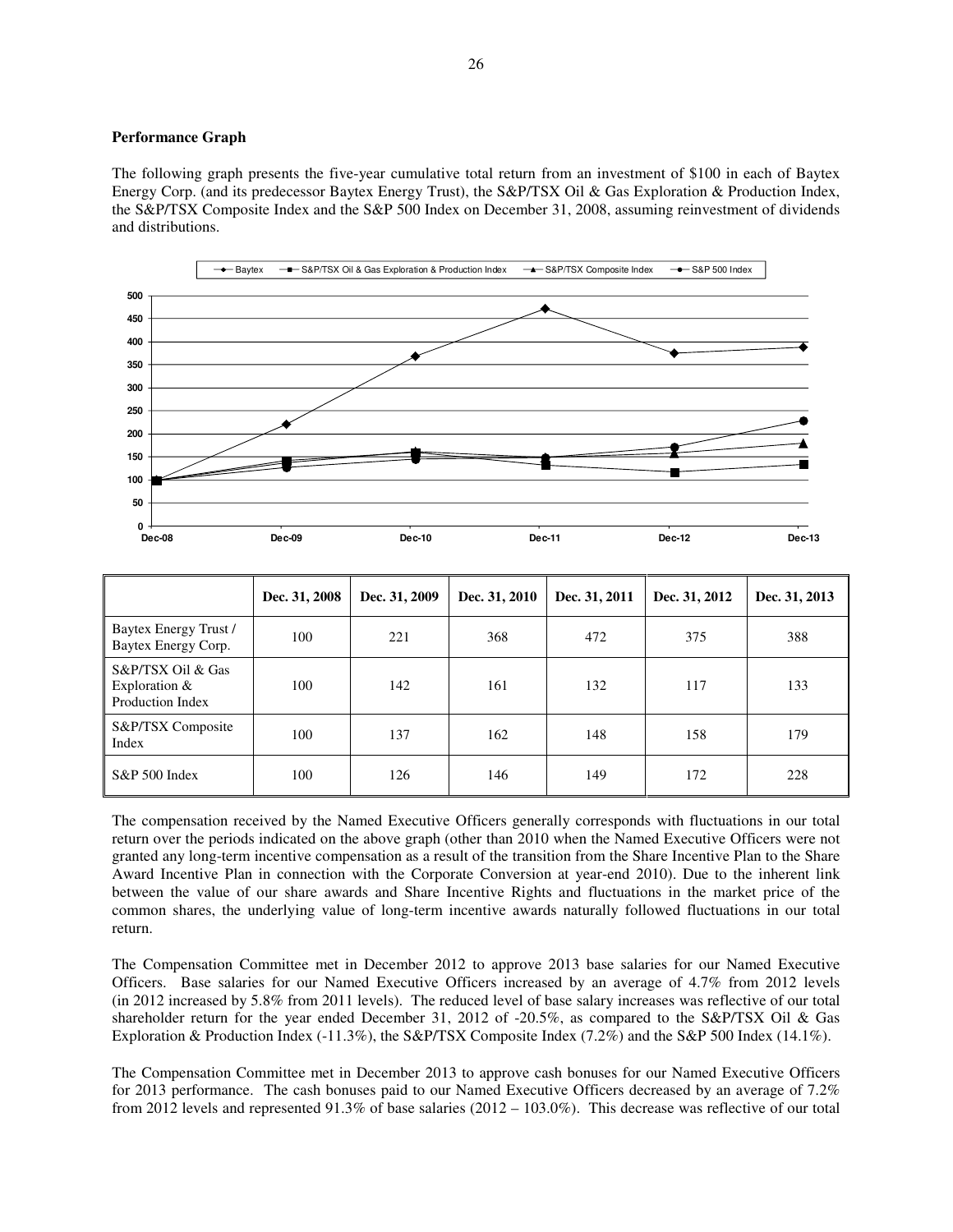shareholder return for the year ended December 31, 2013 of 3.5%, as compared to the S&P/TSX Oil & Gas Exploration & Production Index (13.8%), the S&P/TSX Composite Index (13.0%) and the S&P 500 Index (32.4%). For a description of the factors considered by the Compensation Committee in establishing cash bonuses for 2013 performance, see " – Compensation Program Components – Bonuses" above.

#### **Cost of Management Ratios**

We evaluate cost of management on a long term basis relative to that of our industry peers and believe our total cost is aligned with our goal of creating value for our shareholders.

| <b>Parameter and Ratios</b>                                                             | 2010     | 2011     | 2012      | 2013     |
|-----------------------------------------------------------------------------------------|----------|----------|-----------|----------|
| Total cash compensation for the Named Executive Officers $(\$$ millions) <sup>(1)</sup> | \$3.9    | \$4.4    | \$3.9     | \$3.8    |
| As a % of total market capitalization <sup>(2)</sup>                                    | $0.07\%$ | $0.07\%$ | $0.08\%$  | $0.07\%$ |
| As a % of funds from operations <sup>(3)</sup>                                          | $0.87\%$ | $0.80\%$ | $0.74\%$  | $0.63\%$ |
| Total shareholder return                                                                | 66.9%    | $28.1\%$ | $-20.5\%$ | 3.5%     |

- (2) Total market capitalization is calculated by multiplying the number of common shares outstanding at year-end by the closing price of the common shares on the last trading day of the year.
- (3) Funds from operations is a non-GAAP measure that represents cash generated from operating activities adjusted for finance costs, changes in non-cash operating working capital and other operating items. For a reconciliation of funds from operations to cash flow from operating activities, see Management's Discussion and Analysis of the operating and financial results for the year ended December 31, 2013.

<sup>(1)</sup> Total cash compensation for 2012 excludes the special one-time bonus paid to our former President and Chief Executive Officer.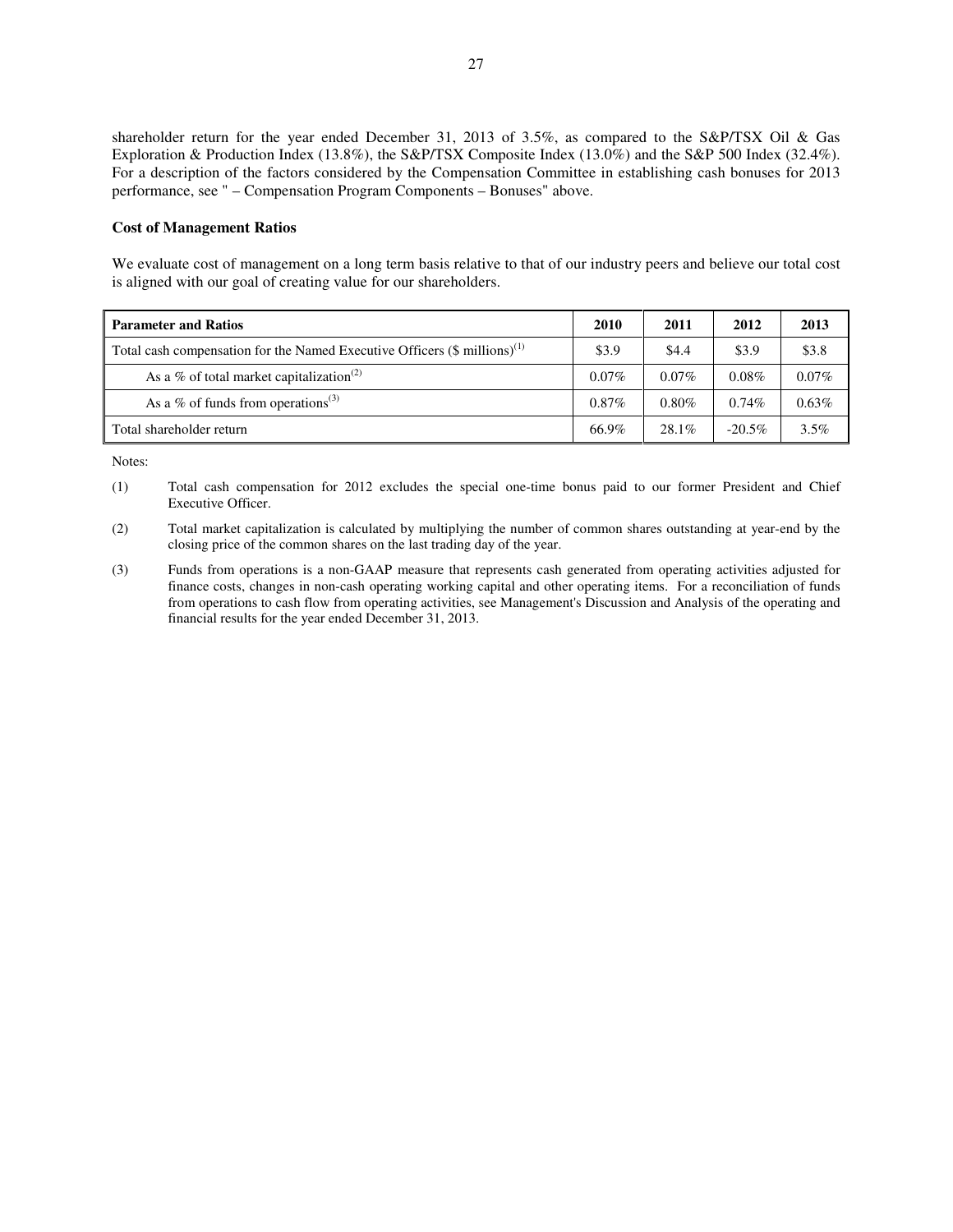# **EXECUTIVE COMPENSATION**

#### **Summary Compensation Table**

Each of our officers is also an officer of our wholly-owned subsidiary, Baytex Energy Ltd. Our officers are compensated by Baytex Energy Ltd. and not us. The following table sets forth information concerning the compensation paid to our Named Executive Officers for the three most recently completed financial years.

|                                                 |      |                         |                                                    |                                       | Non-equity incentive<br>plan compensation  |                                              |                                  |                                                   |                                         |
|-------------------------------------------------|------|-------------------------|----------------------------------------------------|---------------------------------------|--------------------------------------------|----------------------------------------------|----------------------------------|---------------------------------------------------|-----------------------------------------|
| Name and principal<br>position                  | Year | <b>Salary</b><br>$($ \$ | Share-<br>based<br>awards <sup>(1)</sup><br>$($ \$ | Option-<br>based<br>awards<br>$($ \$) | Annual<br>incentive<br>$plans(2)$<br>$($)$ | Long-<br>term<br>incentive<br>plans<br>$($)$ | <b>Pension</b><br>value<br>$($)$ | All other<br>compensation <sup>(3)</sup><br>$($)$ | <b>Total</b><br>compensation<br>$($ \$) |
| Raymond T. Chan <sup>(4)</sup>                  | 2013 | 300,000                 | 1,520,400                                          | ٠                                     | 325,000                                    |                                              |                                  | 30,000                                            | 2,175,400                               |
| <b>Executive Chairman</b>                       | 2012 | 300,000                 | 968,100                                            |                                       | 500,000                                    |                                              |                                  | 30,000                                            | 1,798,100                               |
|                                                 | 2011 | 300,000                 | 900,200                                            |                                       | 300,000                                    | $\overline{\phantom{a}}$                     |                                  | 30,000                                            | 1,530,200                               |
| James L. Bowzer $(5)$                           | 2013 | 575,000                 | 3,002,800                                          | ÷.                                    | 600,000                                    | $\overline{\phantom{a}}$                     |                                  | 57,500                                            | 4,235,300                               |
| President and Chief<br><b>Executive Officer</b> | 2012 | 183,333                 | 2,339,500                                          |                                       | 200,000                                    |                                              |                                  | 18,333                                            | 2,741,167                               |
| W. Derek Aylesworth                             | 2013 | 360,000                 | 1,303,200                                          |                                       | 320,000                                    |                                              |                                  | 36,000                                            | 2,019,200                               |
| Chief Financial<br>Officer                      | 2012 | 345,000                 | 1,282,636                                          |                                       | 315,000                                    | $\overline{\phantom{a}}$                     |                                  | 34,500                                            | 1,977,136                               |
|                                                 | 2011 | 330,000                 | 1,147,755                                          | ÷.                                    | 315,000                                    | $\overline{\phantom{a}}$                     | $\overline{\phantom{a}}$         | 33,000                                            | 1,825,755                               |
| Marty L. Proctor                                | 2013 | 360,000                 | 1,303,200                                          | ٠                                     | 320,000                                    | $\overline{\phantom{a}}$                     |                                  | 36,000                                            | 2,019,200                               |
| <b>Chief Operating</b><br>Officer               | 2012 | 330,000                 | 968,100                                            |                                       | 290,000                                    |                                              |                                  | 33,000                                            | 1,621,100                               |
|                                                 | 2011 | 310,000                 | 765,170                                            | $\sim$                                | 260,000                                    | $\overline{\phantom{a}}$                     | ٠                                | 31,000                                            | 1,366,170                               |
| Geoffrey J. Darcy <sup>(6)</sup>                | 2013 | 300,000                 | 777,360                                            | ٠                                     | 165,000                                    | $\overline{\phantom{a}}$                     |                                  | 30,000                                            | 1,272,360                               |
| Vice President.                                 | 2012 | 285,000                 | 580,860                                            |                                       | 160,000                                    | $\overline{\phantom{a}}$                     |                                  | 28,500                                            | 1,054,360                               |
| Marketing                                       | 2011 | 91,666                  | 270,060                                            |                                       | 80,000                                     |                                              |                                  | 9,166                                             | 450.893                                 |

- (1) This column shows the total compensation value that was awarded as restricted awards and performance awards. The actual value realized pursuant to such restricted awards and performance awards may be greater or less than the indicated value. For additional information regarding the valuation methodology, see " – Share Award Valuation" below.
- (2) The amounts shown in the table above for 2013 represent the annual bonus awarded for 2013 and were paid, at the option of the Named Executive Officer, in either December 2013 or January 2014. See "Compensation Discussion and Analysis – Compensation Program Components – Bonuses".
- (3) The amounts shown in the table above represent Baytex's matching contributions to the employee savings plan. See "Compensation Discussion and Analysis – Compensation Program Components – Other Benefits". The value of perquisites received by each of the Named Executive Officers, including property or other personal benefits provided to the Named Executive Officers that are not generally available to all employees, were not in the aggregate greater than \$50,000 or 10% of the Named Executive Officer's total salary for the financial year.
- (4) Mr. Chan was Interim Chief Executive Officer from May 10 to September 4, 2012.
- (5) Mr. Bowzer commenced employment with Baytex on September 1, 2012. His annualized salary for 2012 was \$550,000.
- (6) Mr. Darcy commenced employment with Baytex on September 1, 2011. His annualized salary for 2011 was \$275,000.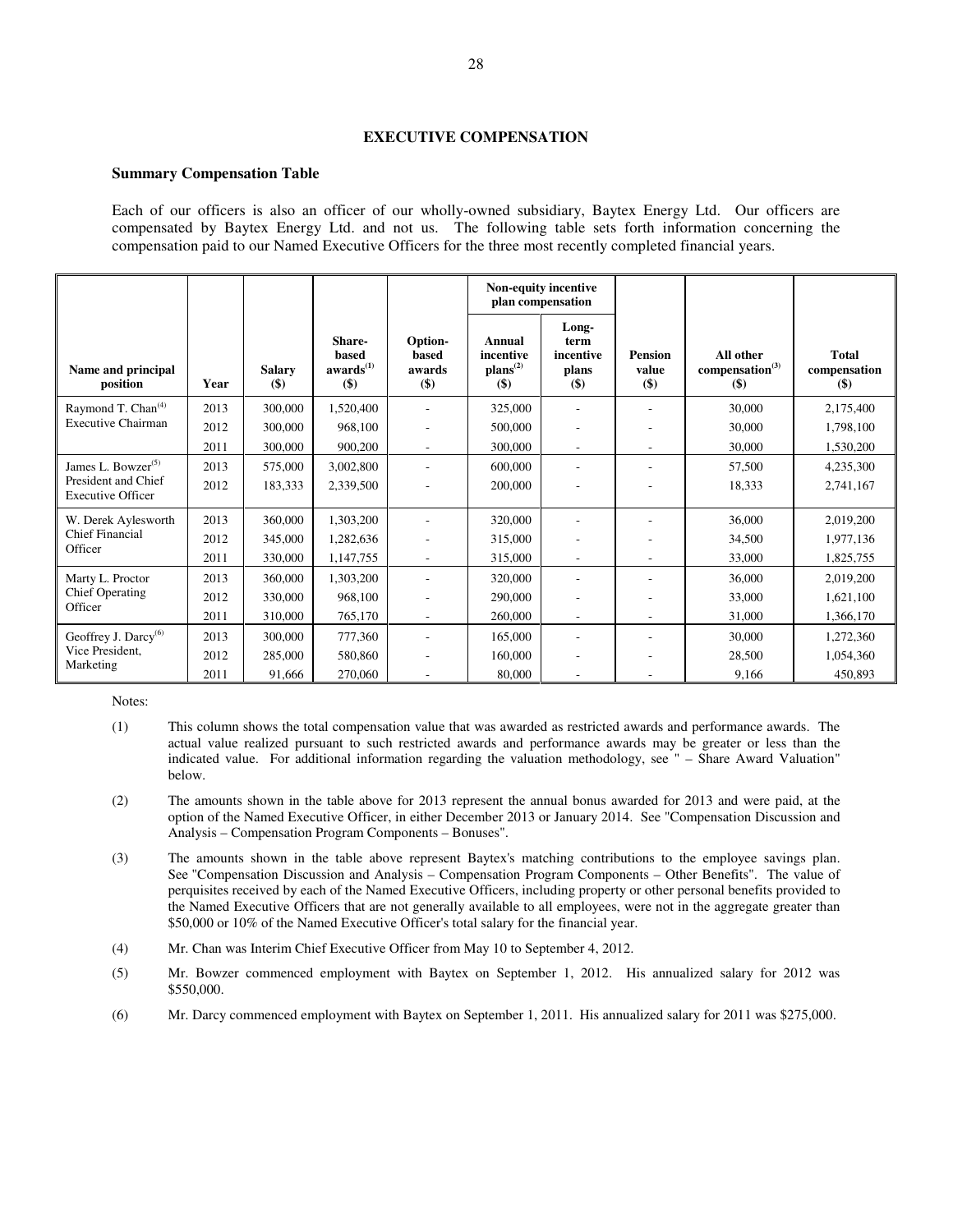# **Share Award Valuation**

During 2013, share awards were granted on January 18, April 1, July 1 and July 10. Each of the independent directors and the Named Executive Officers were recipients of the awards granted on January 18 and April 1, 2013.

For purposes of this executive compensation disclosure, the fair value of the share awards was determined by multiplying the number of restricted and performance awards granted by the weighted average trading price of the common shares on the TSX for the five-day period ended prior to the grant date. This calculation assumes a payout multiplier of 1x for the performance awards and does not include the value of the dividend equivalents received on the restricted and performance awards under the Share Award Incentive Plan.

The fair value of the share awards presented in this executive compensation disclosure differs from the fair value determined in accordance with International Financial Reporting Standards ("**IFRS**") for financial statement purposes. Under IFRS 2 "Share-based Payment", the fair value of share awards is determined at the date of grant using the weighted average trading price of the common shares on the TSX for the five-day period ended prior to the grant date and, for performance awards, an estimated payout multiplier.

The main difference between Baytex's approach to calculating the fair value of the share awards for purposes of this executive compensation disclosure and IFRS is the estimated payout multiplier for purposes of valuing the performance awards.

Pursuant to the terms of the Share Award Incentive Plan, the payout multiplier for performance awards is dependent on the performance of Baytex relative to pre-defined corporate performance measures for a particular period and can be one of 0x (for fourth quartile ranking), 1x (for third quartile ranking), 1.5x (for second quartile ranking) and  $2x$ (for first quartile ranking). For purposes of this executive compensation disclosure, the Compensation Committee determined to use a payout multiplier of 1x, being the mid-point of the low and high payout multipliers. Under IFRS, an initial estimated payout multiplier, based on historical performance, of 1.64x was used. This multiplier is adjusted on an on-going basis as new information becomes available. The current multipliers applied to the various tranches of each grant fall within a range of 1.5x to 2x. As there can be no assurance that future performance will match historical performance, the Compensation Committee prefers to use a mid-point payout multiplier. This approach is also consistent with the approach followed by other issuers in the peer group with similar plans and with the methodology specified in the Share Award Incentive Plan for calculating the value of any performance awards granted to independent directors.

The following table sets forth the fair value of the share awards on the applicable grant date and the payout multipliers used by Baytex for this executive compensation disclosure and determined in accordance with IFRS.

| <b>Grant Date</b> | <b>Fair Value of</b> | <b>Payout Multiplier for Performance Awards</b> |              |  |  |
|-------------------|----------------------|-------------------------------------------------|--------------|--|--|
|                   | <b>Share Awards</b>  | <b>Baytex</b>                                   | <b>IFRS</b>  |  |  |
| January 18, 2013  | \$44.20              | 1.0x                                            | $1.5 - 2.0x$ |  |  |
| April 1, 2013     | \$42.68              | 1.0x                                            | $1.5 - 2.0x$ |  |  |
| July 1, 2013      | \$37.45              | 1.0x                                            | $1.5 - 2.0x$ |  |  |
| July 10, 2013     | \$39.93              | 1.0x                                            | $1.5 - 2.0x$ |  |  |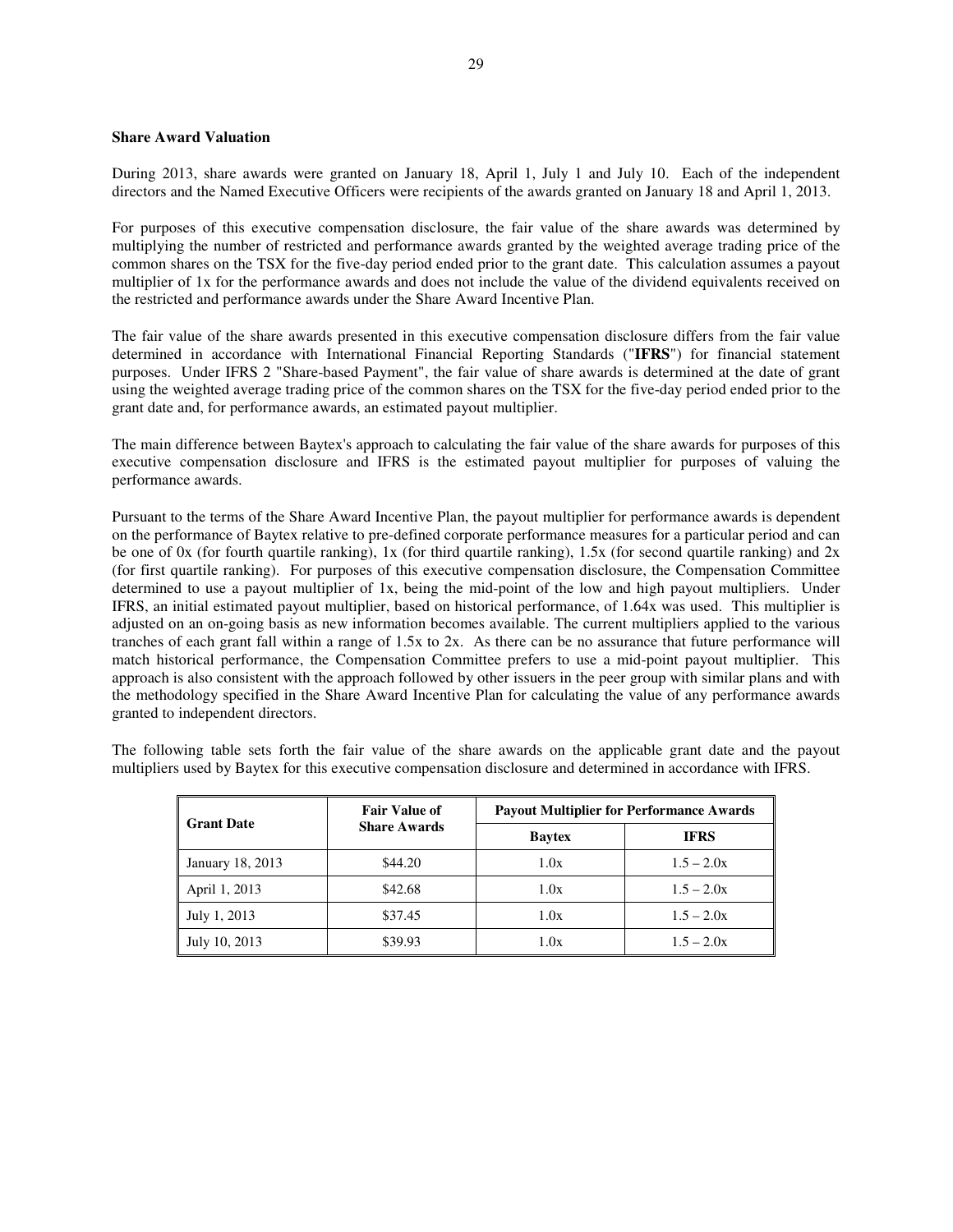# **Outstanding Option-based and Share-based Awards**

The following table sets forth for each Named Executive Officer all option-based and share-based awards outstanding as at December 31, 2013.

|                     |                                                            |                               |                                         | <b>Option-based Awards</b> | <b>Share-based Awards</b>                                                   |                                                                           |                                                                       |                                                                                  |
|---------------------|------------------------------------------------------------|-------------------------------|-----------------------------------------|----------------------------|-----------------------------------------------------------------------------|---------------------------------------------------------------------------|-----------------------------------------------------------------------|----------------------------------------------------------------------------------|
|                     | Number of                                                  |                               | <b>Option exercise</b><br>$price^{(1)}$ |                            |                                                                             |                                                                           | Market or<br>payout value                                             | Market or payout                                                                 |
| <b>Name</b>         | securities<br>underlying<br>unexercised<br>options<br>(# ) | At<br>Grant<br>Date<br>$($ \$ | At<br>Year-<br>end<br>$($)$             | Option<br>expiration date  | Value of<br>unexercised<br>in-the-money<br>options <sup>(2)</sup><br>$($ \$ | Number of<br>shares or units of<br>shares that have<br>not vested<br>(# ) | of share-<br>based awards<br>that have not<br>$vested^{(3)}$<br>$($)$ | value of vested<br>share-based<br>awards not paid<br>out or distributed<br>$($)$ |
| Raymond T. Chan     | 75,000                                                     | 27.72                         | 17.94                                   | Dec. 11, 2014              | 1,777,500                                                                   | 11,336 RA<br>43,668 PA                                                    | 2,290,367                                                             |                                                                                  |
| James L. Bowzer     |                                                            |                               |                                         |                            |                                                                             | 20,667 RA<br>82,667 PA                                                    | 4,302,828                                                             |                                                                                  |
| W. Derek Aylesworth | 17,500                                                     | 27.72                         | 17.94                                   | Dec. 11, 2014              | 414,750                                                                     | 14,466 RA<br>41,700 PA                                                    | 2,338,752                                                             |                                                                                  |
| Marty L. Proctor    |                                                            |                               |                                         |                            |                                                                             | 12,534 RA<br>36,468 PA                                                    | 2,040,457                                                             |                                                                                  |
| Geoffrey J. Darcy   |                                                            |                               |                                         |                            |                                                                             | 10,100 RA<br>17,900 PA                                                    | 1,165,920                                                             |                                                                                  |

- (1) Pursuant to our Share Incentive Plan, the exercise price of a Share Incentive Right granted to a service provider that is not subject to United States income tax may, at the election of the holder, be reduced to account for dividends paid on the common shares subsequent to the grant date, provided that certain performance benchmarks are achieved. See "Common Share Rights Incentive Plan – Exercise Price" below.
- (2) Calculated based on the difference between the closing price of the common shares on the TSX on December 31, 2013 (being \$41.64) and the exercise price of the Share Incentive Rights on December 31, 2013. For purposes of this calculation, the exercise price less dividends paid on the common shares subsequent to the grant date has been used.
- (3) Calculated by multiplying the number of restricted awards (RA) and performance awards (PA) by the closing price of the common shares on the TSX on December 31, 2013 (being \$41.64). For performance awards, a payout multiplier of 1x is assumed. The calculated value does not include the value of dividend equivalents that have accumulated on the underlying grants.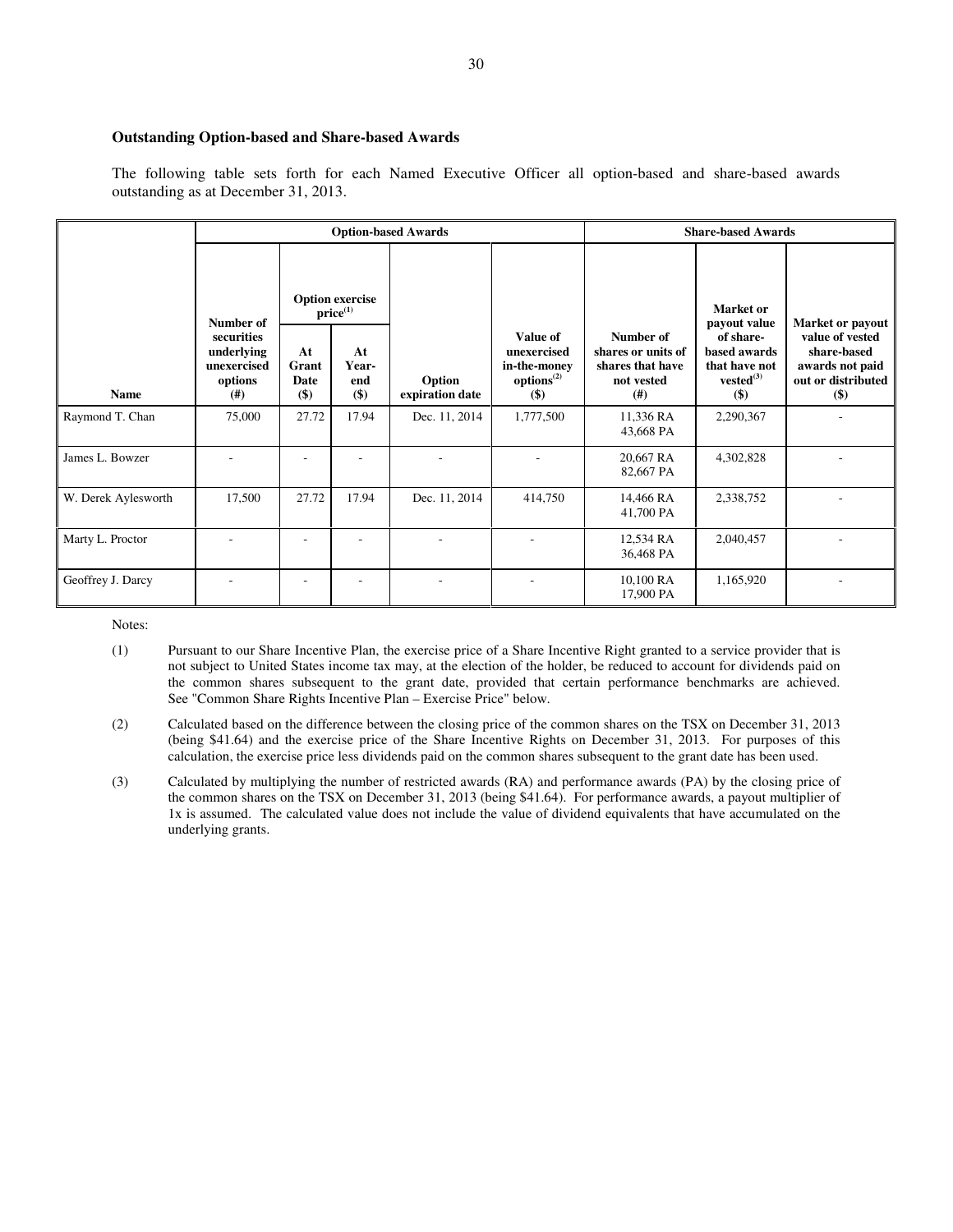# **Incentive Plan Awards – Value Vested or Earned during the Year**

The following table sets forth for each Named Executive Officer the value of option-based awards and share-based awards which vested during the year ended December 31, 2013 and the value of non-equity incentive plan compensation earned during the year ended December 31, 2013.

| <b>Name</b>         | <b>Option-based Awards</b><br>Value vested<br>during the year<br>$\left( \text{\$}\right)$ | <b>Share-based Awards</b><br>Value vested<br>during the year $(1)$<br>$($ \$) | Non-equity incentive plan<br>compensation<br>Value earned during<br>the year <sup><math>(2)</math></sup><br>$\left( \mathcal{S} \right)$ |  |
|---------------------|--------------------------------------------------------------------------------------------|-------------------------------------------------------------------------------|------------------------------------------------------------------------------------------------------------------------------------------|--|
| Raymond T. Chan     |                                                                                            | 1,086,499                                                                     | 325,000                                                                                                                                  |  |
| James L. Bowzer     | $\overline{\phantom{a}}$                                                                   | 1,370,046                                                                     | 600,000                                                                                                                                  |  |
| W. Derek Aylesworth | $\overline{\phantom{0}}$                                                                   | 1,372,051                                                                     | 320,000                                                                                                                                  |  |
| Marty L. Proctor    |                                                                                            | 975.944                                                                       | 320,000                                                                                                                                  |  |
| Geoffrey J. Darcy   | $\overline{\phantom{a}}$                                                                   | 435,675                                                                       | 165,000                                                                                                                                  |  |

Notes:

- (1) Calculated by multiplying the number of common shares received upon the conversion of the performance awards and the restricted awards by the weighted average trading price of the common shares on the TSX for the five trading days preceding the issue date.
- (2) The amounts shown in the table above for each of the Named Executive Officers represent the annual bonus awarded for 2013 and was paid, at the option of the Named Executive Officer, in either December 2013 or January 2014. See "Compensation Discussion and Analysis – Compensation Program Components – Bonuses".

Please note that the values in this table for option-based and share-based awards differ from the values shown in the Summary Compensation Table above. The values reported in this table represent the value of those awards that vested during the year. The values reported in the Summary Compensation Table represent an estimate of the fair value of awards that were granted during the year. See " – Share Award Valuation".

# **Share Award Incentive Plan**

At a special meeting held on December 9, 2010, the unitholders of the Trust approved the adoption by Baytex effective January 1, 2011 of a full-value award plan pursuant to which restricted awards and performance awards may be granted to the directors, officers, employees and other service providers of Baytex and its subsidiaries. At the annual and special meeting of shareholders held on May 14, 2013, the shareholders approved the unallocated share awards under the Share Award Incentive Plan for an additional three-year period (to May 14, 2016).

Listed below is a summary of the principal terms of the Share Award Incentive Plan. A copy of the Share Award Incentive Plan is accessible on the SEDAR website at www.sedar.com (filed on March 14, 2013 under the filing category Security holders documents). **Capitalized terms used but not defined in the following disclosure shall have the meanings ascribed thereto in the Share Award Incentive Plan.** 

# *Purpose of the Share Award Incentive Plan*

The principal purposes of the Share Award Incentive Plan are: (i) to retain and attract qualified Service Providers that Baytex and its affiliates require; (ii) to promote a proprietary interest in Baytex by such Service Providers and to encourage such persons to remain in the employ or service of Baytex and its affiliates and put forth maximum efforts for the success of the business of Baytex and its affiliates; and (iii) to focus management of Baytex and its affiliates on operating and financial performance and long-term total shareholder return.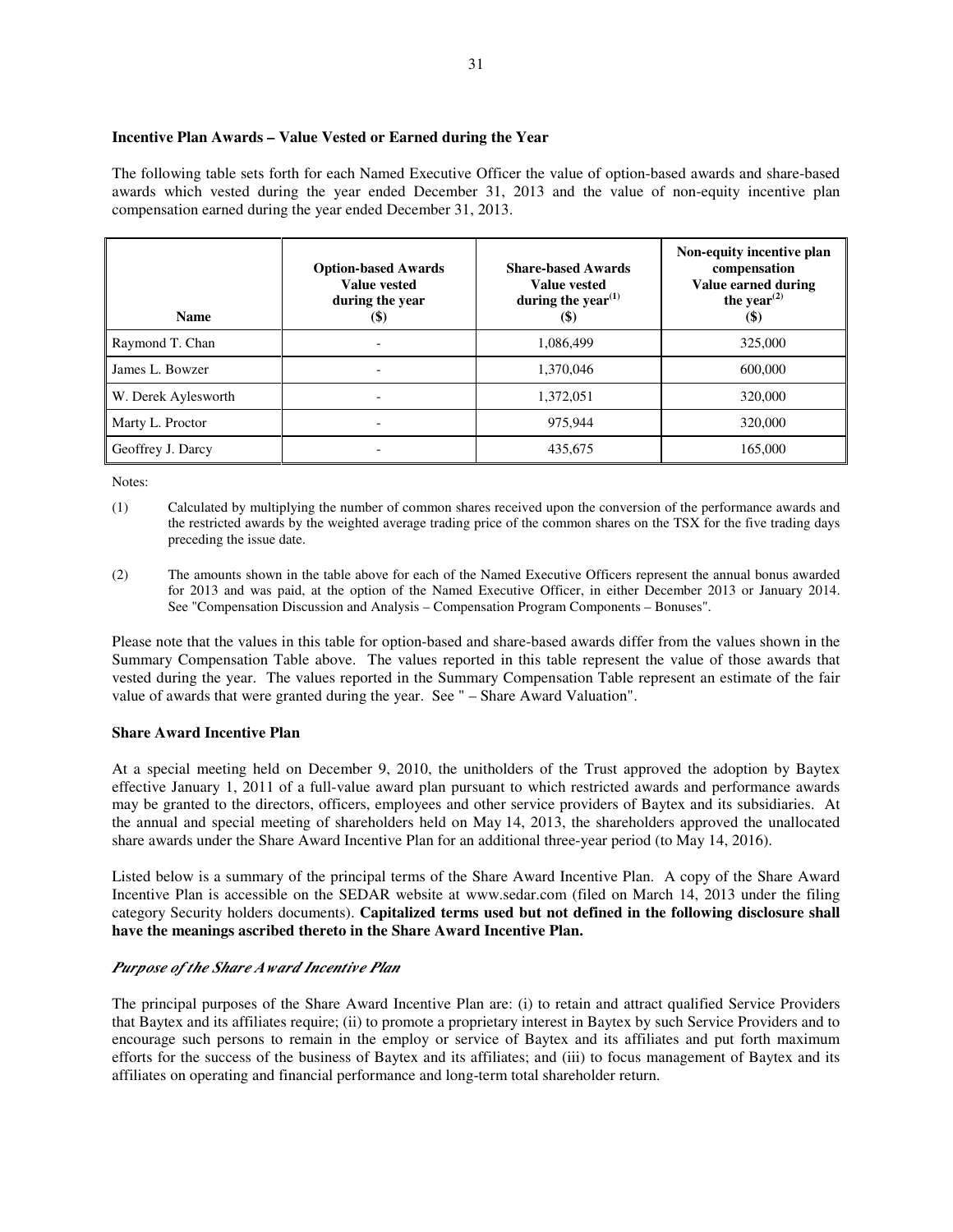Incentive-based compensation such as the Share Award Incentive Plan is an integral component of compensation for Service Providers. The attraction and retention of qualified Service Providers has been identified as one of the key risks to Baytex's long-term strategic growth plan. The Share Award Incentive Plan is intended to maintain Baytex's competitiveness within the North American oil and gas industry to facilitate the achievement of its long-term goals. In addition, this incentive-based compensation is intended to reward Service Providers for meeting certain pre-defined operational and financial goals which have been identified for increasing long-term total shareholder return.

# *Overview*

The Board of Directors of Baytex has delegated the authority to administer the Share Award Incentive Plan to the Compensation Committee.

Under the terms of the Share Award Incentive Plan, any Service Provider may be granted Restricted Awards or Performance Awards. In determining the Service Providers to whom Share Awards may be granted ("**Grantees**"), the number of common shares to be covered by each Share Award and the allocation of the Share Award between Restricted Awards and Performance Awards, the Compensation Committee may take into account such factors as it shall determine in its sole discretion, including any one or more of the following factors:

- (a) compensation data for comparable benchmark positions among the Peer Comparison Group;
- (b) the duties, responsibilities, position and seniority of the Grantee;
- (c) the Corporate Performance Measures for the applicable period compared with internally established performance measures approved by the Compensation Committee and/or similar performance measures of members of the Peer Comparison Group for such period;
- (d) the individual contributions and potential contributions of the Grantee to the success of Baytex;
- (e) any bonus payments paid or to be paid to the Grantee in respect of his or her individual contributions and potential contributions to the success of Baytex;
- (f) the Fair Market Value or current market price of the common shares at the time of such Share Award; and
- (g) such other factors as the Compensation Committee shall deem relevant in its sole discretion in connection with accomplishing the purposes of the Share Award Incentive Plan.

# *Grant Practice*

For share awards granted in 2011 and 2012, the Compensation Committee's practice was to split the restricted and performance awards into two equal amounts, with 50% to be granted on a date determined by the Compensation Committee and 50% to be deferred by approximately six months (with such grant being conditional on the grantee continuing to be a service provider at such time). The issue dates established by the Compensation Committee for these awards were one-third on each of the first, second and third anniversary dates of the date of grant. The Compensation Committee felt that structuring the awards in this manner increased the retention element of the Share Award Incentive Plan.

On March 25, 2013, the Compensation Committee changed its grant practice to make a single grant with an issue date schedule that was structured in the same manner as share awards with a "split" grant date. This change simplified the administration of the plan by reducing the number of grants by 50% while still achieving the retention element of the prior "split" grant practice. As a result of this change, all share awards that had been approved for grant on a future date were granted on April 1, 2013 (with the same issue date schedule).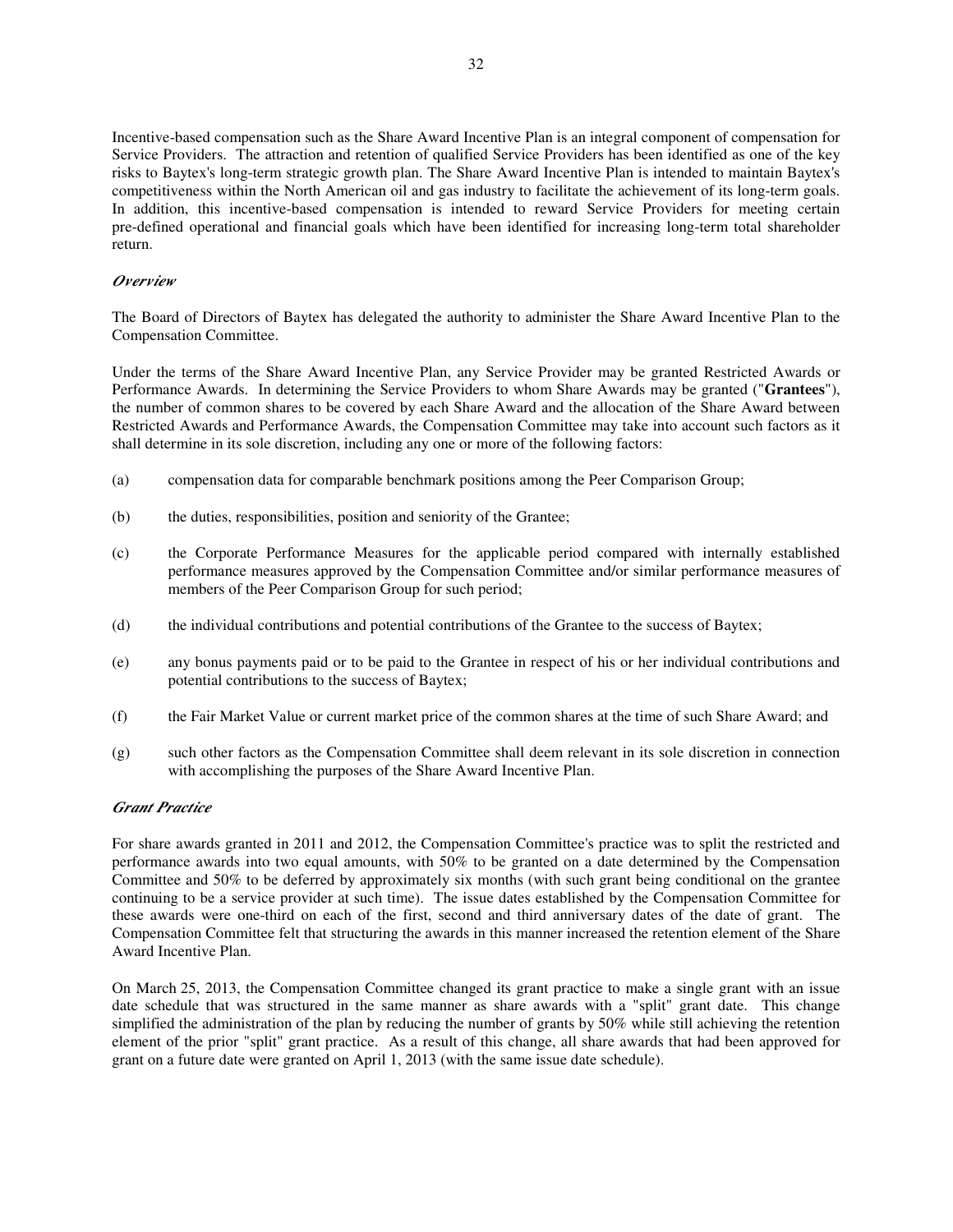For any new share awards granted after March 25, 2013, the Compensation Committee's practice is to issue common shares pursuant to restricted and performance awards as to one-sixth on the first anniversary of the grant date and as to one-sixth every six months thereafter (with the last issuance to occur 42 months following the grant date).

# *Restricted Awards*

Each Restricted Award entitles the holder to be issued the number of common shares designated in the Restricted Award (plus dividend equivalents as described below) with such common shares to be issued on dates determined by the Compensation Committee, provided that the Compensation Committee will not establish Issue Dates for a Restricted Award that would result in all of the common shares awarded pursuant to such Restricted Award being issued prior to the third anniversary of the grant date of such Restricted Award.

# *Performance Awards*

Each Performance Award entitles the holder to be issued the number of common shares designated in the Performance Award (plus dividend equivalents as described below) multiplied by a Payout Multiplier, with such common shares to be issued on dates determined by the Compensation Committee, provided that the Compensation Committee will not establish Issue Dates for a Performance Award that would result in all of the common shares awarded pursuant to such Performance Award being issued prior to the third anniversary of the grant date of such Performance Award.

The Payout Multiplier is determined by the Compensation Committee based on an assessment of the achievement of the pre-defined Corporate Performance Measures in respect of the applicable period. Corporate Performance Measures may include: relative total shareholder return; recycle ratio; activities related to the growth of Baytex; average production volumes; unit costs of production; total proved reserves; health, safety and environmental performance; the execution of Baytex's strategic plan and such additional measures as the Compensation Committee shall consider appropriate in the circumstances. The Payout Multiplier for a particular period can be one of 0x (for fourth quartile ranking), 1x (for third quartile ranking),  $1.5x$  (for second quartile ranking) or 2x (for first quartile ranking). For those Performance Awards where the Issue Date is the second or third anniversary of the grant date, the Payout Multiplier will be the arithmetic average of the Payout Multiplier for each of the two or three preceding fiscal years, respectively.

# *Dividend Equivalents*

The Share Award Incentive Plan provides for cumulative adjustments to the number of common shares to be issued pursuant to Share Awards on each date that dividends are paid on the common shares by an amount equal to a fraction having as its numerator the amount of the dividend per common share multiplied by the Adjustment Ratio immediately prior to the record date for such dividend and having as its denominator the price, expressed as an amount per common share, paid by participants in our dividend reinvestment plan to reinvest their dividends in additional common shares on the applicable dividend payment date, provided that if Baytex has suspended the operation of such plan or does not have such a plan, then the Reinvestment Price shall be equal to the Fair Market Value of the common shares on the trading day immediately preceding the dividend payment date.

Under the Share Award Incentive Plan, in the case of a non-cash dividend, including common shares or other securities or property, the Compensation Committee will, in its sole discretion and subject to the approval of the Exchange, determine whether or not such non-cash dividend will be provided to the Share Award holder and, if so provided, the form in which it shall be provided.

# *Limitation on Common Shares Reserved*

The Share Award Incentive Plan provides that the maximum number of common shares reserved for issuance from time to time pursuant to outstanding Share Awards (and any other long-term incentive plans) shall not exceed a number of common shares equal to 3.3% of the aggregate number of issued and outstanding common shares.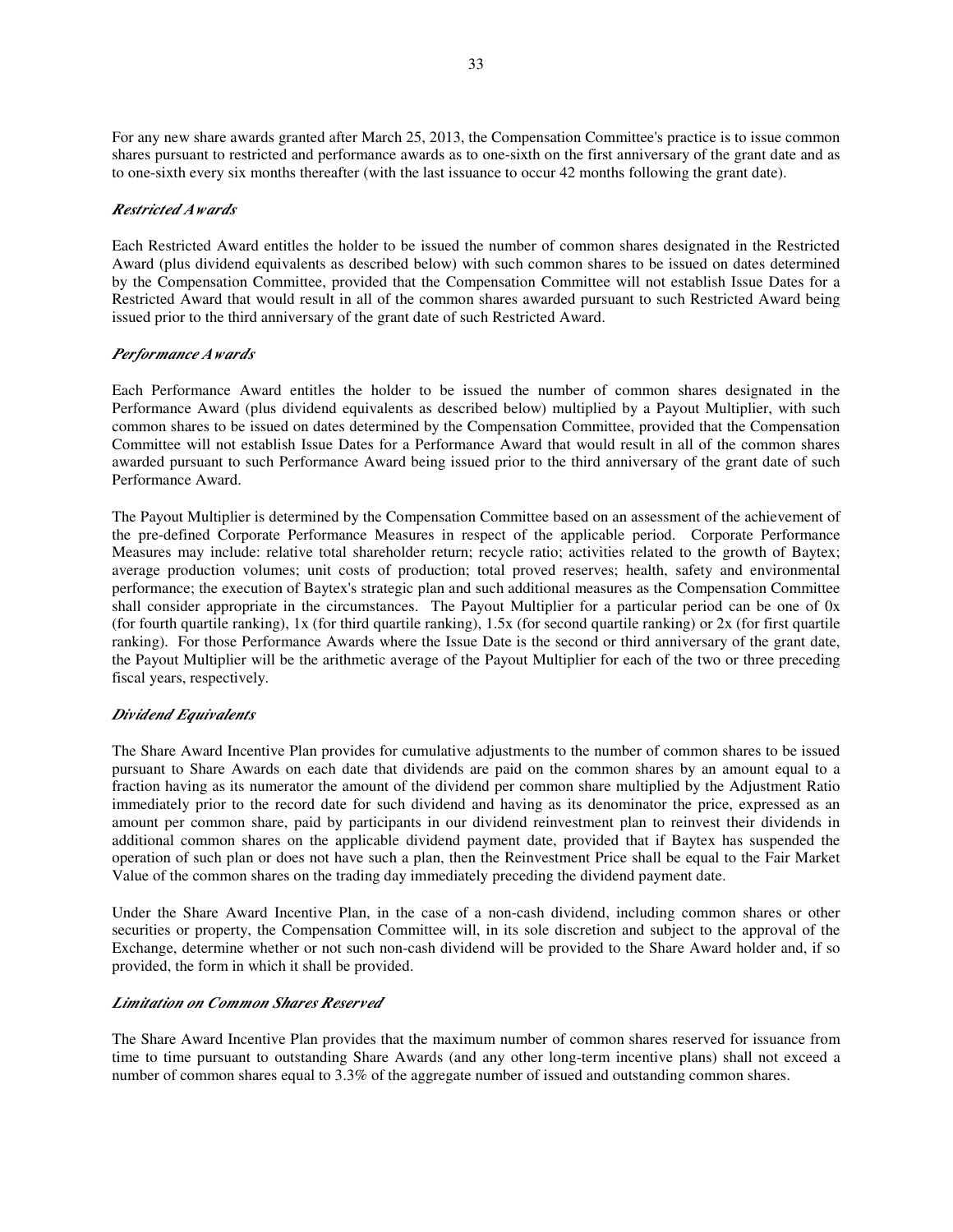# *Limitations on Share Awards*

The aggregate number of Share Awards granted to any single Service Provider shall not exceed 5% of the issued and outstanding common shares, calculated on an undiluted basis. In addition: (i) the number of common shares issuable to insiders at any time, under all security based compensation arrangements of Baytex, shall not exceed 10% of the issued and outstanding common shares; and (ii) the number of common shares issued to insiders, within any one year period, under all security based compensation arrangements of Baytex, shall not exceed 10% of the issued and outstanding common shares. The number of common shares issuable pursuant to the Share Award Incentive Plan to Non-Management Directors, in aggregate, will be limited to a maximum of 0.25% of the issued and outstanding common shares and the value of all Share Awards granted to any one Non-Management Director during a calendar year, as calculated on the date of grant, cannot exceed \$100,000 (for purposes of monitoring compliance with these limitations, a Payout Multiplier of 1x will be assumed for any Performance Awards).

# *Issue Dates*

If a Grantee is prohibited from trading in securities of Baytex as a result of the imposition by Baytex of a trading blackout (a "**Blackout Period**") and the Issue Date of a Share Award held by such Grantee falls within a Blackout Period, then the Issue Date of such Share Award shall be extended to the date that is three business days following the end of such Blackout Period.

# *Payment of Share Awards*

On the Issue Date, Baytex shall have the option of settling any amount payable in respect of a Share Award by any of the following methods or by a combination of such methods:

- (a) common shares issued from the treasury of Baytex; or
- (b) with the consent of the Grantee, cash in an amount equal to the aggregate Fair Market Value of such common shares that would otherwise be delivered in consideration for the surrender by the Grantee to Baytex of the right to receive such common shares under such Share Award.

The Share Award Incentive Plan does not contain any provisions for financial assistance by Baytex in respect of Share Awards granted thereunder.

# *Change of Control*

In the event of a Change of Control of Baytex, the Issue Date(s) applicable to the Share Awards will be accelerated such that the common shares to be issued pursuant to such Share Awards will be issued immediately prior to the date upon which the Change of Control is completed and the Payout Multiplier applicable to any Performance Awards shall be determined by the Compensation Committee.

Under the Share Award Incentive Plan, a Change of Control means:

- (a) a successful take-over bid, pursuant to which the offeror as a result of such take-over bid beneficially owns in excess of 50% of the outstanding common shares; or
- (b) any change in the beneficial ownership or control of the outstanding securities or other interests which results in (i) a person or group of persons acting jointly or in concert, or (ii) an affiliate or associate of such person or group of persons, holding, owning or controlling, directly or indirectly, more than 30% of the outstanding voting securities or other interests of Baytex; or
- (c) Incumbent Directors no longer constituting a majority of the Board; or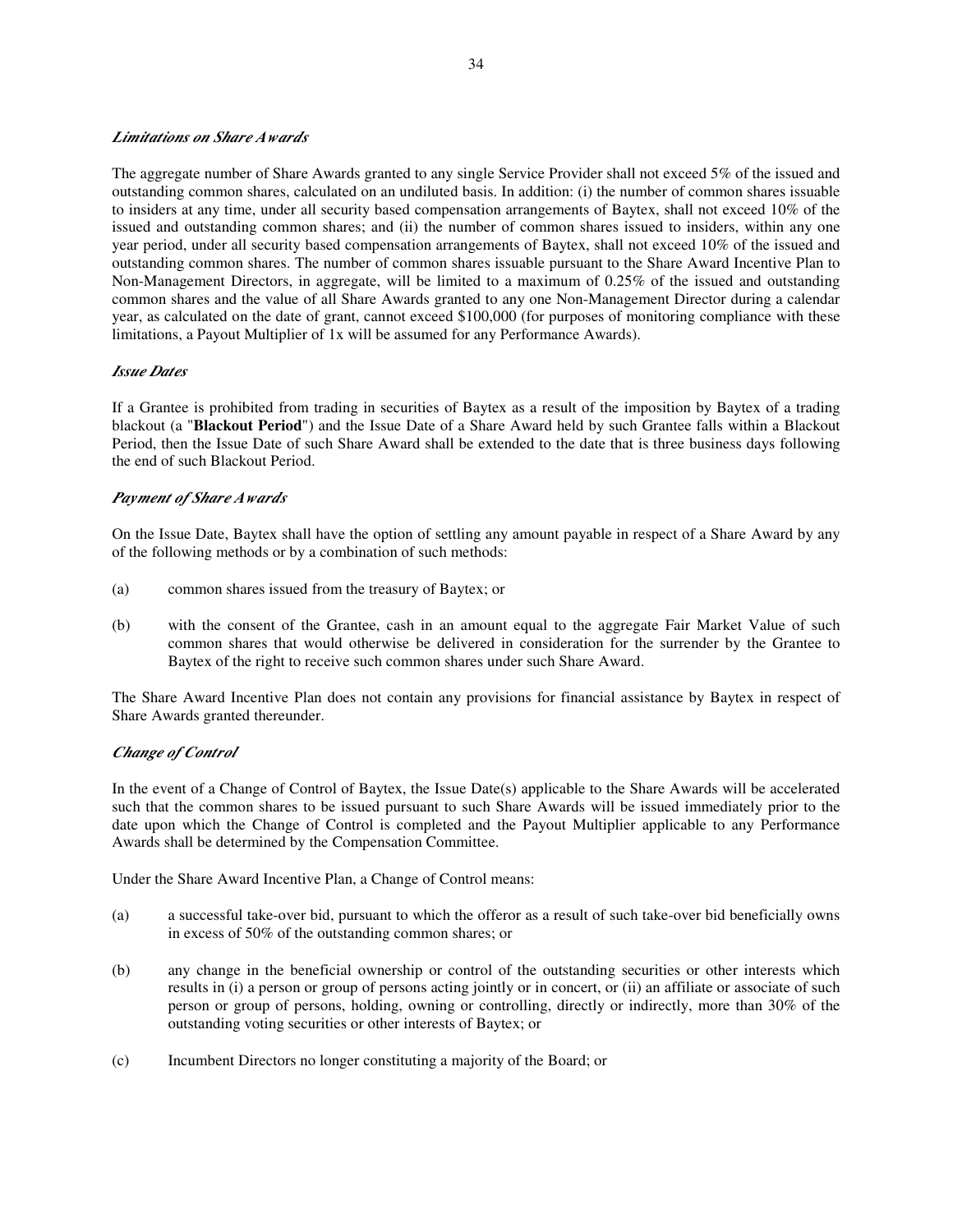- (d) the completion of an arrangement, merger or other form of reorganization of Baytex where the holders of the outstanding voting securities or interests of Baytex immediately prior to the completion of the arrangement, merger or other form of reorganization will hold 50% or less of the outstanding voting securities or interests of the continuing entity upon completion of the arrangement, merger or other form of reorganization; or
- (e) the winding up or termination of Baytex or the sale, lease or transfer of all or substantially all of the directly or indirectly held assets of Baytex to any other person or persons (other than pursuant to an internal reorganization or in circumstances where the business of Baytex is continued and where the securityholdings in the continuing entity and the constitution of the board of directors or similar body of the continuing entity is such that the transaction would not be considered a Change of Control if paragraphs (b) and (c) above were applicable to the transaction); or
- (f) any determination by a majority of the Board that a Change of Control has occurred or is about to occur and any such determination shall be binding and conclusive for all purposes of the Share Award Incentive Plan;

provided that a Change of Control shall be deemed not to have occurred if a majority of the Board, in good faith, determines that a Change of Control was not intended to occur in the particular circumstances in question.

# *Early Termination Events*

Pursuant to the Share Award Incentive Plan, unless otherwise determined by the Compensation Committee or unless otherwise provided in a Share Award Agreement pertaining to a particular Share Award or any written employment or consulting agreement governing a Grantee's role as a Service Provider, the following provisions shall apply in the event that a Grantee ceases to be a Service Provider:

- (a) Death If a Grantee ceases to be a Service Provider as a result of the Grantee's death, the Issue Date for all common shares awarded to such Grantee under any outstanding Share Award Agreements shall be accelerated to the Cessation Date, provided that the President and Chief Executive Officer of Baytex in the case of a Grantee who is not a director or officer and the Compensation Committee in all other cases, taking into consideration the performance of such Grantee and the performance of Baytex since the date of grant of the Share Award(s), may determine in its sole discretion the Payout Multiplier to be applied to any Performance Awards held by the Grantee.
- (b) Termination for Cause If a Grantee ceases to be a Service Provider as a result of termination for cause, effective as of the Cessation Date all outstanding Share Award Agreements under which Share Awards have been made to such Grantee, whether Restricted Awards or Performance Awards, shall be immediately terminated and all rights to receive common shares thereunder shall be forfeited by the Grantee.
- (c) Voluntary Resignation If a Grantee ceases to be a Service Provider as a result of a voluntary resignation, effective as of the day that is fourteen (14) days after the Cessation Date, all outstanding Share Award Agreements under which Share Awards have been made to such Grantee, whether Restricted Awards or Performance Awards, shall be terminated and all rights to receive common shares thereunder shall be forfeited by the Grantee.
- (d) Other Termination If a Grantee ceases to be a Service Provider for any reason other than as provided for in (a), (b) and (c) above, effective as of the date that is sixty (60) days after the Cessation Date and notwithstanding any other severance entitlements or entitlement to notice or compensation in lieu thereof, all outstanding Share Award Agreements under which Share Awards have been made to such Grantee, whether Restricted Awards or Performance Awards, shall be terminated and all rights to receive common shares thereunder shall be forfeited by the Grantee.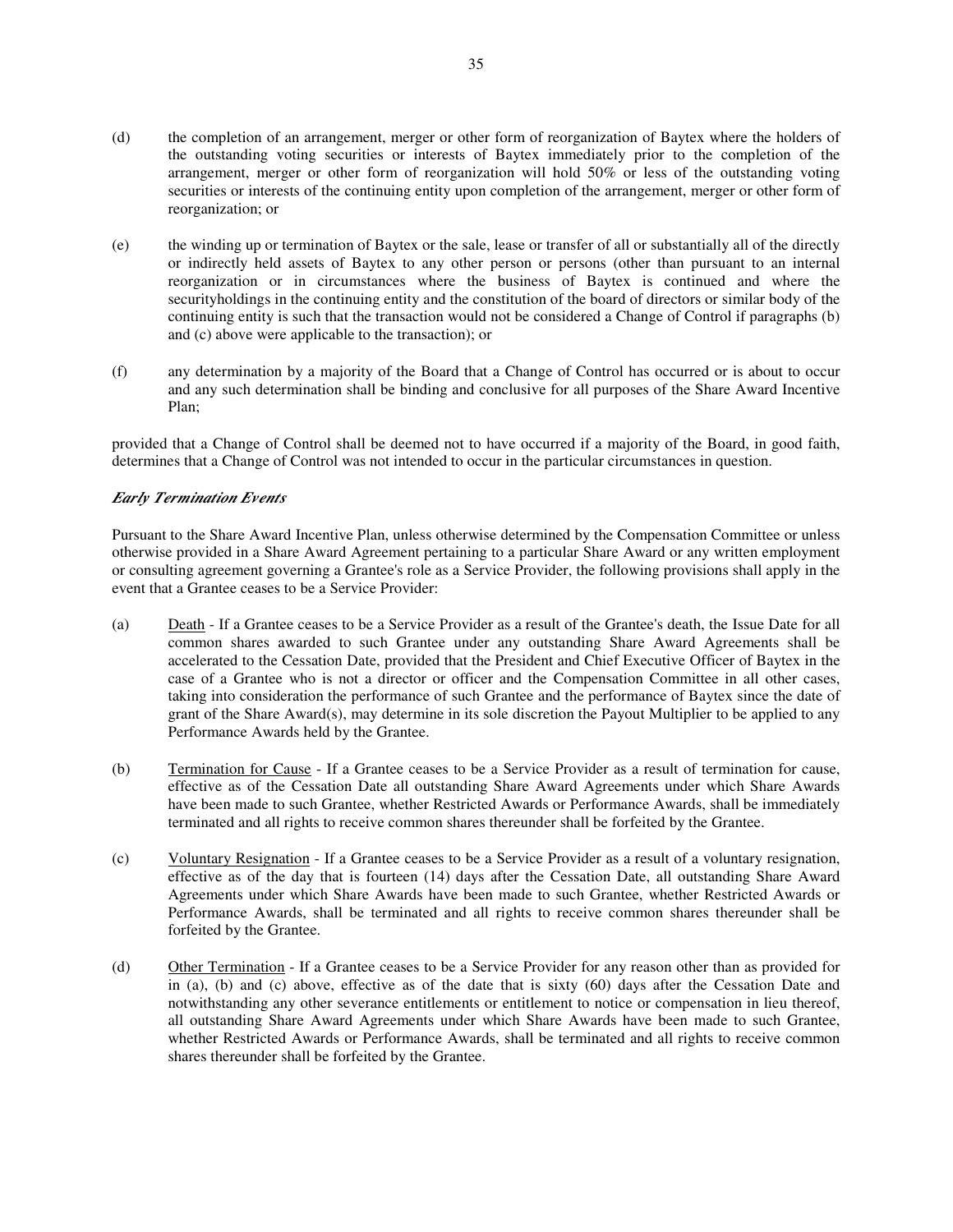(e) Non-Management Directors - If a Grantee who is a Non-Management Director ceases to be a Service Provider as a result of: (A) a voluntary resignation or voluntarily not standing for re-election as a director of Baytex, such events shall be treated as a voluntary resignation under (c) above; or (B) failing to be reelected as a director of Baytex by the Shareholders, such event shall be treated as a termination under (d) above.

# *Assignment*

Except in the case of death, the right to receive common shares pursuant to a Share Award granted to a Service Provider may only be exercised by such Service Provider personally. Except as otherwise provided in the Share Award Incentive Plan, no assignment, sale, transfer, pledge or charge of a Share Award, whether voluntary, involuntary, by operation of law or otherwise, vests any interest or right in such Share Award whatsoever in any assignee or transferee and, immediately upon any assignment, sale, transfer, pledge or charge or attempt to assign, sell, transfer, pledge or charge, such Share Award shall terminate and be of no further force or effect.

# *Amendment and Termination of Plan*

The Share Award Incentive Plan and any Share Awards granted pursuant thereto may, subject to any required approval of the Exchange, be amended, modified or terminated by the Board of Directors of Baytex without the approval of Shareholders. Notwithstanding the foregoing, the Share Award Incentive Plan or any Share Award may not be amended without Shareholder approval to:

- (a) increase the percentage of common shares reserved for issuance pursuant to Share Awards in excess of the limit currently prescribed in the Share Award Incentive Plan;
- (b) extend the Issue Date of any Share Awards issued under the Share Award Incentive Plan beyond the latest Issue Date specified in the Share Award Agreement (other than as permitted by the terms and conditions of the Share Award Incentive Plan);
- (c) permit a Grantee to transfer Share Awards to a new beneficial holder other than for estate settlement purposes;
- (d) change the limitations on the granting of Share Awards described above under "Limitations on Share Awards"; and
- (e) change the amending provision of the Share Award Incentive Plan.

In addition, no amendment to the Share Award Incentive Plan or any Share Awards granted pursuant thereto may be made without the consent of a Grantee if it adversely alters or impairs the rights of such Grantee in respect of any Share Award previously granted to such Grantee under the Share Award Incentive Plan.

#### **Common Share Rights Incentive Plan**

In connection with the formation of Baytex Energy Trust in 2003, unitholders approved the adoption of the Trust Incentive Plan pursuant to which rights to acquire trust units could be granted to the directors, officers, employees and other service providers of Baytex Energy Trust and its subsidiaries.

Pursuant to the Corporate Conversion, all outstanding Trust Incentive Rights granted under the Trust Incentive Plan were exchanged for equivalent rights to acquire our common shares. The Share Incentive Rights are subject to the terms of our Share Incentive Plan, which is substantially similar to the Trust Incentive Plan.

In connection with the Corporate Conversion, on January 1, 2011 we adopted a new form of long-term incentive plan to replace the Share Incentive Plan as our primary long-term incentive program. We have not made any grants under the Share Incentive Plan since the adoption of the Share Award Incentive Plan and cannot make any grants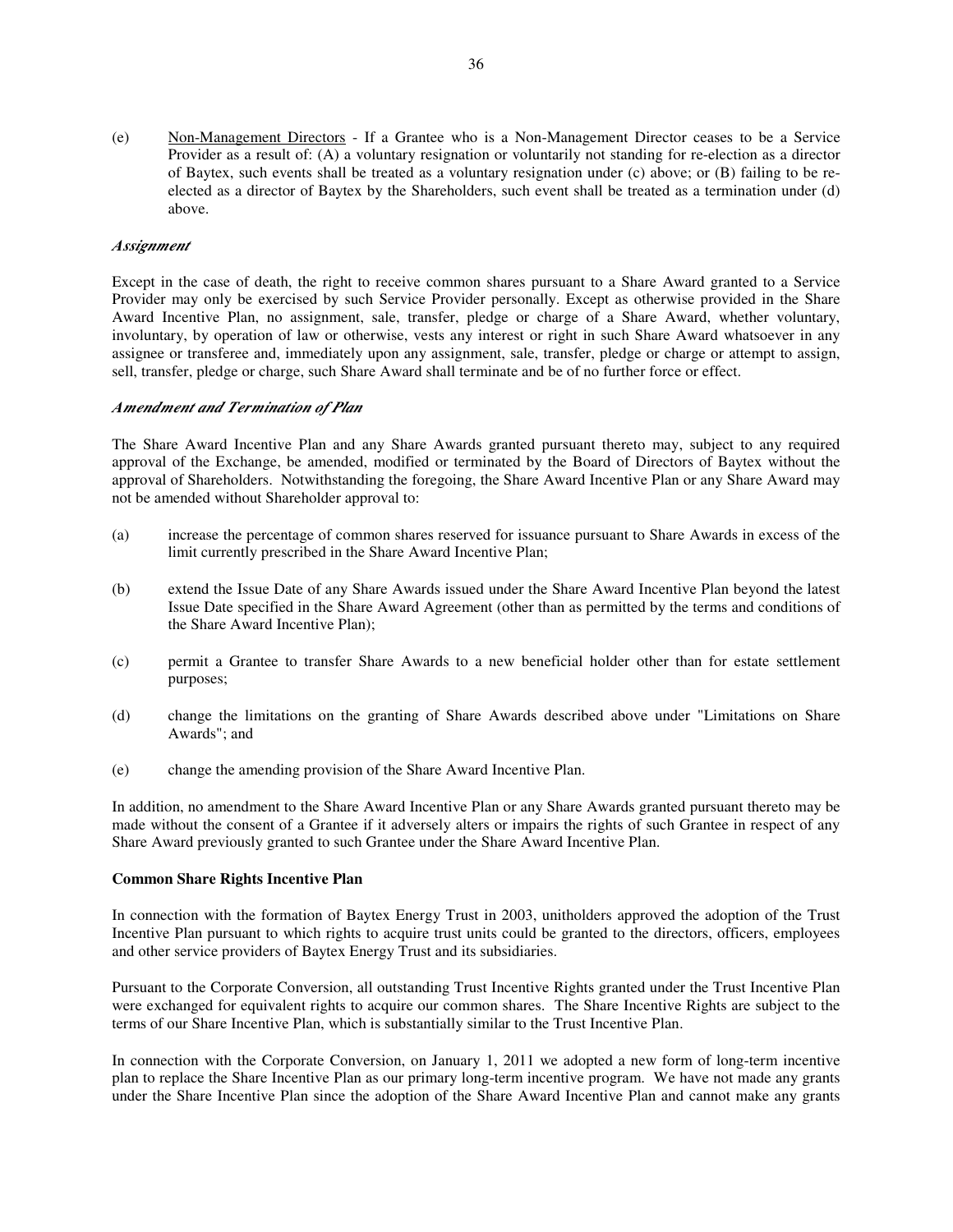without shareholder approval (as the three-year approval of the unallocated rights under the Share Incentive Plan expired on May 20, 2012). The Share Incentive Plan will remain in place until such time as all outstanding Share Incentive Rights have been exercised, cancelled or expired (which we expect to occur in 2015).

Listed below is a summary of the principal terms of the Share Incentive Plan. A copy of the Share Incentive Plan is accessible on the SEDAR website at www.sedar.com (filed on January 10, 2011 under the filing category Security holders documents). **Capitalized terms used but not defined in the following disclosure shall have the meanings ascribed thereto in the Share Incentive Plan.**

Limitation on Common Shares Reserved: A maximum of 10% of the aggregate number of our issued and outstanding common shares (the "**Total Shares**") are reserved for issuance under the Share Incentive Plan (and any other long-term incentive plans). As a result of an amendment to the Share Award Incentive Plan approved by the Board on March 6, 2013 (and the shareholders on May 14, 2013), the maximum number of common shares reserved for issuance under the Share Incentive Plan (and any other long-term incentive plans) has been effectively reduced to 3.3% of the outstanding common shares at the relevant time. See " – Share Award Incentive Plan".

As noted above, we cannot make any grants under the Share Incentive Plan without shareholder approval (as the three-year approval of the unallocated rights under such plan expired on May 20, 2012).

Eligible Participants: The directors, officers, employees and other service providers of Baytex and its subsidiaries (collectively, the "**Service Providers**") are eligible to participate in the Share Incentive Plan.

Limitations on Grants: The Share Incentive Plan contains the following limitations: (i) the aggregate number of common shares issuable to non-management directors at any time under the Share Incentive Plan cannot exceed 1% of the Total Shares; (ii) the value of all Share Incentive Rights granted to any one non-management director during a calendar year, as calculated on the date of grant, cannot exceed \$100,000; (iii) the aggregate number of Share Incentive Rights held by any one holder at any given time cannot exceed 1% of the Total Shares; and (iv) the aggregate number of common shares issued to insiders within any one-year period or issuable to insiders at any time under the Share Incentive Plan and any other security based compensation arrangements cannot exceed 10% of the Total Shares.

Exercise Period: Share Incentive Rights granted under the Share Incentive Plan may be exercised during a period not exceeding five (5) years from the date upon which they were granted (the "**Exercise Period**"). If the expiry date of any Share Incentive Right falls within any period of time during which certain persons may not trade in our securities (a "**Blackout Period**") (or within ten business days following the end of any Blackout Period), then the expiry date of any Share Incentive Right held by any person subject to a Blackout Period shall be extended to the date that is ten business days following the end of such Blackout Period.

Vesting Provisions: Under the terms of the Share Incentive Plan, the Board has the authority to determine the manner in which the Share Incentive Rights vest and become exercisable. The Board's historical practice has been for Share Incentive Rights to vest and become exercisable as to one-third on each of the first, second and third anniversaries of the grant date. The Share Incentive Plan also provides that the vesting provisions will be accelerated upon the occurrence of a "change of control" (as described below).

Grant Price: The grant price (the "**Grant Price**") for any Share Incentive Rights granted under the Share Incentive Plan is the closing price of the common shares on the Toronto Stock Exchange (or, in the case of Service Providers working in the United States, the New York Stock Exchange) on the trading day prior to the grant date.

Exercise Price: For Service Providers that are subject to income taxes in the United States, the exercise price ("**Exercise Price**") of a Share Incentive Right shall be equal to the Grant Price. For Service Providers that are not subject to income taxes in the United States, the Exercise Price of a Share Incentive Right shall be, at the election of such Service Provider, either (i) the Grant Price or (ii) calculated by deducting from the Grant Price all monthly dividends (or distributions), on a per share (or unit) basis, made by us after the grant date where all such monthly dividends (or distributions) represent a return of more than 0.833% of our recorded cost of oil and natural gas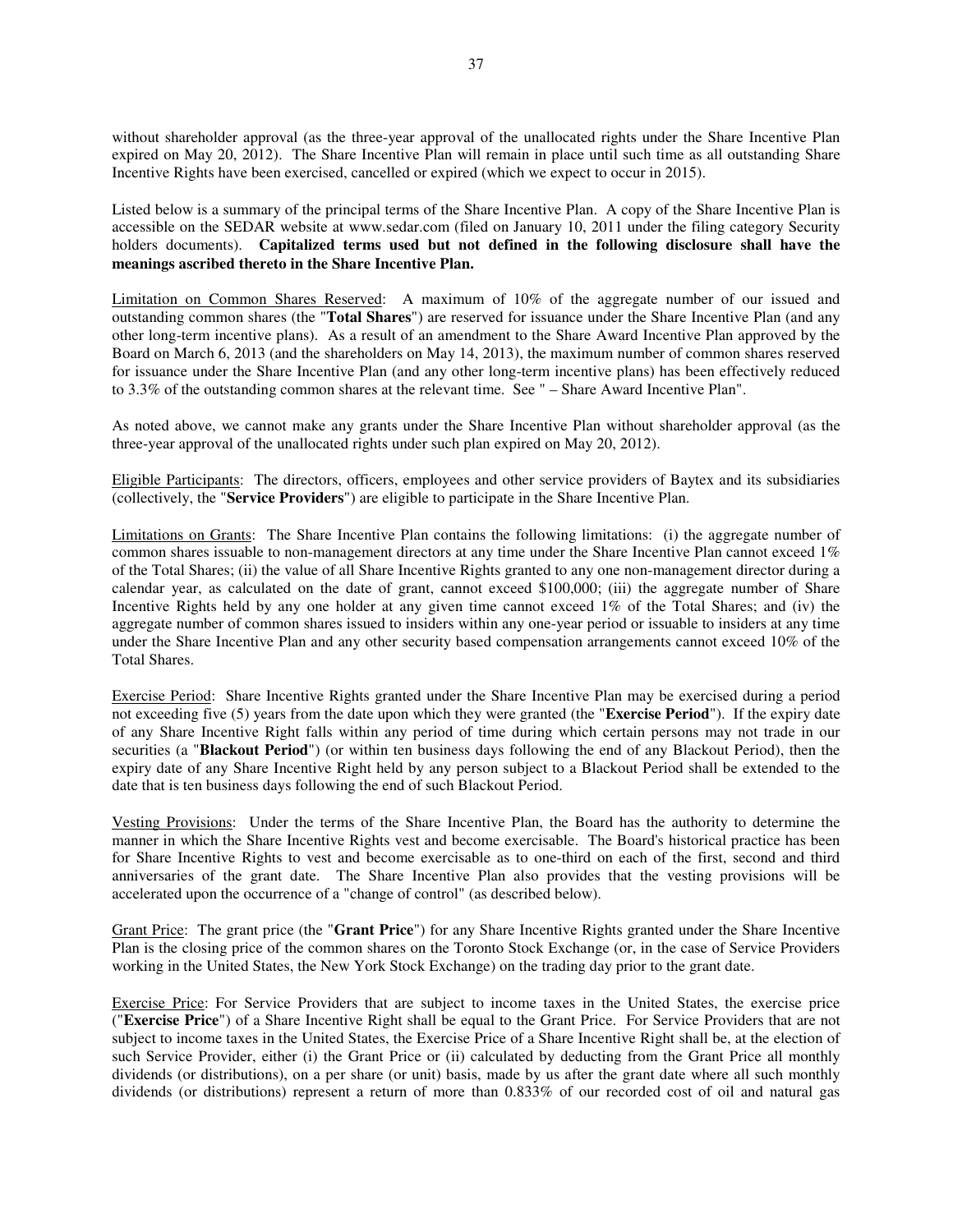properties less accumulated depreciation and depletion and any future income tax liability associated with such oil and natural gas properties at the end of that month. In no event shall the Exercise Price be less than \$1.00 per right.

Termination: Upon any holder of Share Incentive Rights ceasing to be a Service Provider for any reason whatsoever, other than for cause or death, during the Exercise Period, all Share Incentive Rights which have not vested at such date shall terminate and become null and void, and such holder of Share Incentive Rights shall have until the earlier of: (a) 30 days from the date such holder ceased to be a Service Provider; or (b) the end of the Exercise Period, to exercise the portions of any outstanding Share Incentive Rights which have vested and, at the expiration of such period, any vested Share Incentive Rights which have not been exercised will terminate and become null and void. Upon the termination of any Service Provider for cause, our Board may, in its sole discretion, determine that all vested Share Incentive Rights which have not been exercised shall immediately terminate and become null and void. Upon the death of a Service Provider during the Exercise Period, any Share Incentive Rights which have not vested at such date shall terminate and become null and void, and the executor, administrator or personal representative of such holder will have until the earlier of: (a) six (6) months from the date of the death of such holder; or (b) the end of the Exercise Period, to exercise those outstanding Share Incentive Rights which had vested as at the date of death and, at the expiration of such period, any vested Share Incentive Rights which have not been exercised will terminate and become null and void.

Change of Control: On the effective date of a "change of control" of Baytex, the vesting provisions applicable to outstanding Share Incentive Rights shall be accelerated such that all unvested Share Incentive Rights shall immediately become exercisable. A "change of control" includes: (a) a successful take-over bid pursuant to which the offering party acquires ownership of more than fifty percent (50%) of the outstanding Total Shares; (b) the issuance to or acquisition by any person, or group of persons acting in concert, of fifty percent (50%) or more of the outstanding Total Shares; (c) the sale of all or substantially all of the assets of Baytex; and (d) the liquidation, winding-up or dissolution of Baytex, provided that a "change of control" shall be deemed to not have occurred pursuant to an arrangement, merger or other form of reorganization of Baytex where the holders of the outstanding voting securities or interests of Baytex immediately prior to the completion of the reorganization will hold more than ninety percent (90%) of the outstanding voting securities or interests of the continuing entity upon completion of the reorganization or if a majority of the Board determines that in substance the arrangement, merger or reorganization are such that a change of control should be deemed to not have occurred.

Assignment: Share Incentive Rights may not be transferred or assigned.

Financial Assistance: No financial assistance will be provided to Service Providers by Baytex or any of its affiliates to facilitate the exercise of Share Incentive Rights.

Amendment: Subject to the approval of the Toronto Stock Exchange, the Share Incentive Plan may be amended, modified or terminated by the Board without the approval of shareholders, provided that the following types of amendments must be approved by shareholders: (a) any increase in the percentage of common shares reserved for issuance under the plan; (b) any reduction in the exercise price of any outstanding Share Incentive Rights held by insiders; (c) any extension of the term of any outstanding Share Incentive Rights held by insiders beyond the original expiry date of such rights; (d) any amendment that would permit a holder to transfer or assign Share Incentive Rights (other than in the case of death of the holder); (e) any amendment to increase the number of common shares that may be issued to insiders; or (f) any amendment to the amendment provision of the Share Incentive Plan. In addition, no amendment to the Share Incentive Plan or any outstanding Share Incentive Rights may be made without the consent of the holder of such rights if such amendment adversely alters or impairs such holder's Share Incentive Rights.

# **Pension Plan Benefits**

We do not have any pension plans for our employees. We have established a savings plan to assist employees in meeting their savings goals. See "Compensation Discussion and Analysis – Compensation Program Components – Other Benefits".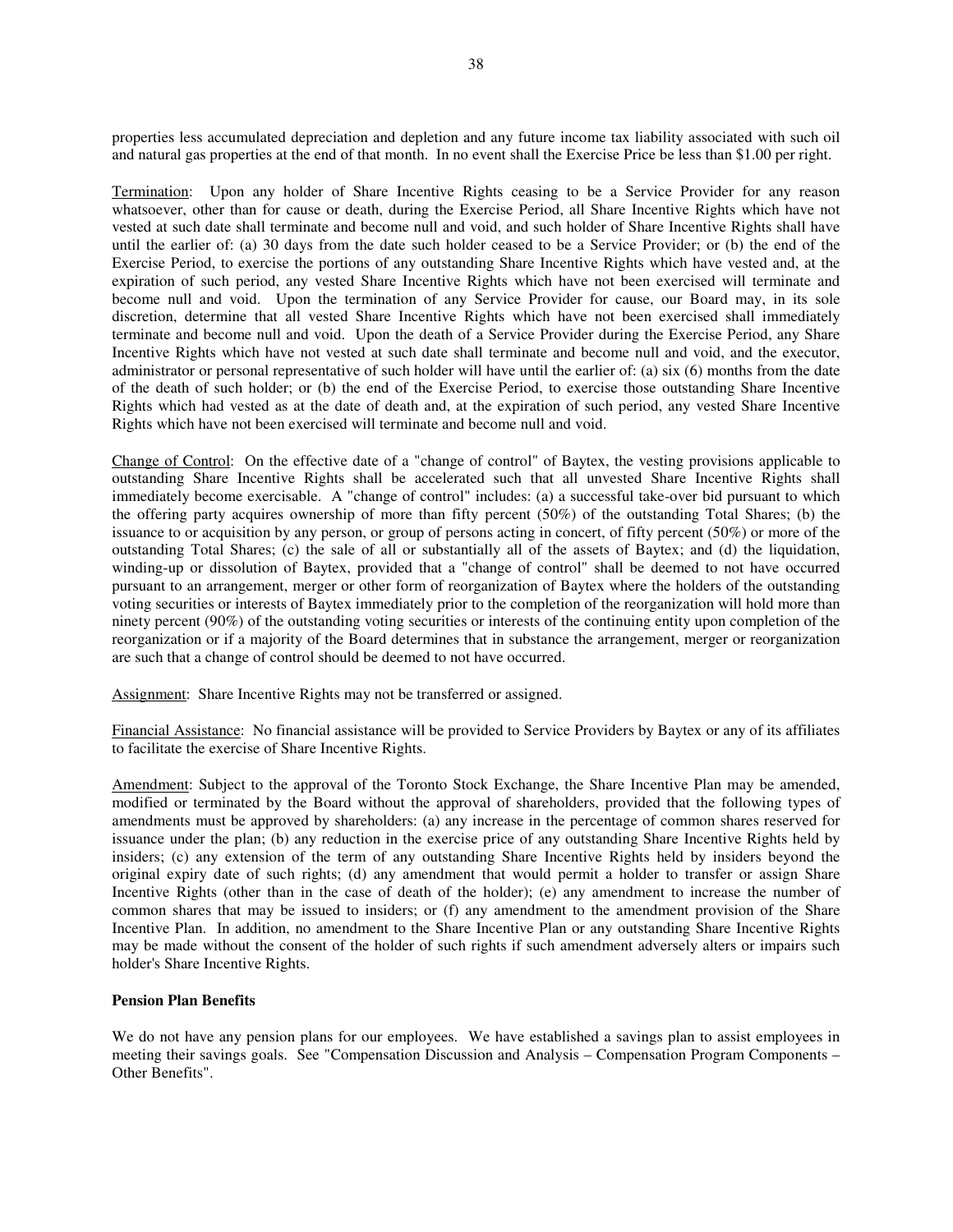# **Employment Contracts**

Baytex Energy has entered into agreements with each of the Named Executive Officers that provide for certain payments to be made in certain circumstances following the occurrence of a "change of control" of Baytex. The agreements define a "change of control" in the same manner as the Share Award Incentive Plan (see "Executive Compensation – Share Award Incentive Plan – Change of Control"). The agreements do not apply in the event of a termination of employment in advance of a change of control. In such circumstances, the Named Executive Officers' entitlements, other than Mr. Bowzer, would be based on the common law, statute and the rights granted to such individuals under the Share Award Incentive Plan and the Share Incentive Plan. In the case of Mr. Bowzer, his offer of employment provided that, in the event of a termination without cause in advance of a change of control, his severance payment would be based on the common law notice period, with credit given for years of service with his prior employer. In addition, Mr. Bowzer would be reimbursed for reasonable relocation expenses and receive a monetary amount in lieu of Share Awards that are forfeited during the common law notice period.

The following table shows the compensation arrangements that would be provided to the Named Executive Officers upon the occurrence of the termination events listed below.

| <b>Termination Event</b>                                                                    | <b>Applies to</b>                                                                       | <b>Arrangement</b>                                                                                                                                                            |
|---------------------------------------------------------------------------------------------|-----------------------------------------------------------------------------------------|-------------------------------------------------------------------------------------------------------------------------------------------------------------------------------|
| Change of Control and                                                                       | Executive Chairman                                                                      | Base Salary: to receive 30 months base salary.                                                                                                                                |
| termination of employment by<br>Baytex Energy or the executive<br>(for any reason) $^{(1)}$ | President and Chief Executive<br>Officer                                                | Bonus Consideration: to receive 2.5 times the annual<br>bonus paid for the immediately preceding year plus a pro-<br>rated amount for the portion of the current year worked. |
|                                                                                             |                                                                                         | Benefits Plans: to receive 30 times the monthly payments<br>made by Baytex.                                                                                                   |
|                                                                                             |                                                                                         | Share Awards: issue dates are accelerated to the date of<br>the change of control.                                                                                            |
| Change of Control and a                                                                     | All Named Executive Officers                                                            | Base Salary: to receive 24 months base salary.                                                                                                                                |
| subsequent Termination without<br>Cause or Constructive<br>Dismissal or Involuntary         | (other than the Executive<br>Chairman and the President and<br>Chief Executive Officer) | Bonus Consideration: to receive two times the annual<br>bonus paid for the immediately preceding year plus a pro-<br>rated amount for the portion of the current year worked. |
| Relocation <sup>(1)</sup>                                                                   |                                                                                         | Benefits Plans: to receive 24 times the monthly payments<br>made by Baytex.                                                                                                   |
|                                                                                             |                                                                                         | Share Awards: issue dates are accelerated to the date of<br>the change of control.                                                                                            |
| Termination without Cause in<br>advance of a Change of Control                              | President and Chief Executive<br>Officer                                                | Severance Payment: to receive amount based on common<br>law notice period, with credit given for years of service<br>with prior employer.                                     |
|                                                                                             |                                                                                         | Relocation: to receive reimbursement for reasonable<br>relocation expenses.                                                                                                   |
|                                                                                             |                                                                                         | Share Awards: to receive payment in lieu of Share<br>Awards that are forfeited during the common law notice<br>period.                                                        |

Note:

(1) If following the occurrence of a change of control, the officer does not continue to be employed at a level of responsibility and compensation at least commensurate with their level of responsibility and compensation immediately prior to the change of control or the officer is relocated to a location other than Calgary, Alberta, without their consent, the officer may, within six months following the date of the change of control, treat their employment as being terminated. In addition, the agreements with the Executive Chairman and the President and Chief Executive Officer provide them with the right, within six months following the date of the change of control, to treat their employment as being terminated.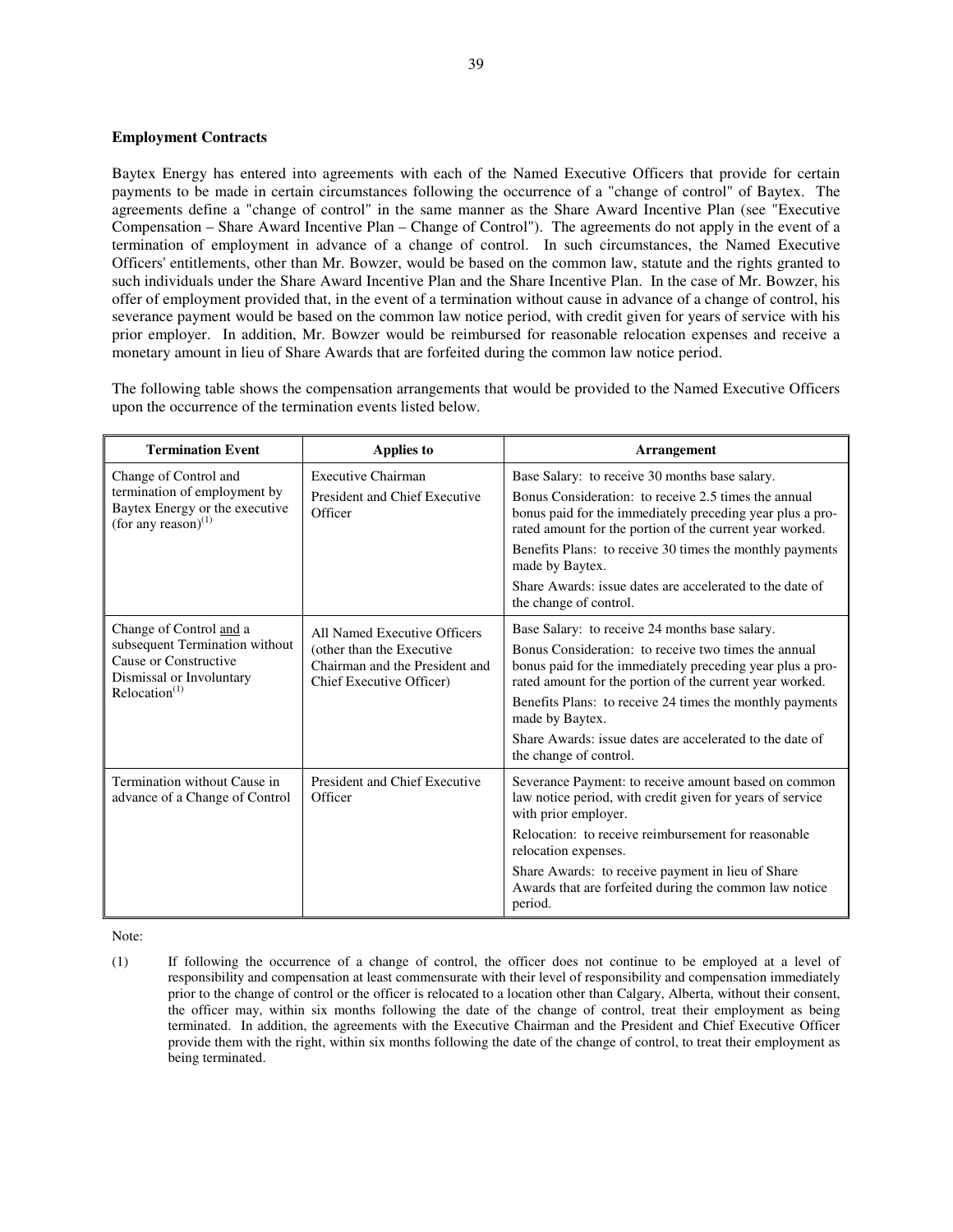The following table sets forth the estimated incremental payments that would be made to each of the Named Executive Officers assuming that a change of control and termination of employment occurred on December 31, 2013.

| <b>Name</b>         | <b>Severance</b><br>Period<br>(years) | <b>Salary</b> | <b>Bonus</b> | <b>Benefits and</b><br><b>Perquisites</b> | <b>Share</b><br>Awards <sup>(1)</sup> | <b>Total</b><br><b>Incremental</b><br>Payment |
|---------------------|---------------------------------------|---------------|--------------|-------------------------------------------|---------------------------------------|-----------------------------------------------|
| Raymond T. Chan     | 2.5                                   | 750,000       | 812,500      | 105,079                                   | 2,290,367                             | 3,957,946                                     |
| James L. Bowzer     | 2.5                                   | 1,437,500     | 1,500,000    | 162,348                                   | 4,302,828                             | 7,402,676                                     |
| W. Derek Aylesworth | 2.0                                   | 720,000       | 640,000      | 92,801                                    | 2.338.752                             | 3,791,553                                     |
| Marty L. Proctor    | 2.0                                   | 720,000       | 640,000      | 86,894                                    | 2,040,457                             | 3,487,352                                     |
| Geoffrey J. Darcy   | 2.0                                   | 600,000       | 330,000      | 74,027                                    | 1,165,920                             | 2,169,947                                     |

Note:

(1) In the event of a change of control, the Share Award Incentive Plan provides that the issue date(s) applicable to the share awards will be accelerated such that the common shares to be issued pursuant to such share awards will be issued immediately prior to the date upon which the change of control is completed and the payout multiplier applicable to any performance awards shall be determined by the Compensation Committee. The amounts shown in the table are calculated by multiplying the number of restricted awards and performance awards by the closing price of the common shares on the TSX on December 31, 2013 (being \$41.64). For performance awards, a payout multiplier of 1x is assumed. The calculated value does not include the value of dividend equivalents that have accumulated on the underlying grants.

# **Liability Insurance of Directors and Officers**

We maintain directors' and officers' liability insurance coverage for losses to Baytex if it is required to reimburse directors and officers, where permitted, and for direct indemnity of directors and officers where corporate reimbursement is not permitted by law. This insurance protects us against liability (including costs), subject to standard policy exclusions, which may be incurred by directors and/or officers acting in such capacity for Baytex. All of our directors and officers are covered by the policy and the amount of insurance applies collectively to all. The annual cost for this insurance in 2013 was \$524,618.

In addition, we have entered into indemnity agreements with each of our directors and officers pursuant to which we have agreed to indemnify such directors and officers from liability arising in connection with the performance of their duties. Such indemnity agreements conform to the provisions of the *Business Corporations Act* (Alberta).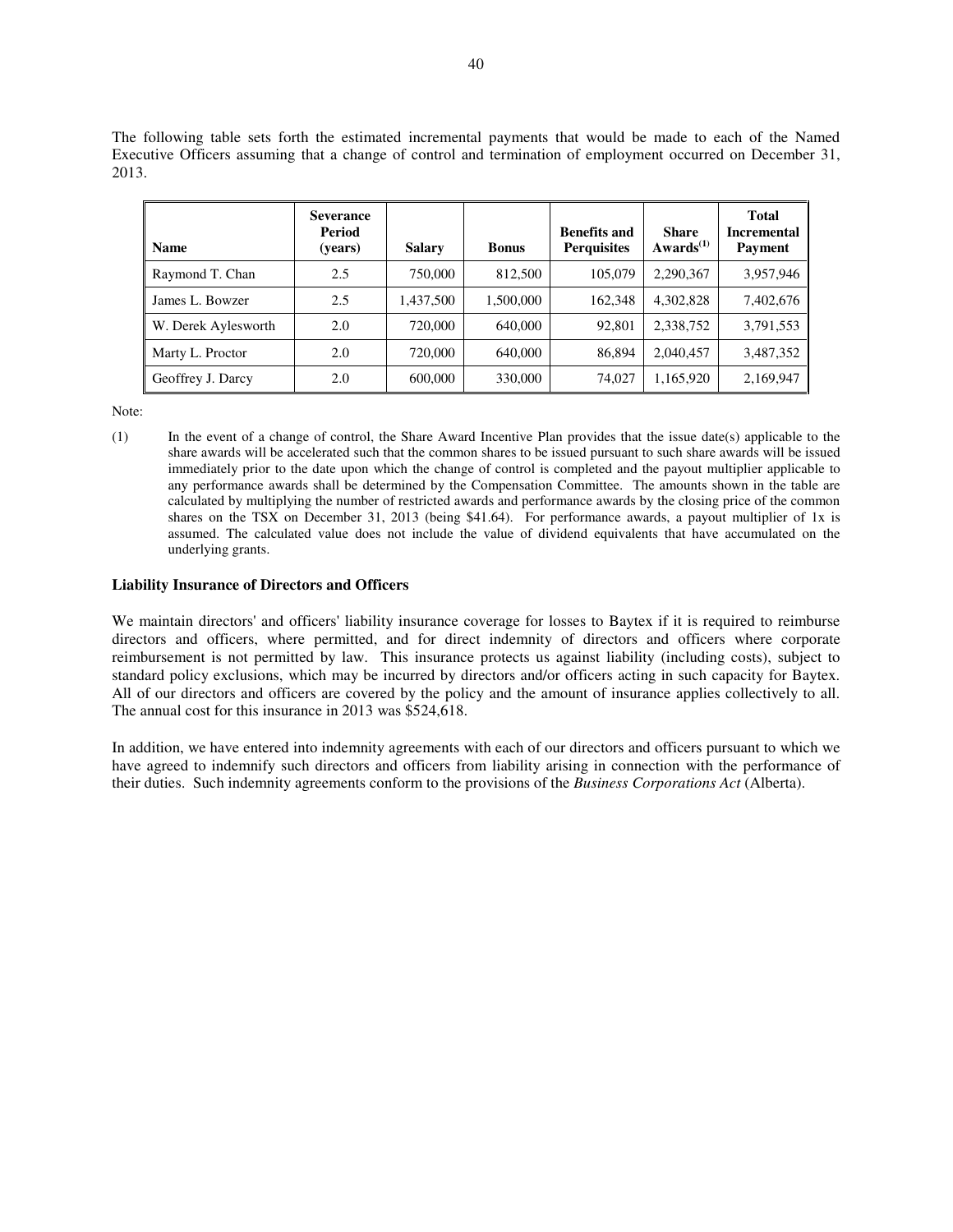# **SECURITIES AUTHORIZED FOR ISSUANCE UNDER EQUITY COMPENSATION PLANS**

The only compensation plans under which equity securities of Baytex may be issued are the Share Award Incentive Plan and the Share Incentive Plan. These plans reserve for issuance a maximum of 3.3% of the issued and outstanding common shares at any given time. See "Executive Compensation – Share Award Incentive Plan" and "Executive Compensation – Common Share Rights Incentive Plan".

The following table outlines all compensation plans under which equity securities of Baytex are authorized for issuance as of December 31, 2013.

|                                                                       | <b>Number of Common Shares</b><br>to be Issued Upon<br><b>Conversion of Share</b> | <b>Weighted Average</b><br><b>Exercise Price of</b><br><b>Outstanding Rights</b> |                       | <b>Number of Common</b><br><b>Shares remaining</b><br>available for future |
|-----------------------------------------------------------------------|-----------------------------------------------------------------------------------|----------------------------------------------------------------------------------|-----------------------|----------------------------------------------------------------------------|
|                                                                       | Awards and Exercise of<br><b>Share Incentive Rights</b>                           | At<br><b>Grant Date</b>                                                          | At<br><b>Year-end</b> | issuance under the equity<br>compensation plans                            |
| Equity compensation plans<br>approved by shareholders: <sup>(1)</sup> |                                                                                   |                                                                                  |                       |                                                                            |
| Share Award Incentive $Plan^{(2)}$<br>Share Incentive $Plan^{(3)}$    | 1,303,000                                                                         | n/a                                                                              | n/a                   | 2,118,000<br>(4)                                                           |
|                                                                       | 717,000                                                                           | \$27.11                                                                          | \$17.69               |                                                                            |
| Equity compensation plans not<br>approved by shareholders             | n/a                                                                               | n/a                                                                              | n/a                   | n/a                                                                        |
| <b>Total</b>                                                          | 2,020,000                                                                         | \$27.11                                                                          | \$17.69               | 2,118,000                                                                  |

- (1) The only compensation plans under which equity securities of Baytex may be issued are the Share Award Incentive Plan and the Share Incentive Plan. See "Executive Compensation – Share Award Incentive Plan" and "Executive Compensation – Common Share Rights Incentive Plan".
- (2) The number of common shares issuable pursuant to the Share Award Incentive Plan does not include the dividend equivalents that will accumulate on the underlying grants and assumes a payout multiplier of 1x for the performance awards.
- (3) Pursuant to our Share Incentive Plan, the exercise price of a Share Incentive Right granted to a service provider that is not subject to United States income tax may, at the election of the holder, be reduced to account for dividends paid on the common shares subsequent to the grant date, provided that certain performance benchmarks are achieved. See "Executive Compensation – Common Share Rights Incentive Plan – Exercise Price". The weighted average remaining term of the outstanding Share Incentive Rights at December 31, 2013 was 0.9 of a year.
- (4) We have not made any grants under the Share Incentive Plan since the adoption of the Share Award Incentive Plan and cannot make any grants without shareholder approval (as the three-year approval of the unallocated rights under the Share Incentive Plan expired on May 20, 2012). The Share Incentive Plan will remain in place until such time as all outstanding Share Incentive Rights have been exercised, cancelled or expired (which we expect to occur in 2015).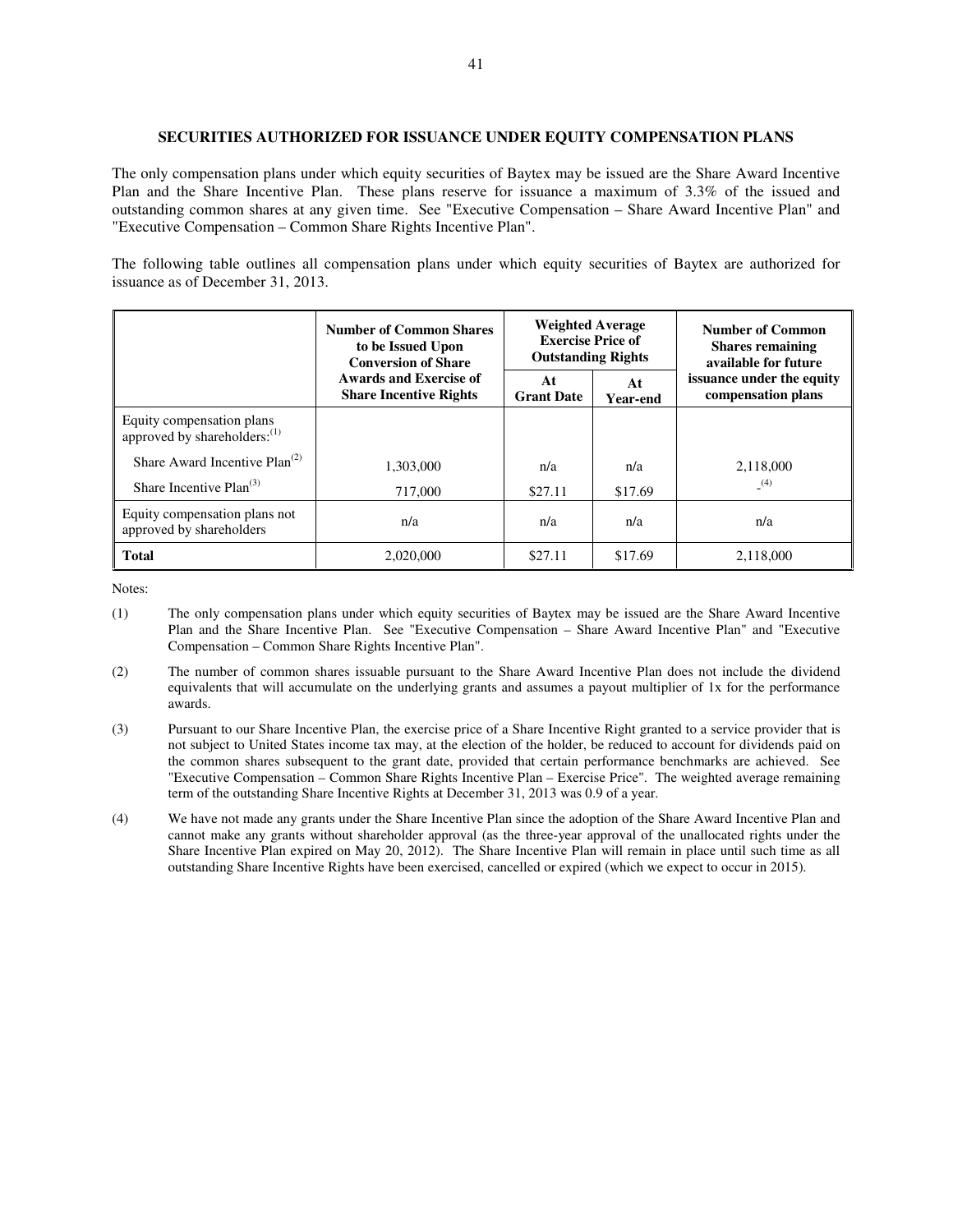# **EQUITY OWNERSHIP**

The following table summarizes the common shares and other securities beneficially owned, controlled or directed (directly or indirectly) by each of the Named Executive Officers, all other officers (as a whole) and all Independent Directors (as a whole) as of March 3, 2014 based on information provided by such individuals.

|                                                           | Common Shares <sup>(1)</sup> |                     | <b>Performance</b><br>$Awards^{(2)}$ |                            | Restricted Awards <sup>(2)</sup> |                     | <b>Share Incentive</b><br>Right <sup>(3)</sup> |                              | <b>Total</b>        |
|-----------------------------------------------------------|------------------------------|---------------------|--------------------------------------|----------------------------|----------------------------------|---------------------|------------------------------------------------|------------------------------|---------------------|
| <b>Name</b>                                               | Amount<br>(#)                | <b>Value</b><br>\$) | <b>Amount</b><br>(#)                 | <b>Value</b><br>$($ \$ $)$ | Amount<br>(#)                    | <b>Value</b><br>\$) | <b>Amount</b><br>(#)                           | <b>Value</b><br>\$)          | <b>Value</b><br>\$) |
| <b>Named</b><br><b>Executive</b><br><b>Officers:</b>      |                              |                     |                                      |                            |                                  |                     |                                                |                              |                     |
| Raymond T.<br>Chan                                        | 619,142                      | 25,774,881          | 43,668                               | 1,817,899                  | 11,336                           | 471,918             | 75,000                                         | 1,826,250                    | 29,890,948          |
| James L.<br>Bowzer                                        | 34,349                       | 1,429,949           | 82,667                               | 3,441,427                  | 20,667                           | 860,367             |                                                |                              | 5,731,743           |
| W. Derek<br>Aylesworth                                    | 180,316                      | 7,506,555           | 41,700                               | 1,735,971                  | 14.466                           | 602,220             | 17,500                                         | 426,125                      | 10,270,871          |
| Marty L.<br>Proctor                                       | 120,312                      | 5.008.589           | 36,468                               | 1,518,163                  | 12,534                           | 521,790             | $\overline{\phantom{a}}$                       | $\qquad \qquad \blacksquare$ | 7,048,542           |
| Geoffrey J.<br>Darcy                                      | 20,154                       | 839,011             | 17,900                               | 745,177                    | 10,100                           | 420,463             | $\overline{\phantom{a}}$                       | $\qquad \qquad \blacksquare$ | 2,004,651           |
| <b>Total Named</b><br><b>Executive</b><br><b>Officers</b> | 974,273                      | 40,558,985          | 222,403                              | 9,258,637                  | 69,103                           | 2,876,758           | 92,500                                         | 2,252,375                    | 54,946,755          |
| Other Officers                                            | 120,845                      | 5,030,777           | 79,996                               | 3,330,233                  | 48,127                           | 2,003,527           | 145,000                                        | 3,806,050                    | 14,170,588          |
| Independent<br><b>Directors</b>                           | 752,975                      | 31,346,349          | 20,868                               | 868,735                    | 5,520                            | 229,798             | 42,667                                         | 1,038,941                    | 33,483,823          |
| <b>Total Officers</b><br>and Directors                    | 1,848,093                    | 76,936,112          | 323,267                              | 13,457,605                 | 122,750                          | 5,110,083           | 280,167                                        | 7,097,366                    | 102,601,166         |

<sup>(1)</sup> The amount and value of the common shares includes Subscription Receipts. The value of the common shares was calculated by multiplying the number of common shares by the closing price of the common shares on the TSX on March 3, 2014 (\$41.63).

<sup>(2)</sup> The value of the performance awards and the restricted awards was calculated by multiplying the number of awards by the closing price of the common shares on the TSX on March 3, 2014. For performance awards, a payout multiplier of 1x was assumed. The calculated value does not include the value of dividend equivalents that have accumulated on the awards.

<sup>(3)</sup> The value of the Incentive Rights was calculated based on the difference between the closing price of the common shares on the TSX on March 3, 2014 and the exercise price of the Share Incentive Rights on March 3, 2014. For purposes of this calculation, the exercise price less dividends paid on the common shares subsequent to the grant date has been used.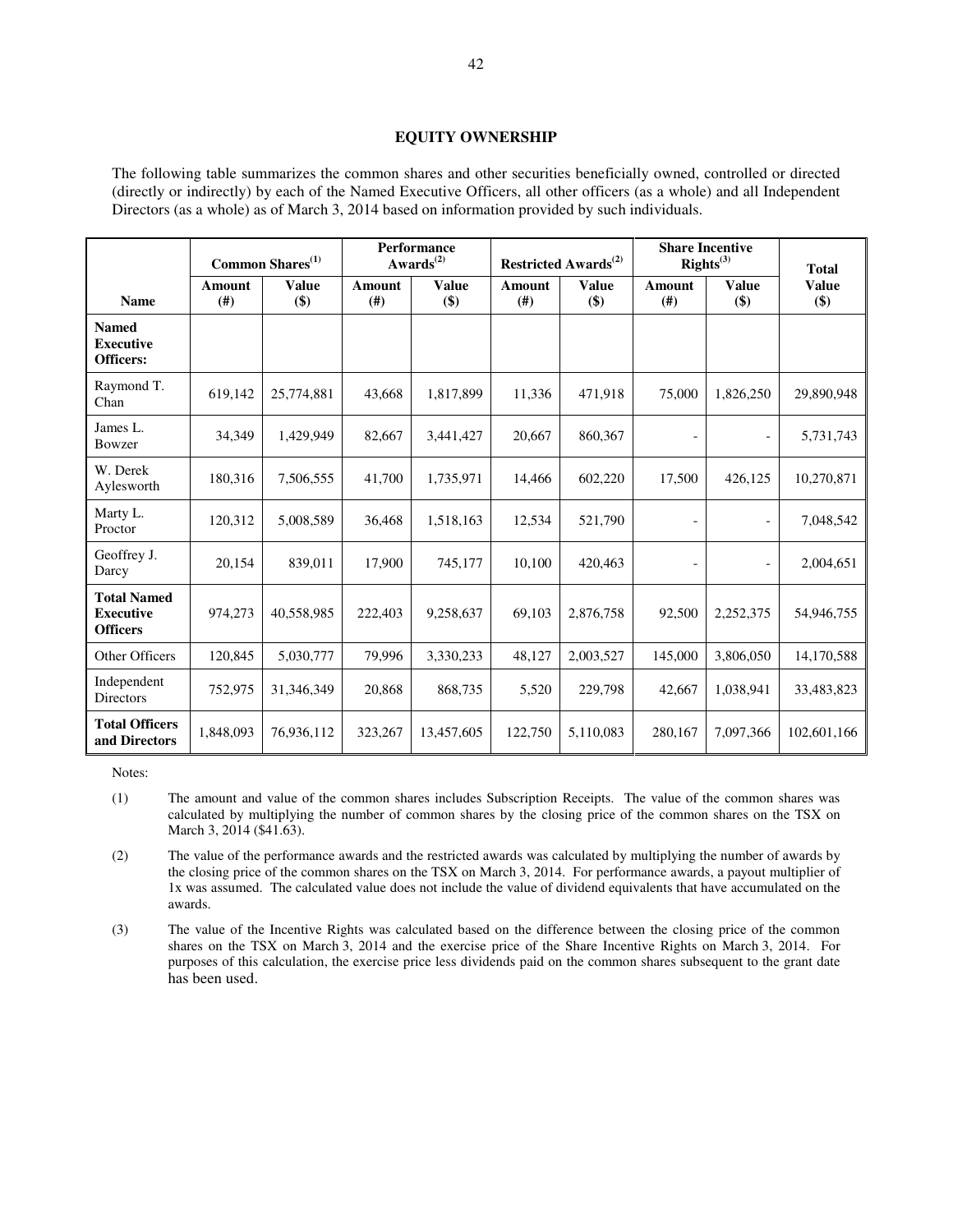The Board has established ownership guidelines for the Executive Chairman, the President and Chief Executive Officer and the independent directors. The Executive Chairman and the President and Chief Executive Officer are required to acquire and hold common shares having a market value of at least three times their annual base salary, with such ownership level to be attained within a period of three years from the date of appointment or March 9, 2011, whichever is later. The independent directors are expected to own common shares having a market value of at least three times (i) the amount of their annual retainer and (ii) the value of their annual grant under the Share Award Incentive Plan, with such ownership level to be attained within a period of three years from their date of their election/appointment or February 1, 2015, whichever is later.

The following table sets out the common share and Subscription Receipt ownership levels of the Executive Chairman, the President and Chief Executive Officer and each independent director as at March 3, 2014.

| <b>Name</b>                                                        | Ownership<br><b>Value</b><br>Guideline <sup>(1)</sup><br>$($ \$) | Ownership<br>$Value^{(2)}$<br>$($ \$) | Guideline Met $(Y)$<br>or Investment<br><b>Required to Meet</b><br>Guideline |
|--------------------------------------------------------------------|------------------------------------------------------------------|---------------------------------------|------------------------------------------------------------------------------|
| Raymond T. Chan<br><b>Executive Chairman</b>                       | 975,000                                                          | 25,774,881                            | Y                                                                            |
| James L. Bowzer<br>President and Chief<br><b>Executive Officer</b> | 1,800,000                                                        | 1,429,949                             | \$295,051 $^{(3)}$                                                           |
| John A. Brussa                                                     | 420,000                                                          | 15,092,832                            | Y                                                                            |
| Edward Chwyl                                                       | 420,000                                                          | 2,423,157                             | Y                                                                            |
| Naveen Dargan                                                      | 420,000                                                          | 6,120,484                             | Y                                                                            |
| R.E.T. (Rusty) Goepel                                              | 420,000                                                          | 1,217,303                             | Y                                                                            |
| Gregory K. Melchin                                                 | 420,000                                                          | 1,202,524                             | Y                                                                            |
| Mary Ellen Peters                                                  | 420,000                                                          | 104,075                               | \$315,925 <sup>(4)</sup>                                                     |
| Dale O. Shwed                                                      | 420,000                                                          | 5,185,974                             | Y                                                                            |

- (1) The ownership value guideline for the independent directors is based on the 2014 annual retainer of \$40,000 plus an estimated value for the annual grant under the Share Award Incentive Plan of \$100,000.
- (2) Based on the closing price of the common shares on the TSX on March 3, 2014 (being \$41.63).
- (3) Mr. Bowzer has until September 4, 2015 to meet the ownership guideline.
- (4) Ms. Peters has until July 1, 2016 to meet the ownership guideline.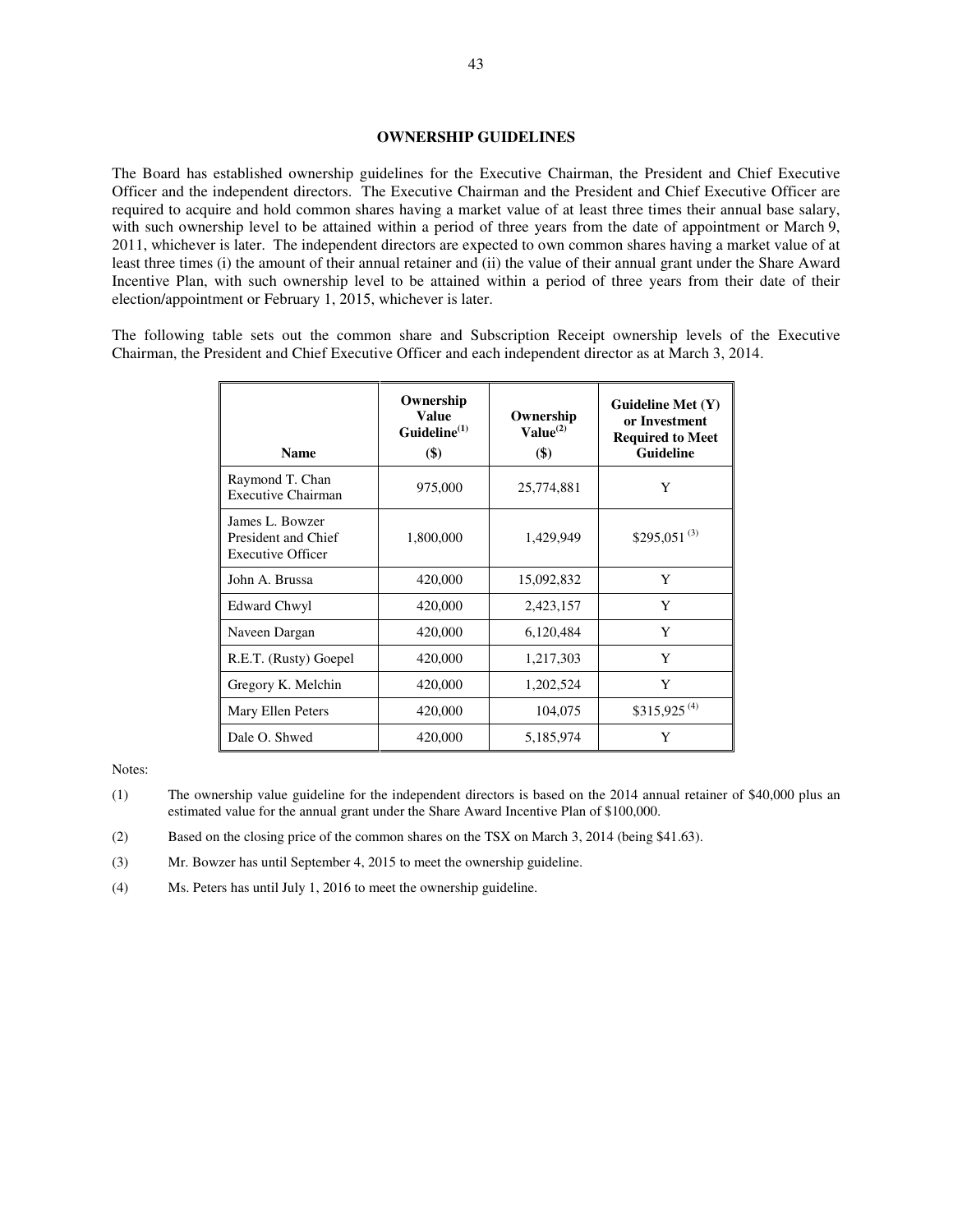# **STATEMENT OF CORPORATE GOVERNANCE PRACTICES**

#### **Board of Directors**

Based on the definition of "independence" contained in National Instrument 58-101 "Disclosure of Corporate Governance Practices" and a review of the applicable factual circumstances (including financial, contractual and other relationships), the Nominating and Governance Committee has determined that 7 of 9 of our directors, representing 77% of the directors, are independent. These seven independent directors are: John A. Brussa, Edward Chwyl, Naveen Dargan, R.E.T. (Rusty) Goepel, Gregory K. Melchin, Mary Ellen Peters and Dale O. Shwed. Raymond T. Chan, our Executive Chairman, and James L. Bowzer, our President and Chief Executive Officer, are not considered to be independent.

Mr. Brussa is Vice Chairman of Burnet, Duckworth & Palmer LLP, a law firm which receives fees for the provision of legal services to Baytex. The Nominating and Governance Committee has reviewed and considered this relationship and determined that it does not interfere with the exercise of Mr. Brussa's independent judgement in his role as a member of the Board.

At each meeting of the Board and its committees, an opportunity is provided for the independent members to meet independently of the non-independent members and members of management (commonly referred to as an "in camera session"). During the year ended December 31, 2013, a total of 12 in camera sessions were held by the Board and the Board committees.

Raymond T. Chan was appointed Executive Chairman of Baytex on December 31, 2010 and has held the same position with Baytex Energy since January 1, 2009. Mr. Chan is not considered to be an independent director as he was the Chief Executive Officer of Baytex Energy from September 2003 to December 2008. Mr. Chan also served as our Interim Chief Executive Officer from May to September 2012. As our Executive Chairman, Mr. Chan provides overall leadership to our Board. Among other things, our Executive Chairman maintains a liaison and communication with (i) the Lead Independent Director, the other directors and the committee chairs to co-ordinate input from directors and optimize the effectiveness of our Board and its committees and (ii) our Chief Executive Officer to ensure that our Board receives adequate and regular updates from the Chief Executive Officer on all issues important to the welfare and future of Baytex. Our Executive Chairman is also responsible for the overall management of our Board and assists the Chief Executive Officer and management on strategic issues.

Edward Chwyl was appointed Lead Independent Director of Baytex on January 11, 2011 and has held the same position with Baytex Energy since February 17, 2009. The Lead Independent Director's primary role is to act as liaison between management and the independent directors to ensure the Board is organized properly, functions effectively and independently of management and meets its obligations and responsibilities, including those matters set forth in the mandate of the Board. In this regard, the Lead Independent Director acts as chair of meetings of the Board in the absence of the Executive Chairman, acts as chair of the in camera sessions held during meetings of the Board, meets annually with each director to obtain insight as to where they believe the Board and its committees could be operating more effectively and ensures that reasonable procedures are in place for directors to engage outside advisors at Baytex's expense in appropriate circumstances.

The following table lists the names of other reporting issuers on which our directors serve as a director (or the equivalent):

| <b>Director</b> | <b>Names of Other Reporting Issuers</b>                                                                                                                                                                                                                                                                                                                          |
|-----------------|------------------------------------------------------------------------------------------------------------------------------------------------------------------------------------------------------------------------------------------------------------------------------------------------------------------------------------------------------------------|
| James L. Bowzer | None                                                                                                                                                                                                                                                                                                                                                             |
| John A. Brussa  | Argent Energy Ltd. (the administrator of Argent Energy Trust), Calmena Energy Services Inc.,<br>Cardinal Energy Ltd., Crew Energy Inc., Enseco Energy Services Corp., Just Energy Group Inc.,<br>Long Run Exploration Ltd., Pinecrest Energy Inc., RMP Energy Inc., Storm Resources Ltd.,<br>TORC Oil & Gas Ltd., Twin Butte Energy Ltd. and Yoho Resources Inc. |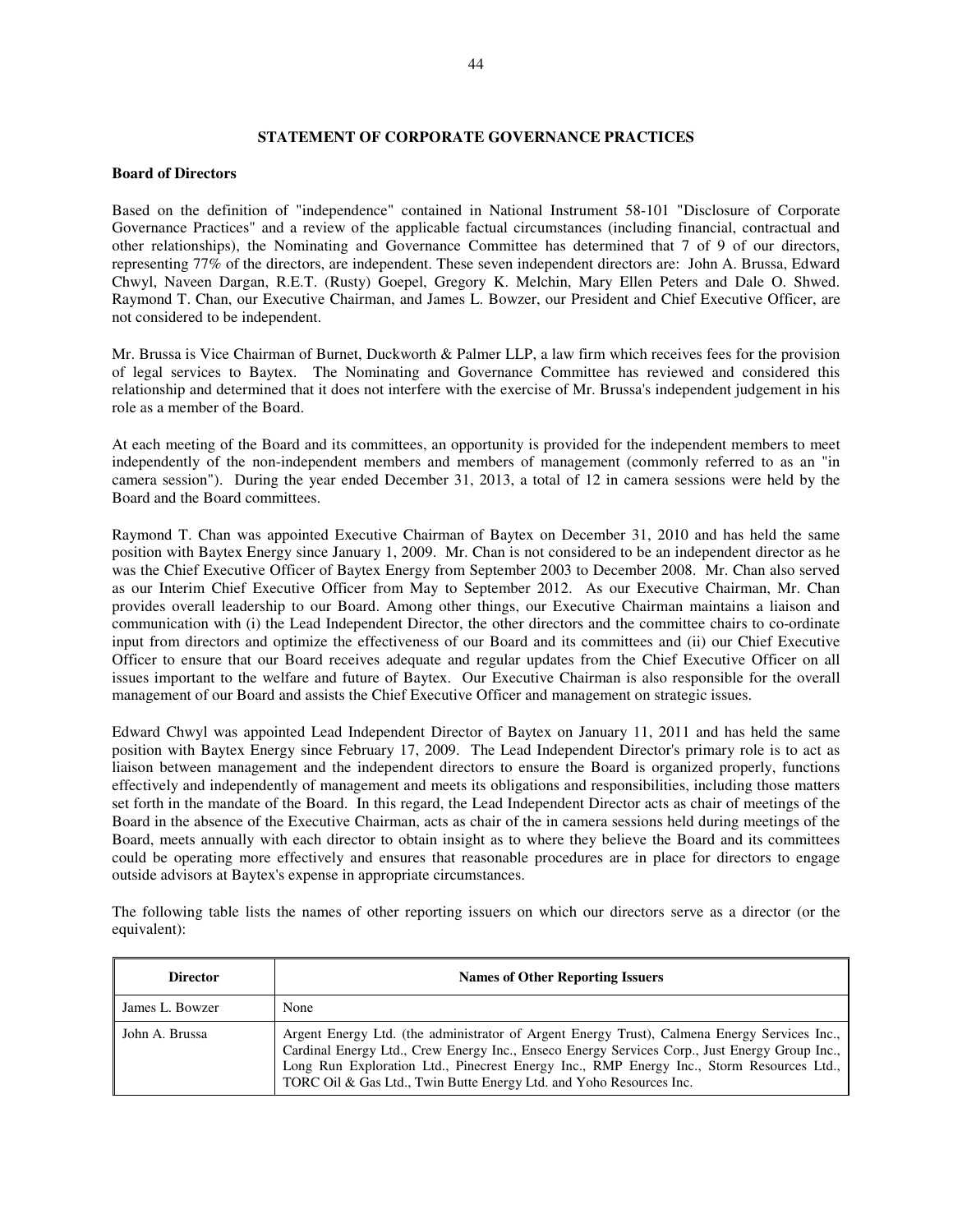| <b>Director</b>       | <b>Names of Other Reporting Issuers</b>          |
|-----------------------|--------------------------------------------------|
| Raymond T. Chan       | Telus Corporation and TORC Oil & Gas Ltd.        |
| <b>Edward Chwyl</b>   | Long Run Exploration Ltd. and US Oil Sands Inc.  |
| Naveen Dargan         | None                                             |
| R.E.T. (Rusty) Goepel | Amerigo Resources Ltd. and Telus Corporation     |
| Gregory K. Melchin    | ENMAX Corporation and Total Energy Services Inc. |
| Mary Ellen Peters     | Gibson Energy Inc.                               |
| Dale O. Shwed         | Crew Energy Inc. and TORC Oil & Gas Ltd.         |

# **Meeting Attendance**

The following is a summary of attendance of our directors at meetings of our Board and its committees during the year ended December 31, 2013.

| <b>Name</b>                    | <b>Board</b> | Audit<br><b>Committee</b> | Compensation<br><b>Committee</b> | <b>Reserves</b><br><b>Committee</b> | <b>Nominating</b><br>and<br>Governance<br><b>Committee</b> | Overall<br><b>Attendance</b> |
|--------------------------------|--------------|---------------------------|----------------------------------|-------------------------------------|------------------------------------------------------------|------------------------------|
| James L. Bowzer <sup>(1)</sup> | 4/4          | 4/4                       | 1/1                              | 1/1                                 | 1/1                                                        | $100\%$                      |
| John A. Brussa                 | 4/4          |                           | $\overline{\phantom{a}}$         | 1/1                                 | 1/1                                                        | $100\%$                      |
| Raymond T. Chan <sup>(1)</sup> | 4/4          | 4/4                       | 1/1                              | 1/1                                 | 1/1                                                        | 100%                         |
| Edward Chwyl                   | 4/4          | $\overline{\phantom{a}}$  | 1/1                              | 1/1                                 | 1/1                                                        | $100\%$                      |
| Naveen Dargan                  | 4/4          | 5/5                       | 1/1                              | $\qquad \qquad$                     |                                                            | 100%                         |
| R.E.T. (Rusty) Goepel          | 4/4          | 3/4                       | $\overline{\phantom{a}}$         | $\overline{\phantom{0}}$            | 1/1                                                        | 89%                          |
| Gregory K. Melchin             | 4/4          | 5/5                       | $\overline{\phantom{a}}$         | $\qquad \qquad$                     | -                                                          | 100%                         |
| Mary Ellen Peters              | 2/2          | 2/2                       | 1/1                              | $\qquad \qquad$                     |                                                            | 100%                         |
| Dale O. Shwed                  | 4/4          |                           | $\overline{\phantom{a}}$         | 1/1                                 |                                                            | 100%                         |

Note:

(1) During 2013, Mr. Chan served as our Executive Chairman and Mr. Bowzer served as our President and Chief Executive Officer. In these capacities, they are typically invited to attend all committee meetings.

# **Board Mandate**

Our Board, either directly or through its committees, is responsible for the stewardship of Baytex. A copy of the mandate of our Board is attached as Schedule "A" hereto.

#### **Board Committees**

Our Board has four committees: the Audit Committee; the Compensation Committee; the Nominating and Governance Committee; and the Reserves Committee. Each of the committees is composed entirely of independent directors. No separate committees have been established to deal with health, safety and environmental matters as the Board has retained overall responsibility for them.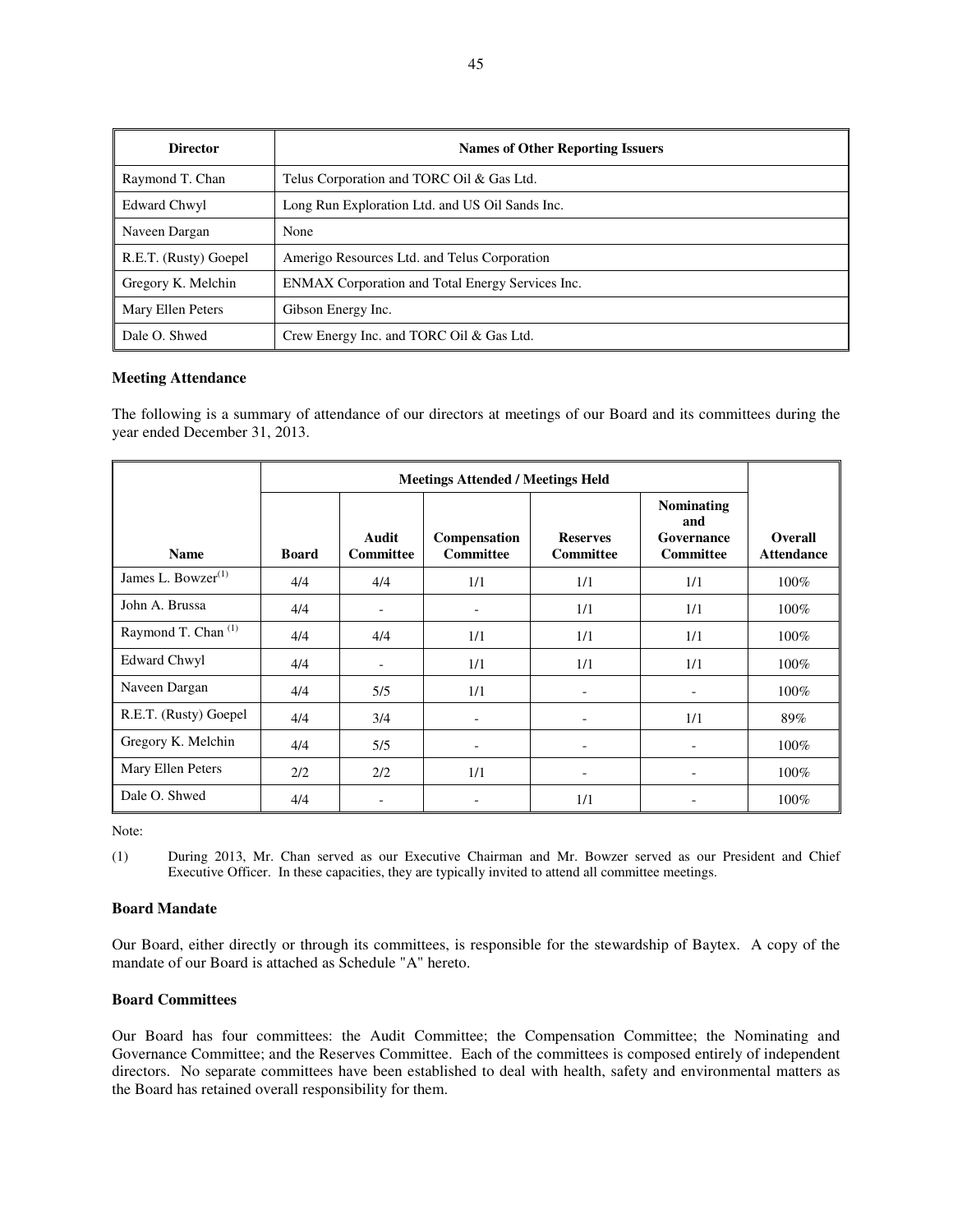# *Audit Committee*

The members of the Audit Committee are Naveen Dargan (Chairman), Gregory K. Melchin and Mary Ellen Peters. The committee's mandate includes:

- reviewing financial statements, management's discussion and analysis, annual information forms and all public disclosure containing audited or unaudited financial information prior to submission to our Board for approval;
- recommending to the Board the appointment of external auditors and the terms of their engagement;
- overseeing the work of the external auditors, including meeting with the external auditors independently of our management;
- reviewing and discussing accounting and reporting policies and changes in accounting principles;
- reviewing with the external auditors our internal control systems and procedures; and
- reviewing risk management policies and procedures.

# *Compensation Committee*

The members of the Compensation Committee are Edward Chwyl (Chairman), Naveen Dargan and Mary Ellen Peters. The committee's mandate includes:

- reviewing on a periodic basis the compensation policies and practices and overall philosophy of Baytex and, where appropriate, making recommendations to the Board regarding substantive changes to such compensation policies and practices and overall philosophy;
- reviewing and recommending to the Board the retainers and fees to be paid to members of the Board;
- reviewing on an annual basis the performance of the President and Chief Executive Officer (the "**CEO**");
- determining and approving the compensation and benefits package and bonuses for each of the officers of Baytex and, in connection therewith, receiving and considering the CEO's recommendations for, and appraisal of the performance of, the other officers;
- with respect to the compensation and benefits package and bonuses to be paid to the non-officer employees of Baytex, receiving and considering the recommendation of the CEO and determining and approving such compensation and benefits package and bonuses (with the allocation thereof to specific employees to be made by the CEO);
- reviewing the CEO's recommendations for the type of long-term incentive plans to be utilized by Baytex and making recommendations in respect thereof to the Board;
- administering our long-term incentive plans;
- considering performance objectives for the ensuing year for the CEO and, if appropriate, the other officers of Baytex; and
- preparing and recommending to the Board any required disclosures of compensation practices to be included in our information circular - proxy statement.

# *Nominating and Governance Committee*

The members of the Nominating and Governance Committee are John A. Brussa (Chairman), Edward Chwyl and R.E.T. (Rusty) Goepel. The committee's mandate includes:

• reviewing on a periodic basis the composition of the Board and its committees;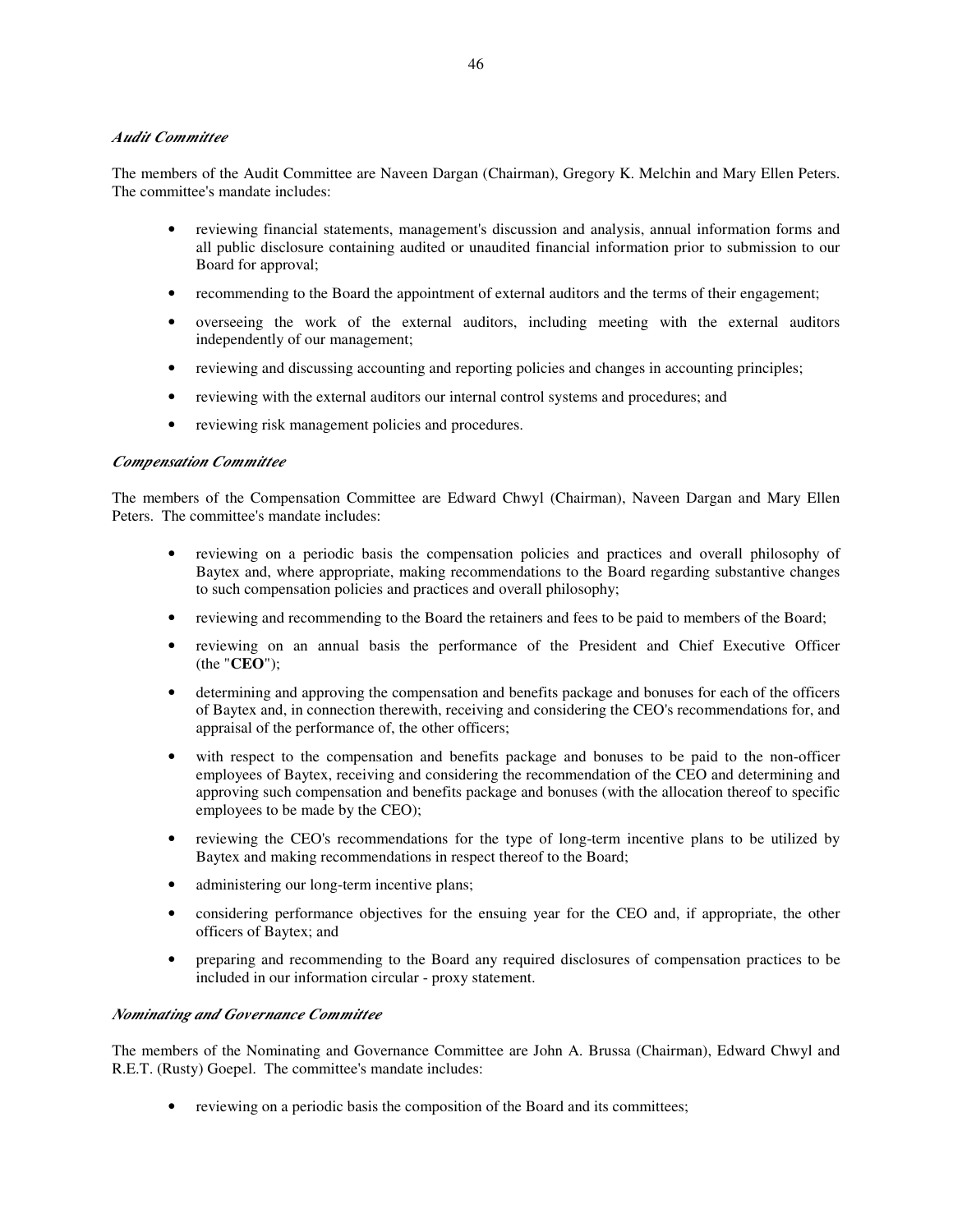- assessing on a periodic basis the effectiveness of the Board as a whole, the committees of the Board and the contribution of individual directors and considering the appropriate size of the Board;
- recommending suitable candidates as nominees for election or appointment as directors;
- developing, for the review and approval of the Board, a mandate for the Board and each of its committees;
- developing, for the review and approval of the Board, position descriptions outlining the duties and responsibilities of the Executive Chairman of the Board, the Lead Independent Director, the chairman of each of the Board committees and the CEO;
- developing, for the review and approval of the Board, a code of business conduct and ethics, disclosure policy, insider trading policy and ownership guidelines for the Executive Chairman, the CEO and the independent directors; and
- preparing and recommending to the Board any required disclosures of governance practices to be included in our information circular - proxy statement.

#### *Reserves Committee*

The members of the Reserves Committee are Dale O. Shwed (Chairman), John A. Brussa and Edward Chwyl. The committee's mandate includes:

- providing a recommendation to the Board as to the appointment of an independent qualified reserves evaluator or auditor (the "**Independent Evaluator**") to prepare an estimate of our proved and probable reserves and related future net revenue (the "**Reserves Data**") as at the last day of our financial year;
- if a change in the Independent Evaluator is proposed, determining the reason(s) therefor and whether there have been any disputes with management;
- with respect to the annual estimate of the Reserves Data prepared by the Independent Evaluator: (a) reviewing the scope of work of the Independent Evaluator; (b) reviewing the procedures for providing information to the Independent Evaluator; (c) reviewing the estimate of the Reserves Data prepared by the Independent Evaluator, including the major assumptions used in preparing such estimate; (d) reviewing any material changes in the Reserves Data from the prior year; (e) meeting separately with management and the Independent Evaluator to determine whether any restrictions placed by management affected the ability of the Independent Evaluator to report without reservation on the Reserves Data; and (f) providing a recommendation to the Board as to whether to approve the report on the Reserves Data prepared by the Independent Evaluator;
- providing a recommendation to the Board as to whether to approve the content and/or filing of the annual statement of the Reserves Data and other information prescribed by applicable securities laws, including any reports of the Independent Evaluator and of management in connection therewith; and
- reviewing all matters relating to the preparation, disclosure and/or filing of information related to our reserves and making a recommendation to the Board as to whether to approve the disclosure and/or filing of such information.

# **Orientation and Continuing Education**

Upon joining the Board, a new director is provided with a directors' information binder which includes a copy of the mandate of the Board and each of its committees, the Terms of Reference for the Executive Chairman, Lead Independent Director, Chair of each Board committee and the Chief Executive Officer, our corporate policies and our by-laws. In addition, a new director is provided with copies of our continuous disclosure record and the minutes of the Board and committee meetings for the preceding 12 months and a copy of the materials from the last strategic planning session. A new director will also meet with the Executive Chairman and Lead Independent Director (to discuss the functioning of the Board and our business strategy and governance structure), the Chair of each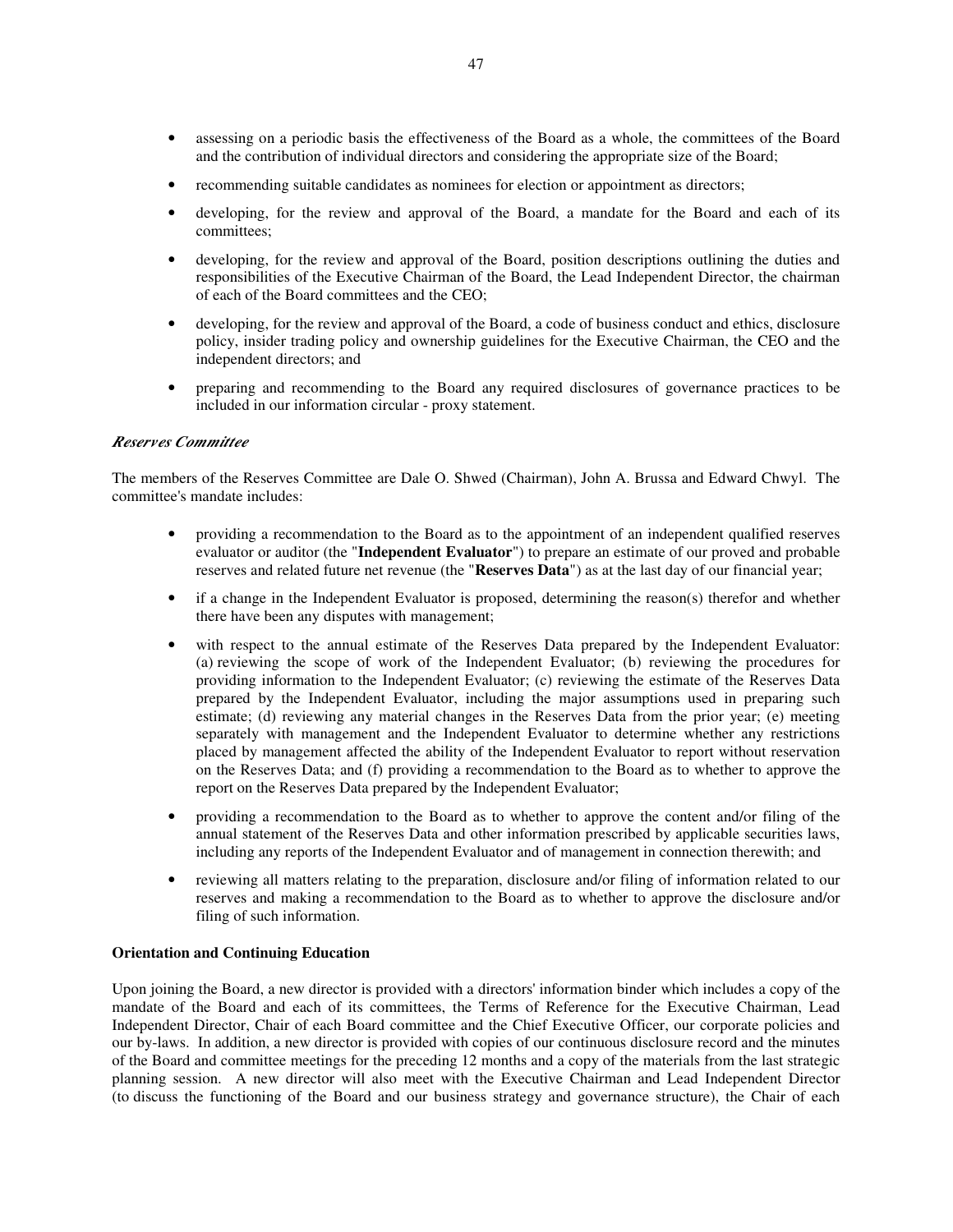Board committee that the new director will be appointed to (to review the responsibilities of the committee) and with the CEO, the Chief Financial Officer, the Chief Operating Officer and the Vice President of each business unit and other key functions (to discuss our business and the industry in general).

No formal continuing education program currently exists for our directors. Each of our directors has the responsibility for ensuring that they maintain the skill and knowledge necessary to meet their obligations as a director. However, as part of their continuing education, our Board receives management presentations with respect to the operations and risks of our business in connection with our annual budgeting and planning process. In addition, the individual directors identify their continuing education needs through a variety of means, including discussions with management and at Board and committee meetings.

# **Retirement Policy**

We do not have a formal retirement policy for our directors or officers.

# **Ethical Business Conduct**

Our Board has adopted a code of business conduct and ethics (the "**Code**") that applies to all employees, consultants, officers and directors of Baytex. A copy of the Code is accessible on the SEDAR website at *www.sedar.com* (filed February 22, 2012) and on our website at *www.baytexenergy.com*. Each employee, consultant, officer and director is required to confirm annually that he or she has read, understood and complied with the Code. Any reports of variance from the Code will be reported to the Board. There have been no material change reports filed since the beginning of our last financial year that pertain to any conduct of a director or executive officer that constitutes a departure from the Code.

In accordance with the *Business Corporations Act* (Alberta), directors who are a party to, or are a director or an officer of a person who is a party to, a material contract or material transaction or a proposed material contract or proposed material transaction are required to disclose the nature and extent of their interest and abstain from voting on any resolution to approve the contract or transaction.

Our Audit Committee has also adopted a statement on reporting ethical violations which provides employees, contractors and suppliers with the ability to report, on a confidential and anonymous basis, any violations within our organization, including, without limitation, criminal conduct, falsification of financial records or unethical conduct. Our Board believes that providing a forum for employees, contractors and suppliers to raise concerns about ethical conduct and treating all complaints with the appropriate level of seriousness fosters a culture of ethical conduct. A copy of our statement on reporting ethical violations is accessible on our website at *www.baytexenergy.com*.

# **Nomination of Directors**

The Nominating and Governance Committee, which is composed entirely of independent directors, is responsible for identifying individuals qualified to become new board members and recommending to the Board the new director nominees for appointment or election at the next annual meeting of shareholders. This committee has written terms of reference that clearly establish the committee's purpose, responsibilities, membership qualification, appointment and removal, structure and operations, and manner of reporting to the Board.

In making its recommendations respecting the nomination of a director, the committee considers, among other factors, the competencies and skills the Board needs to possess as a whole, the competencies and skills that each existing director possesses and the competencies and skills each new nominee will bring to the position. The committee also considers whether or not each new nominee can devote sufficient time and resources to their duties as a board member.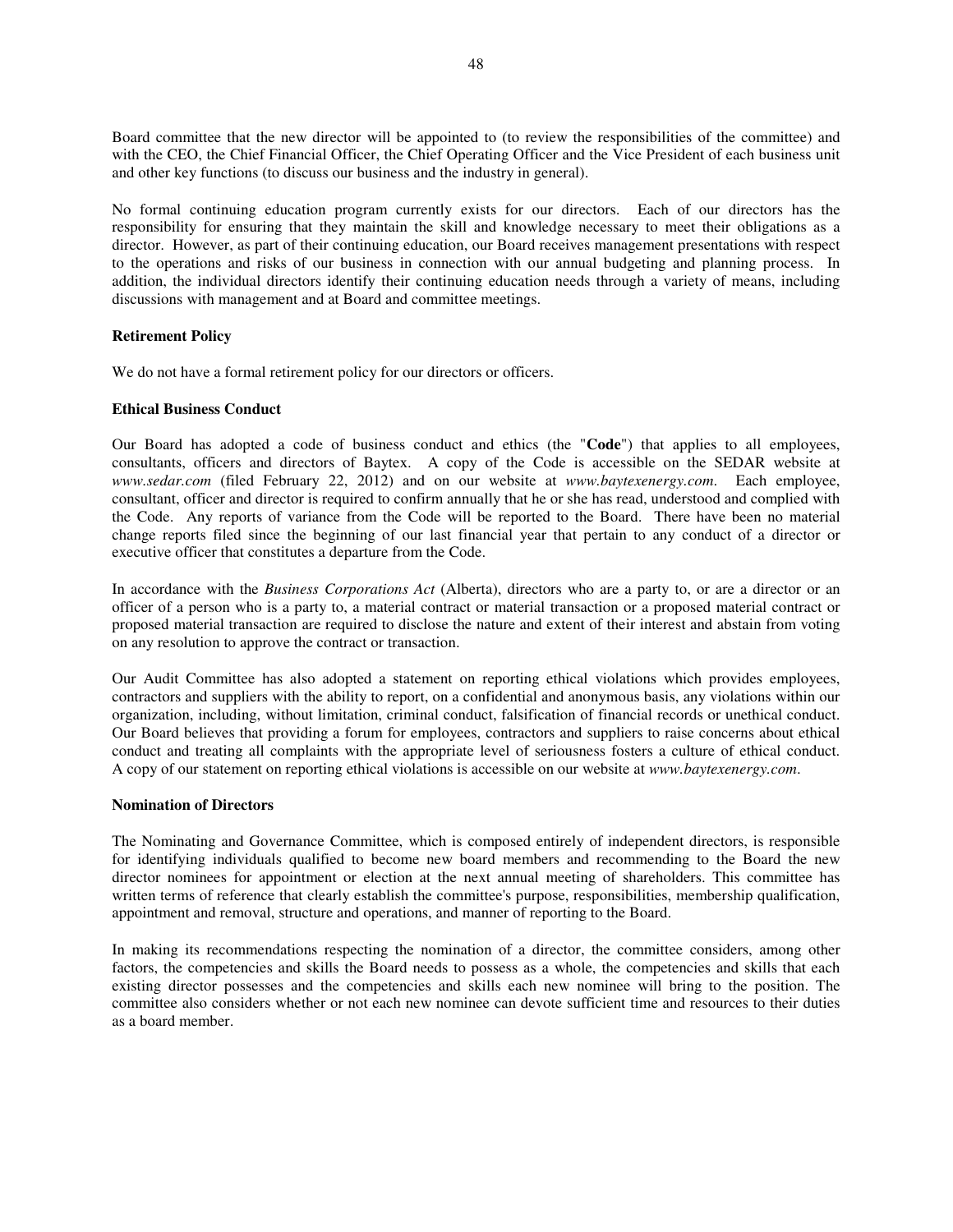#### **Assessments**

In March 2014, the Lead Independent Director met individually with each of the directors to discuss the performance and effectiveness of the Board and its committees and to request input on how the Board and its committees could operate more effectively.

In March 2014, under the direction of the Nominating and Governance Committee, each director completed a confidential survey designed to provide directors with an opportunity to evaluate how effectively the Board and its committees are operating and to provide constructive input for the improvement of the Board and its committees. The survey results will be summarized under the direction of the Nominating and Governance Committee and reported to the Board at a future meeting.

#### **Position Descriptions**

Our Board has developed written position descriptions for the Executive Chairman of the Board, the Lead Independent Director, the chairman of each of the committees of the Board and the CEO.

# **INTEREST OF INFORMED PERSONS IN MATERIAL TRANSACTIONS**

Except as disclosed herein, there were no material interests, direct or indirect, of our insiders, proposed nominees for election as directors, or any associate or affiliate of such insiders or nominees since the beginning of our last financial year, or in any proposed transaction, which has affected or would materially affect us.

# **INTEREST OF CERTAIN PERSONS AND COMPANIES IN MATTERS TO BE ACTED UPON**

Our management is not aware of any material interest of any director or executive officer or anyone who has held office as such since the beginning of our last financial year or of any associate or affiliate of any of the foregoing in any matter to be acted on at the meeting, except as disclosed herein.

# **ADDITIONAL INFORMATION**

Our financial information is provided in our audited consolidated financial statements for the year ended December 31, 2013 and the related management's discussion and analysis of operating and financial results, which are contained in our 2013 annual report. Our annual information form also contains disclosure relating to our Audit Committee and the fees paid to Deloitte LLP in 2013. Copies of our annual report, annual information form, subsequent interim financial statements and this information circular - proxy statement may be obtained on request without charge from the Corporate Secretary of Baytex Energy Corp. at Suite 2800, Centennial Place, East Tower, 520 – 3rd Avenue S.W., Calgary, Alberta, T2P 0R3, telephone (587) 952-3000. These documents and other information relating to us are accessible on the SEDAR website at *www.sedar.com*.

#### **OTHER MATTERS**

Our management knows of no amendment, variation or other matter to come before the meeting other than the matters referred to in the notice of annual and special meeting. However, if any other matter properly comes before the meeting, the accompanying proxy will be voted on such matter in accordance with the best judgment of the person voting the proxy.

Dated: April 2, 2014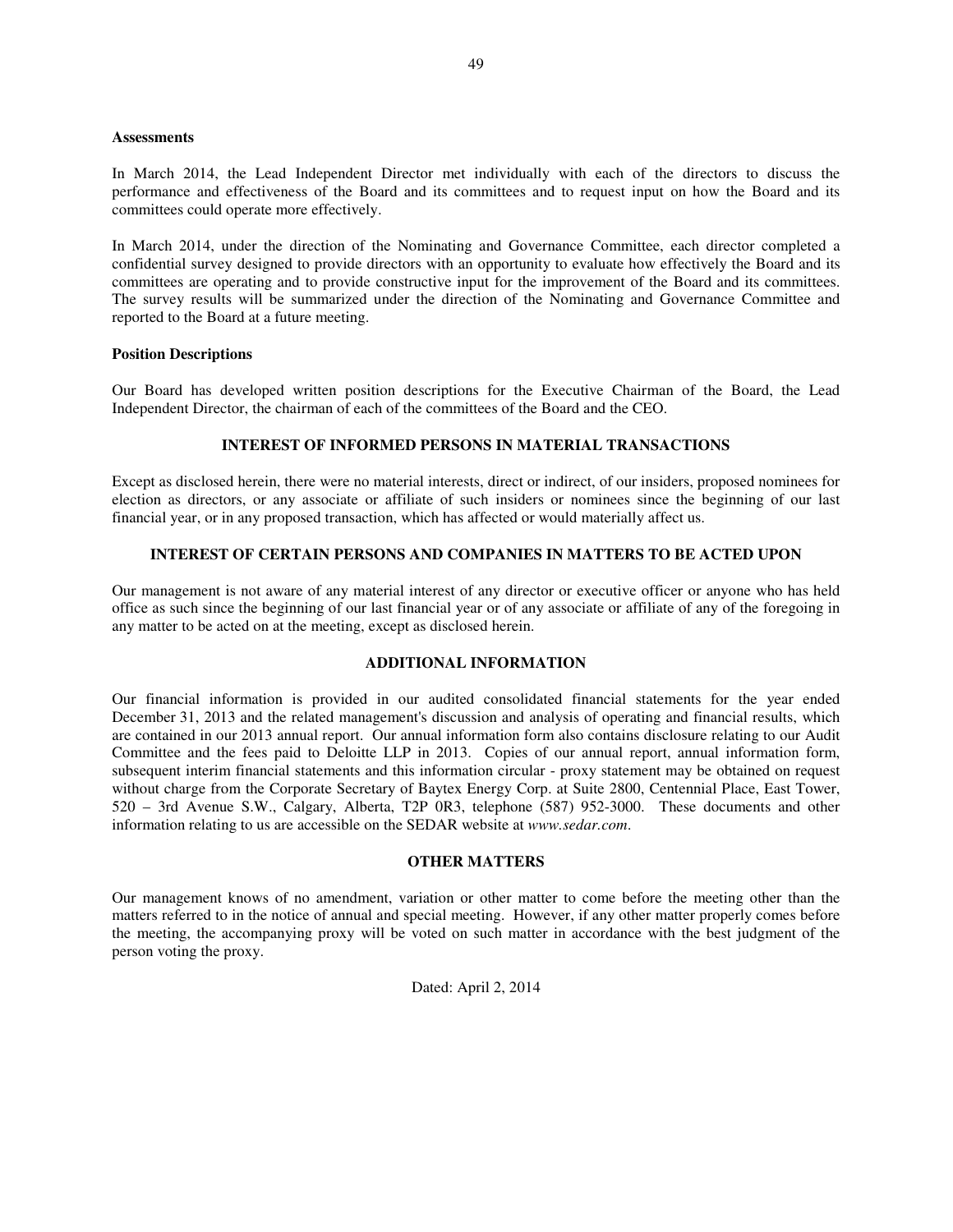# **SCHEDULE "A"**

# **BAYTEX ENERGY CORP.**

# **BOARD OF DIRECTORS**

#### **MANDATE AND TERMS OF REFERENCE**

#### **ROLE AND OBJECTIVE**

The Board of Directors (the "**Board**") of Baytex Energy Corp. (the "**Corporation**") is responsible for the stewardship of the Corporation and any other subsidiary entities of the Corporation. In this Mandate and Terms of Reference, the Corporation and its subsidiary entities are collectively referred to as "**Baytex**". In discharging its responsibility, the Board will exercise the care, diligence and skill that a reasonably prudent person would exercise in comparable circumstances and will act honestly and in good faith with a view to the best interests of Baytex.

The objectives of the Board are to:

- in consultation with the President and Chief Executive Officer of the Corporation (the "**CEO**"), define the principal objectives of Baytex;
- supervise the management of the business and affairs of Baytex with the goal of achieving the principal objectives of Baytex;
- discharge the duties imposed on the Board by applicable laws; and
- for the purpose of carrying out the foregoing responsibilities, take all such actions as the Board deems necessary or appropriate.

# **MEMBERSHIP**

- 1. The Board shall be comprised of not less than three members, a majority of whom are "independent" directors (within the meaning of National Instrument 58-101 "Disclosure of Corporate Governance Practices").
- 2. The shareholders of the Corporation are entitled to nominate for election all of the members of the Board, to hold office until the close of the next annual meeting, by a vote at a meeting of shareholders. In accordance with the articles and by-laws of the Corporation, the members of the Board then in office have the authority to appoint additional directors and fill vacancies on the Board.
- 3. The members of the Board should have or obtain sufficient knowledge of Baytex and the oil and gas business to assist in providing advice and counsel on relevant issues.
- 4. Board members should offer their resignation from the Board to the Executive Chairman of the Board (the "**Executive Chairman**") following a change in personal circumstances which would reasonably interfere with their ability to serve as a Board member or reflect poorly on Baytex (for example, finding by a Court of fraud or conviction under the Criminal Code or securities legislation).

# **RESPONSIBILITIES**

Without limiting the generality of the foregoing, the Board will perform the following duties:

# *Strategic Direction and Capital and Financial Plans*

- 1. Require the CEO to present annually to the Board a strategic plan and annual operating and capital plans for Baytex's business, which plans must:
	- (a) be designed to achieve Baytex's principal objectives;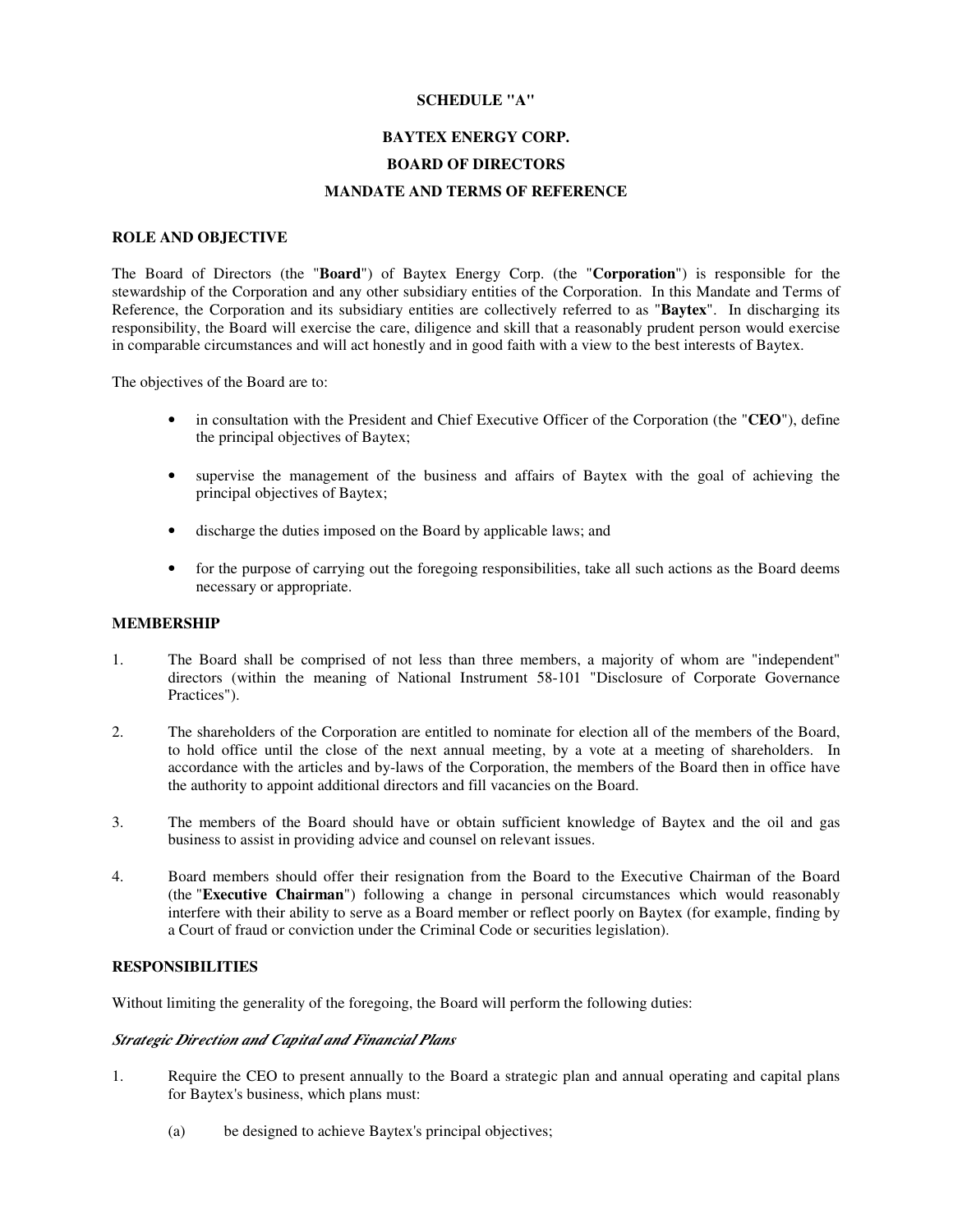- (b) identify the principal strategic and operational opportunities and risks of Baytex's business; and
- (c) be approved by the Board as a pre-condition to the implementation of such plans.
- 2. Review Baytex's progress towards the achievement of the goals established in the strategic, operating and capital plans and, if necessary, revise and alter such plans in light of changing circumstances.
- 3. Approve acquisitions and dispositions in excess of expenditure limits established by the Board.
- 4. Monitor the appropriateness of Baytex's capital structure, including:
	- (a) approving the borrowing of funds and the establishment of credit facilities; and
	- (b) approving issuances of additional shares or other securities of the Corporation, including securities convertible into shares, to the public and any offering documents, such as prospectuses.
- 5. Approve the cash dividends to be paid on the shares of the Corporation.
- 6. Approve all matters relating to a take-over bid for the securities of the Corporation.

# *Finances and Controls*

- 1. Identify the principal risks of Baytex's business, take all reasonable steps to ensure the implementation of the appropriate systems to manage these risks and periodically evaluate the appropriateness of such systems.
- 2. Ensure systems are in place for the implementation and maintenance of the integrity of Baytex's internal control and information systems, including maintenance of all required records and documentation.
- 3. In consultation with the CEO, establish the limits of management's authority and responsibility in conducting Baytex's business.
- 4. In consultation with the CEO, establish a disclosure policy for Baytex with the objective of ensuring that all financial information made public by the Corporation (including its annual and interim financial statements) is accurate and complete and fairly presents its financial position and performance.
- 5. Ensure that the financial performance of the Corporation is properly reported to shareholders, other security holders and regulators on a timely and regular basis.
- 6. Ensure that information relating to the Corporation's oil and natural gas activities is prepared and disclosed in accordance with applicable securities laws.
- 7. In consultation with the CEO, establish the ethical standards to be observed by all officers and employees of Baytex and use reasonable efforts to ensure that a process is in place to monitor compliance with those standards.
- 8. Require that the CEO institute and monitor processes and systems designed to ensure compliance with applicable laws by Baytex and its officers and employees.
- 9. Approve any material contracts to be entered into by Baytex.
- 10. Recommend to the shareholders of the Corporation a firm of chartered accountants to be appointed as its auditors.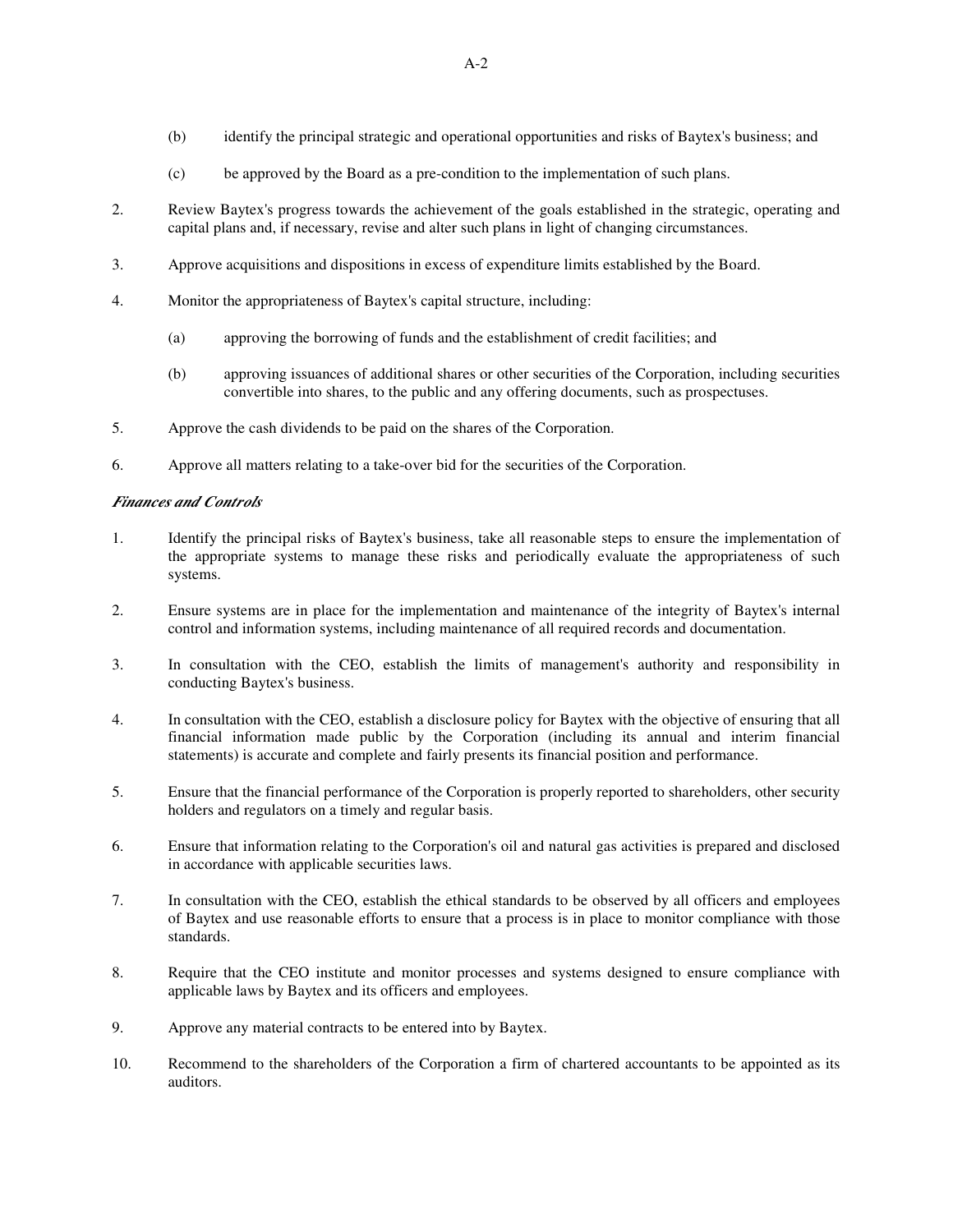# *Human Resources*

- 1. Monitor overall human resources policies and procedures, including compensation and succession planning.
- 2. Develop a position description for the CEO.
- 3. Appoint the CEO and determine the terms of the CEO's employment with Baytex.
- 4. Evaluate the performance of the CEO at least annually.
- 5. In consultation with the CEO, appoint all officers of the Corporation and approve the terms of each officer's employment.
- 6. Develop a system under which succession to senior management positions will occur in a timely manner.
- 7. Approve any proposed significant change in the management organization structure of Baytex.
- 8. Approve all retirement plans for officers and employees of Baytex.
- 9. Review annually the adequacy and form of the compensation of directors.

#### *Governance*

- 1. Develop position descriptions for the Executive Chairman and the Lead Independent Director.
- 2. Select nominees for election to the Board.
- 3. Facilitate the continuity, effectiveness and independence of the Board by, amongst other things:
	- (a) appointing an Executive Chairman and Lead Independent Director of the Board;
	- (b) appointing from amongst the directors an audit committee and such other committees of the Board as the Board deems appropriate;
	- (c) defining the mandate and terms of reference for each committee of the Board;
	- (d) developing a position description for the chair of each committee of the Board;
	- (e) ensuring that processes are in place and are utilized to assess the effectiveness of the Executive Chairman and the Lead Independent Director of the Board, the Board as a whole, each committee of the Board and each director; and
	- (f) establishing a system to enable any director to engage an outside adviser at the expense of the Corporation.
- 4. Review annually the composition of the Board and its committees.

# *General*

- 1. The Board may delegate its duties to, and receive reports and recommendations from, any committee of the Board.
- 2. The Board shall have the authority to review any corporate report or material and to investigate any activity of Baytex and to request any employees to cooperate as requested by the Board.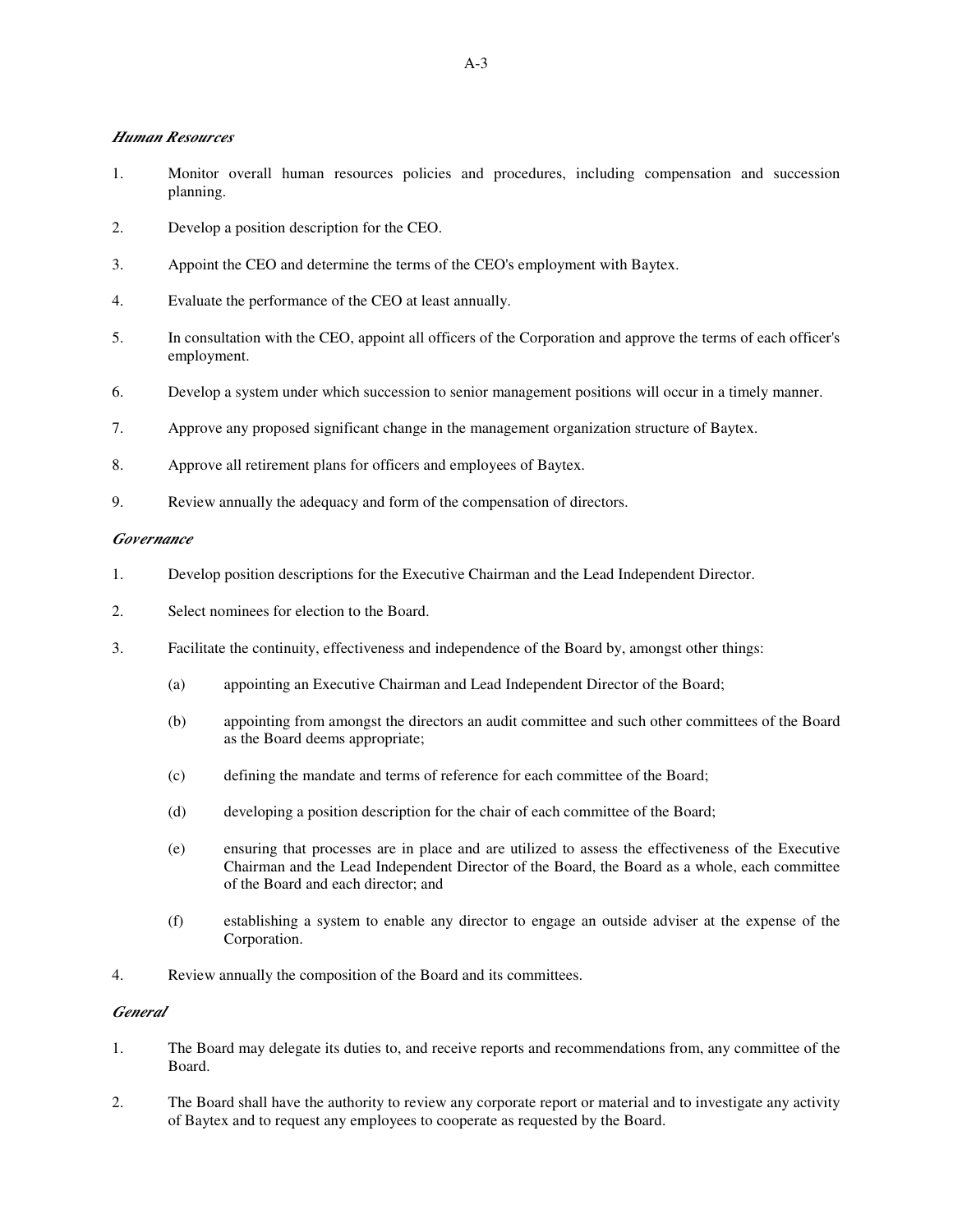# **MEETINGS AND ADMINISTRATIVE MATTERS**

- 1. At all meetings of the Board every question shall be decided by a majority of the votes cast. In case of an equality of votes, the chairman of the meeting shall be entitled to a second or casting vote.
- 2. The Executive Chairman shall preside at all meetings of the Board, unless the Executive Chairman is not present, in which case the Lead Independent Director shall act as chairman for purposes of the meeting.
- 3. A quorum for meetings of the Board shall be a majority of its members. The rules for calling, holding, conducting and adjourning meetings of the Board are contained in the by-laws of the Corporation.
- 4. Meetings of the Board should be scheduled to take place at least three times per year and at such other times as the Executive Chairman may determine.
- 5. Agendas, approved by the Executive Chairman, shall be circulated to Board members along with background information on a timely basis prior to the Board meetings.
- 6. The Board may invite those officers, directors and employees of the Corporation and its subsidiary entities as it may see fit from time to time to attend at meetings of the Board and assist thereat in the discussion and consideration of the matters being considered by the Board, provided that the CEO and the Chief Financial Officer of the Corporation shall attend all meetings of the Board, unless otherwise excused from all or part of any such meeting by the chairman of the meeting.
- 7. At each meeting of the Board, an opportunity will be provided for the independent members of the Board to meet without the non-independent members of the Board and members of management being present.
- 8. Minutes of the Board's meetings will be recorded and maintained and made available to any Board member upon request.
- 9. The Board may retain persons having special expertise and/or obtain independent professional advice to assist in fulfilling its responsibilities at the expense of the Corporation.

*Approved by the Board of Directors on February 28, 2011*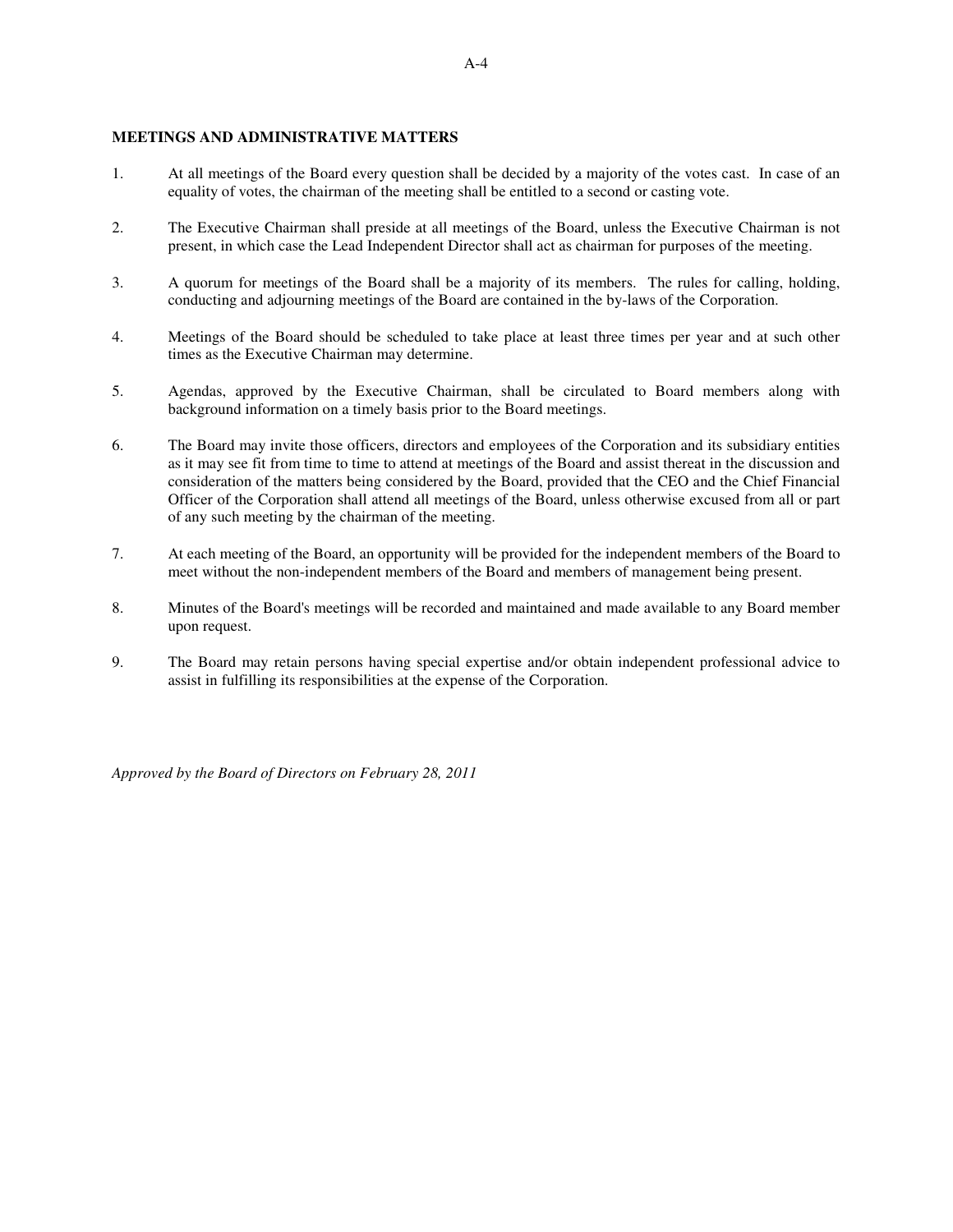#### **SCHEDULE "B"**

# **ADVANCE NOTICE BY-LAW**

# **BY-LAW NO. 2**

# **A BY-LAW RELATING TO THE ADVANCE NOTICE OF NOMINATIONS OF DIRECTORS OF**

# **BAYTEX ENERGY CORP.**

IT IS HEREBY ENACTED as a By-law No. 2 of Baytex Energy Corp. ("**Baytex**") as follows:

- 1. Subject only to the provisions of the *Business Corporations Act* (Alberta) (the "**Act**") and the articles of Baytex, only persons who are nominated in accordance with the following procedures shall be eligible for election as directors of Baytex. Nominations of persons for election to the board of directors of Baytex (the "**Board**") may be made at any annual meeting of shareholders, or at any special meeting of shareholders if one of the purposes for which the special meeting was called is the election of directors. Such nominations may be made in the following manner:
	- (a) by or at the direction of the Board, including pursuant to a notice of meeting;
	- (b) by or at the direction or request of one or more shareholders of Baytex pursuant to a proposal made in accordance with the provisions of the Act, or a requisition of a meeting of the shareholders of Baytex made in accordance with the provisions of the Act; or
	- (c) by any person (a "**Nominating Shareholder**") who: (i) at the close of business on the date of the giving by the Nominating Shareholder of the notice provided for below in this by-law and at the close of business on the record date for notice of such meeting, is entered in the securities register of Baytex as a holder of one or more shares carrying the right to vote at such meeting or who beneficially owns shares that are entitled to be voted at such meeting and provides evidence of such beneficial ownership to Baytex; and (ii) complies with the notice procedures set forth below in this by-law.
- 2. In addition to any other requirements under applicable laws, for a nomination to be made by a Nominating Shareholder, the Nominating Shareholder must have given notice thereof that is both timely (in accordance with paragraph 3 below) and in proper written form (in accordance with paragraph 4 below) to the Corporate Secretary of Baytex at the principal executive offices of Baytex.
- 3. To be timely, a Nominating Shareholder's notice to the Corporate Secretary of Baytex must be made:
	- (a) in the case of an annual meeting of shareholders, not less than 30 nor more than 65 days prior to the date of the annual meeting of shareholders; provided, however, that in the event that the annual meeting of shareholders is to be held on a date that is less than 50 days after the date (the "**Notice Date**") on which the first public announcement of the date of the annual meeting was made, notice by the Nominating Shareholder may be made not later than the close of business on the tenth (10th) day following the Notice Date; and
	- (b) in the case of a special meeting (which is not also an annual meeting) of shareholders called for the purpose of electing directors (whether or not called for other purposes), not later than the close of business on the fifteenth (15th) day following the day on which the first public announcement of the date of the special meeting of shareholders was made.

The time periods for the giving of a Nominating Shareholder's notice set forth above shall in all cases be determined based on the original date of the applicable annual meeting or special meeting of shareholders, and in no event shall any adjournment or postponement of a meeting of shareholders or the announcement thereof commence a new time period for the giving of such notice.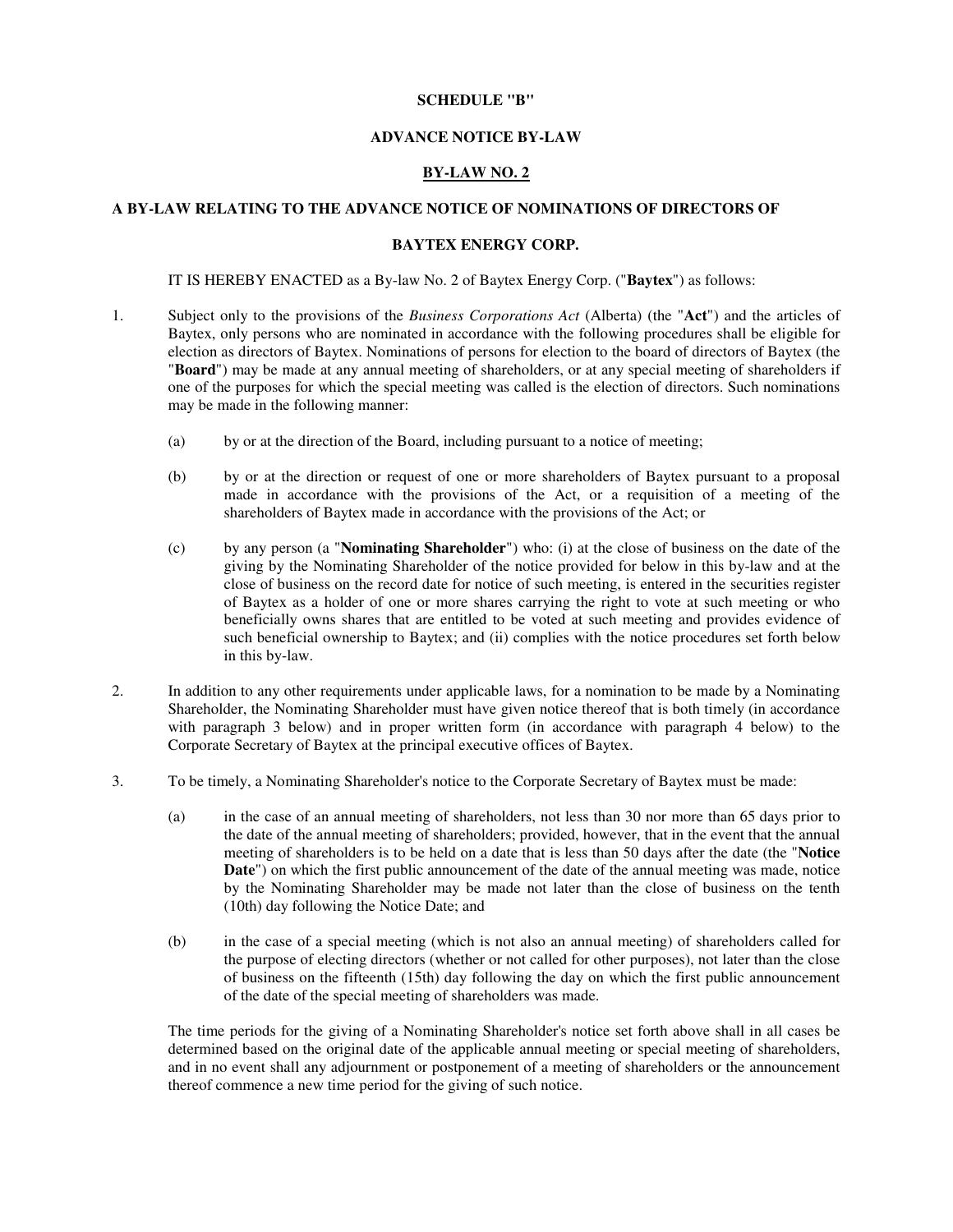set forth:

- (a) as to each person whom the Nominating Shareholder proposes to nominate for election as a director: (i) the name, age, business address and residential address of the person; (ii) the principal occupation, business or employment of the person for the most recent five years, and the name and principal business of any company in which any such employment is carried on; (iii) the citizenship of such person; (iv) the number of securities of each class or series of securities in the capital of Baytex which are owned beneficially or of record by the person or under the control or direction, directly or indirectly, of the person as of the record date for the meeting of shareholders (if such date shall then have been made publicly available and shall have occurred) and as of the date of such notice;  $(v)$  such person's written consent to being named in the notice as a nominee and to serving as a director of Baytex if elected; and (vi) any other information relating to the person that would be required to be disclosed in a dissident's proxy circular in connection with solicitations of proxies for election of directors pursuant to the Act and Applicable Securities Laws (as defined below); and
- (b) as to the Nominating Shareholder giving the notice: (i) the name and address of such Nominating Shareholder, as they appear on the securities register of Baytex; (ii) the number of securities of each class or series of securities of Baytex owned of record and beneficially by, or under the control or direction of, directly or indirectly, such Nominating Shareholder; (iii) full particulars regarding any agreement, arrangement or understanding with respect to the nomination between or among such Nominating Shareholder, any of their respective affiliates or associates, and any others acting jointly or in concert with any of the foregoing, including the nominee; (iv) full particulars regarding any agreement, arrangement or understanding (including any derivative or short positions, profit interests, options, warrants, convertible securities, stock appreciation or similar rights, hedging transactions, and borrowed or loaned shares) that has been entered into as of the date of the notice by, or on behalf of, such Nominating Shareholder, whether or not such instrument or right shall be subject to settlement in underlying securities of Baytex, the effect or intent of which is to mitigate loss to, manage risk or benefit of share price changes for, or increase or decrease the voting power of, such Nominating Shareholder with respect to securities of Baytex; (v) full particulars regarding any proxy, contract, agreement, arrangement or understanding pursuant to which such Nominating Shareholder has a right to vote or direct or control the voting of any securities of Baytex; and (vi) any other information relating to such Nominating Shareholder that would be required to be made in a dissident's proxy circular in connection with solicitations of proxies for election of directors pursuant to the Act and Applicable Securities Laws (as defined below).

Baytex may require any proposed nominee to furnish such other information and documents as may reasonably be required by Baytex to (i) determine the eligibility of such proposed nominee to serve as an independent director of Baytex or that could be material to a reasonable shareholder's understanding of the independence and/or qualifications, or lack thereof, of such proposed nominee, or (ii) satisfy the requirements of applicable stock exchange rules.

In addition, a Nominating Shareholder's notice shall be promptly updated and supplemented, if necessary, so that the information provided or required to be provided in such notice shall be true and correct as of the record date for the meeting.

5. No person shall be eligible for election as a director of Baytex unless nominated in accordance with the provisions of this by-law; provided, however, that nothing in this by-law shall be deemed to preclude discussion by a shareholder (as distinct from the nomination of directors) at a meeting of shareholders of any matter that is properly before such meeting pursuant to the provisions of the Act or at the discretion of the Chairperson of the meeting. The Chairperson of the meeting shall have the power and duty to determine whether a nomination was made in accordance with the procedures set forth in the foregoing provisions and, if any proposed nomination is not in compliance with such foregoing provisions, to declare that such defective nomination shall be disregarded.